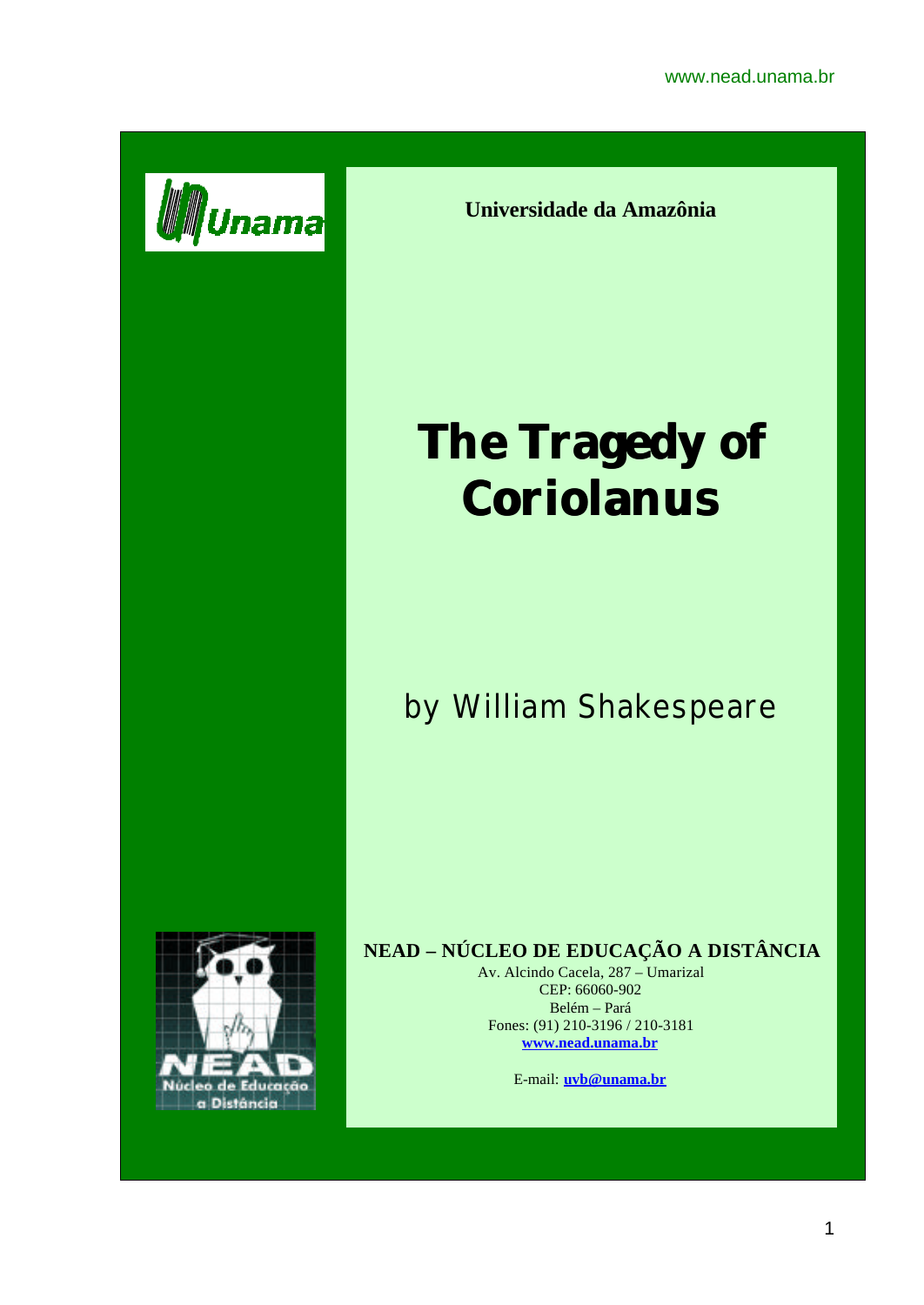# **THE TRAGEDY OF CORIOLANUS**

by William Shakespeare **1608**

Dramatis Personae

Caius Marcius, afterwards Caius Marcius Coriolanus

 Generals against the Volscians Titus Lartius **Cominius** 

Menenius Agrippa, friend to Coriolanus

 Tribunes of the People Sicinius Velutus Junius Brutus

 Young Marcius, son to Coriolanus A Roman Herald Nicanor, a Roman Tullus Aufidius, General of the Volscians Lieutenant, to Aufidius ConspiratorS, With Aufidius Adrian, a Volscian A Citizen of Antium Two Volscian Guards

 Volumnia, mother to Coriolanus Virgilia, wife to Coriolanus Valeria, friend to Virgilia Gentlewoman attending on Virgilia

 Roman and Volscian Senators, Patricians, Aediles, Lictors, Soldiers, Citizens, Messengers, Servants to Aufidius, and other **Attendants** 

SCENE:

Rome and the neighbourhood; Corioli and the neighbourhood; Antium

ACT I. SCENE I. Rome. A street

(Enter a company of mutinous citizens, with staves, clubs, and other weapons)

**First Citizen**.— Before we proceed any further, hear me speak. **All**.— Speak, speak.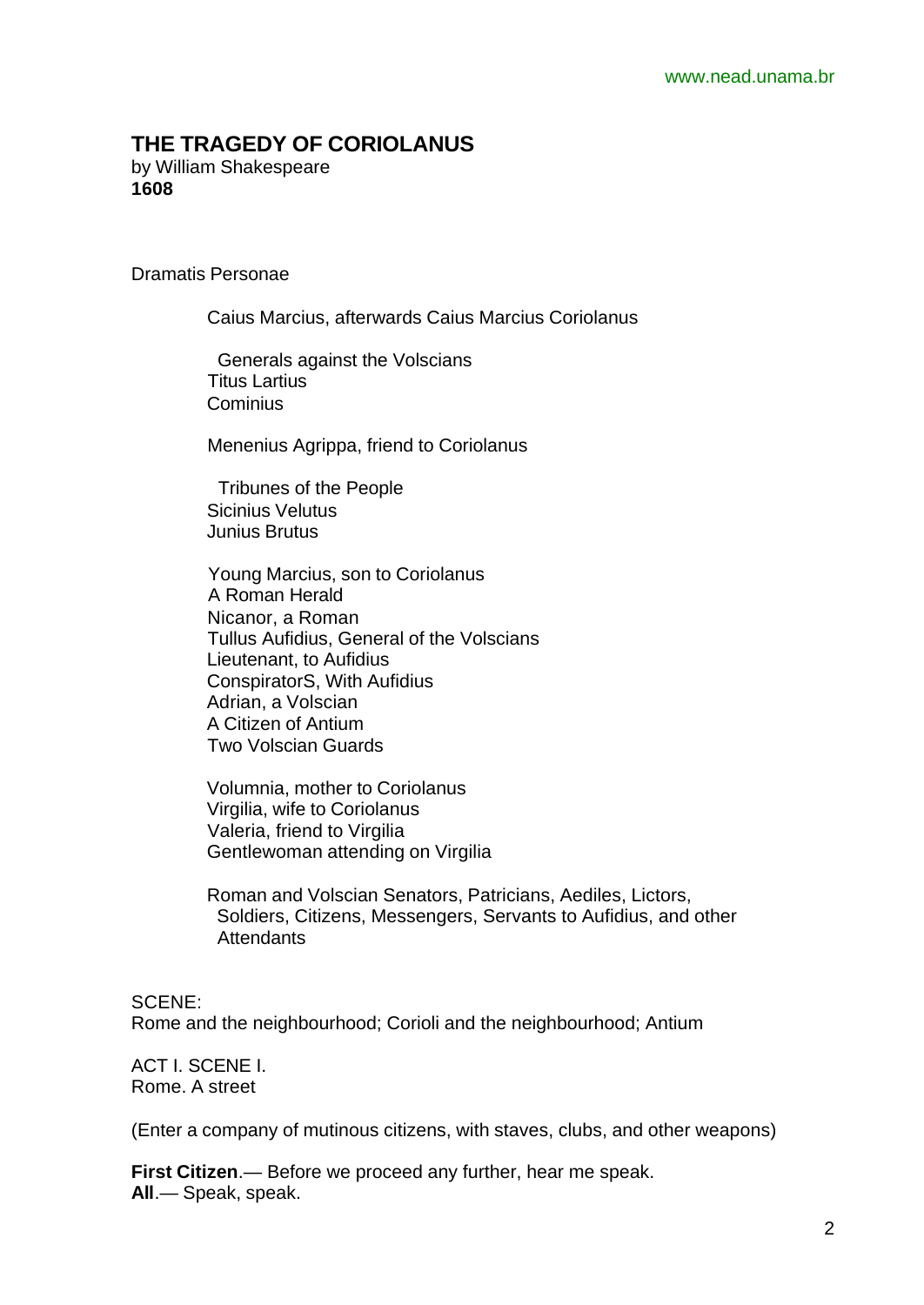**First Citizen**.— You are all resolv'd rather to die than to famish? **All**.— Resolv'd, resolv'd.

**First Citizen**.— First, you know Caius Marcius is chief enemy to the people. **All**.— We know't, we know't.

**First Citizen**.— Let us kill him, and we'll have corn at our own price. Is't a verdict? **All**.— No more talking on't; let it be done. Away, away!

**Second Citizen**.— One word, good citizens.

**First Citizen**.— We are accounted poor citizens, the patricians good. What authority surfeits on would relieve us; if they would yield us but the superfluity while it were wholesome, we might guess they relieved us humanely; but they think we are too dear. The leanness that afflicts us, the object of our misery, is as an inventory to particularize their abundance; our sufferance is a gain to them. Let us revenge this with our pikes ere we become rakes; for the gods know I speak this in hunger for bread, not in thirst for revenge.

**Second Citizen.**— Would you proceed especially against Caius Marcius?

**First Citizen**.— Against him first; he's a very dog to the commonalty.

**Second Citizen**.— Consider you what services he has done for his country?

**First Citizen.**— Very well, and could be content to give him good report for't but that he pays himself with being proud.

**Second Citizen**.— Nay, but speak not maliciously.

**First Citizen.**— I say unto you, what he hath done famously he did it to that end; though soft-conscienc'd men can be content to say it was for his country, he did it to please his mother and to be partly proud, which he is, even to the altitude of his virtue.

**Second Citizen**.— What he cannot help in his nature you account a vice in him. You must in no way say he is covetous.

**First Citizen.**— If I must not, I need not be barren of accusations; he hath faults, with surplus, to tire in repetition. [Shouts within] What shouts are these? The other side o' th' city is risen. Why stay we prating here? To th' Capitol!

**All**.— Come, come.

**First Citizen**.— Soft! who comes here?

(Enter Menenius Agrippa)

**Second Citizen**.— Worthy Menenius Agrippa; one that hath always lov'd the people. **First Citizen**.— He's one honest enough; would all the rest were so!

**Menenius**.— What work's, my countrymen, in hand? Where go you with bats and clubs? The matter? Speak, I pray you.

**First Citizen**.— Our business is not unknown to th' Senate; they have had inkling this fortnight what we intend to do, which now we'll show 'em in deeds. They say poor suitors have strong breaths; they shall know we have strong arms too.

**Menenius**.— Why, masters, my good friends, mine honest neighbours, will you undo yourselves?

**First Citizen**.— We cannot, sir; we are undone already.

**Menenius**.— I tell you, friends, most charitable care have the patricians of you. For your wants, your suffering in this dearth, you may as well Strike at the heaven with your staves as lift them against the Roman state; whose course will on the way it takes, cracking ten thousand curbs of more strong link asunder than can ever Appear in your impediment. For the dearth, the gods, not the patricians, make it, and Your knees to them, not arms, must help. Alack, you are transported by calamity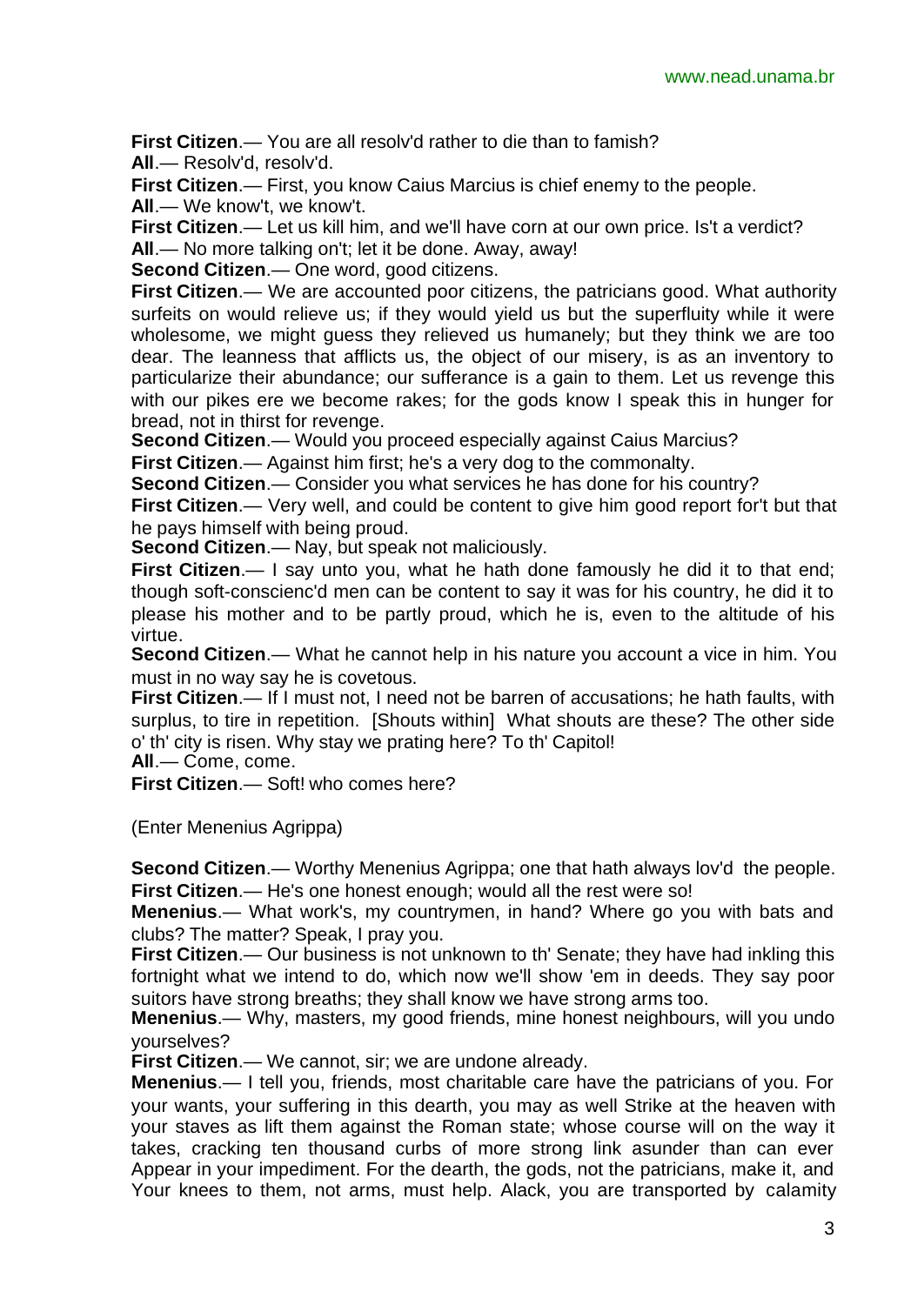Thither where more attends you; and you slander the helms o' th' state, who care for you like fathers, when you curse them as enemies.

**First Citizen.**— Care for us! True, indeed! They ne'er car'd for us yet. Suffer us to famish, and their storehouses cramm'd with grain; make edicts for usury, to support usurers; repeal daily any wholesome act established against the rich, and provide more piercing statutes daily to chain up and restrain the poor. If the wars eat us not up, they will; and there's all the love they bear us.

**Menenius**.— Either you must confess yourselves wondrous malicious, or be accus'd of folly. I shall tell you a pretty tale. It may be you have heard it; but, since it serves my purpose, I will venture to stale't a little more.

**First Citizen.**— Well, I'll hear it, sir; yet you must not think to fob off our disgrace with a tale. But, an't please you, deliver.

**Menenius**.— There was a time when all the body's members Rebell'd against the belly; thus accus'd it: that only like a gulf it did remain I' th' midst o' th' body, idle and unactive, Still cupboarding the viand, never bearing like labour with the rest; where th' other instruments did see and hear, devise, instruct, walk, feel, and, mutually participate, did minister unto the appetite and affection common of the whole body. The belly answer'd.

**First Citizen**.— Well, sir, what answer made the belly?

**Menenius**.— Sir, I shall tell you. With a kind of smile, which ne'er came from the lungs, but even thus. For look you, I may make the belly smile as well as speak it tauntingly replied to th' discontented members, the mutinous parts that envied his receipt; even so most fitly as you malign our senators for that they are not such as you.

**First Citizen.**— Your belly's answer. What? The kingly crowned head, the vigilant eye, the counsellor heart, the arm our soldier, our steed the leg, the tongue our trumpeter, with other muniments and petty helps Is this our fabric, if that they.

**Menenius**.— What then? Fore me, this fellow speaks! What then? What then?

**First Citizen**.— Should by the cormorant belly be restrain'd, who is the sink o' th' body-

**Menenius**.— Well, what then?

**First Citizen**.— The former agents, if they did complain, what could the belly answer?

**Menenius**.— I will tell you; If you'll bestow a small of what you have little. Patience awhile, you'st hear the belly's answer.

**First Citizen**.— Y'are long about it.

**Menenius**.— Note me this, good friend: your most grave belly was deliberate, not rash like his accusers, and thus answered. 'True is it, my incorporate friends,' quoth he 'That I receive the general food at first which you do live upon; and fit it is, because I am the storehouse and the shop of the whole body. But, if you do remember, I send it through the rivers of your blood, even to the court, the heart, to th' seat o' th' brain; and, through the cranks and offices of man, the strongest nerves and small inferior veins from me receive that natural competency whereby they live. And though that all at once you, my good friends' this says the belly; mark me.

**First Citizen**. —Ay, sir; well, well.

**Menenius** —. 'Though all at once cannot see what I do deliver out to each, yet I can make my audit up, that all from me do back receive the flour of all, and leave me but the bran.' What say you to' t?

**First Citizen.— It was an answer. How apply you this?**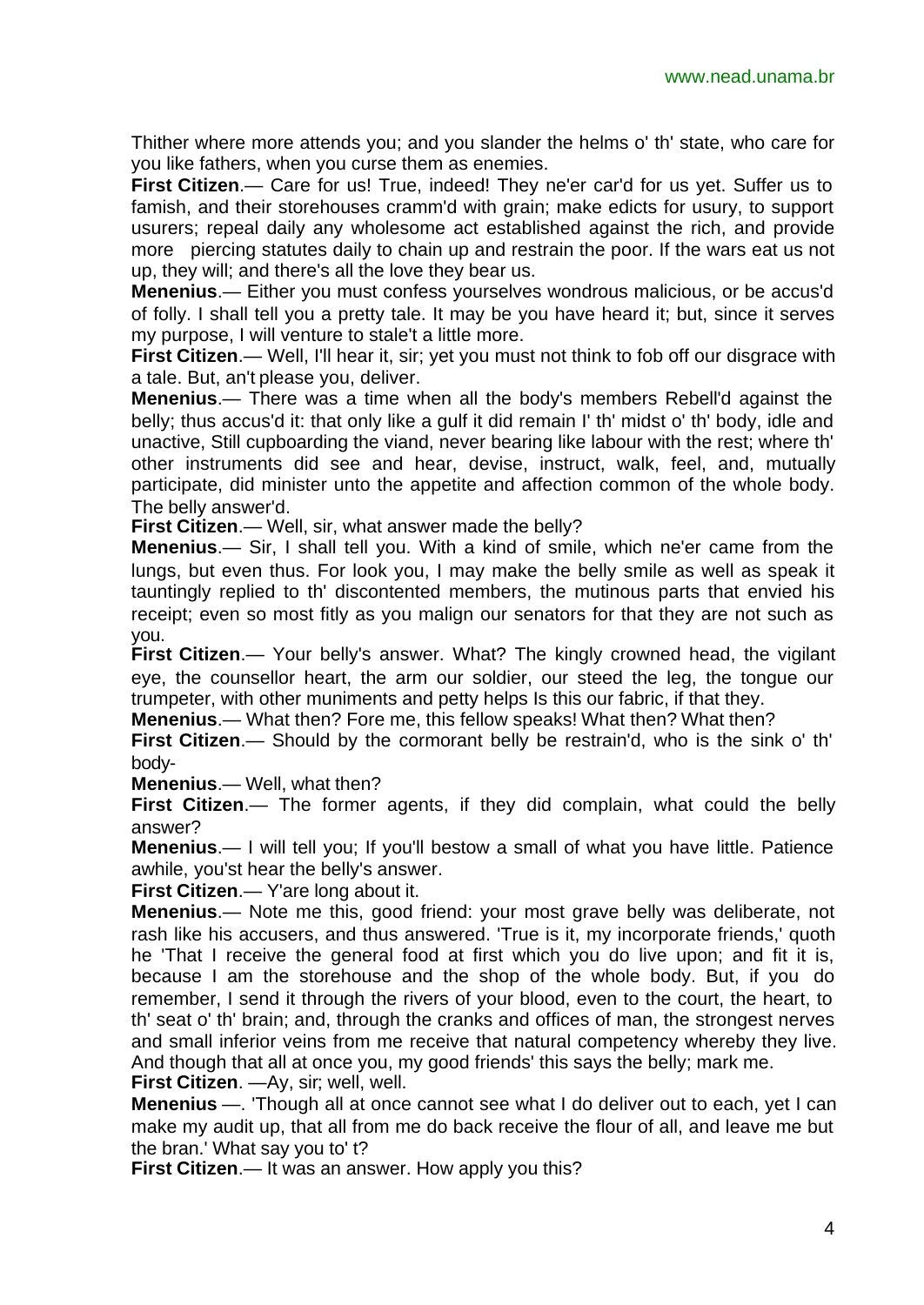**Menenius**.— The senators of Rome are this good belly, and you the mutinous members; for, examine their counsels and their cares, digest things rightly touching the weal o' th' common, you shall find no public benefit which you receive but it proceeds or comes from them to you, and no way from yourselves. What do you think, you, the great toe of this assembly?

**First Citizen**.— I the great toe? Why the great toe?

**Menenius**.— For that, being one o' th' lowest, basest, poorest, of this most wise rebellion, thou goest foremost. Thou rascal, that art worst in blood to run, Lead'st first to win some vantage. But make you ready your stiff bats and clubs. Rome and her rats are at the point of battle; the one side must have bale.

(Enter Caius Marcius)

Hail, noble Marcius!

**Marcius**.— Thanks. What's the matter, you dissentious rogues that, rubbing the poor itch of your opinion, make yourselves scabs?

**First Citizen**.— We have ever your good word.

**Marcius**.— He that will give good words to thee will flatter Beneath abhorring. What would you have, you curs, that like nor peace nor war? The one affrights you, the other makes you proud. He that trusts to you, where he should find you lions, finds you hares; where foxes, geese; you are no surer, no, than is the coal of fire upon the ice or hailstone in the sun. Your virtue is to make him worthy whose offence subdues him, and curse that justice did it. Who deserves greatness deserves your hate; and your affections are a sick man's appetite, who desires most that which would increase his evil. He that depends upon your favours swims with fins of lead, and hews down oaks with rushes. Hang ye! Trust ye? With every minute you do change a mind and call him noble that was now your hate, him vile that was your garland. What's the matter that in these several places of the city you cry against the noble Senate, who, under the gods, keep you in awe, which else would feed on one another? What's their seeking?

**Menenius**.— For corn at their own rates, whereof they say the city is well stor'd.

**Marcius**.— Hang 'em! They say! They'll sit by th' fire and presume to know what's done i' th' Capitol, who's like to rise, who thrives and who declines; side factions, and give out conjectural marriages, making parties strong, and feebling such as stand not in their liking Below their cobbled shoes. They say there's grain enough! Would the nobility lay aside their ruth and let me use my sword, I'd make a quarry with thousands of these quarter'd slaves, as high as I could pick my lance.

**Menenius**.— Nay, these are almost thoroughly persuaded; for though abundantly they lack discretion, yet are they passing cowardly. But, I beseech you, what says the other troop?

**Marcius**.— They are dissolv'd. Hang 'em! They said they were an-hungry; sigh'd forth proverbs. That hunger broke stone walls, that dogs must eat, that meat was made for mouths, that the gods sent not corn for the rich men only. With these shreds they vented their complainings; which being answer'd, and a petition granted them a strange one, to break the heart of generosity and make bold power look pale they threw their caps as they would hang them on the horns o' th' moon, shouting their emulation.

**Menenius**.— What is granted them?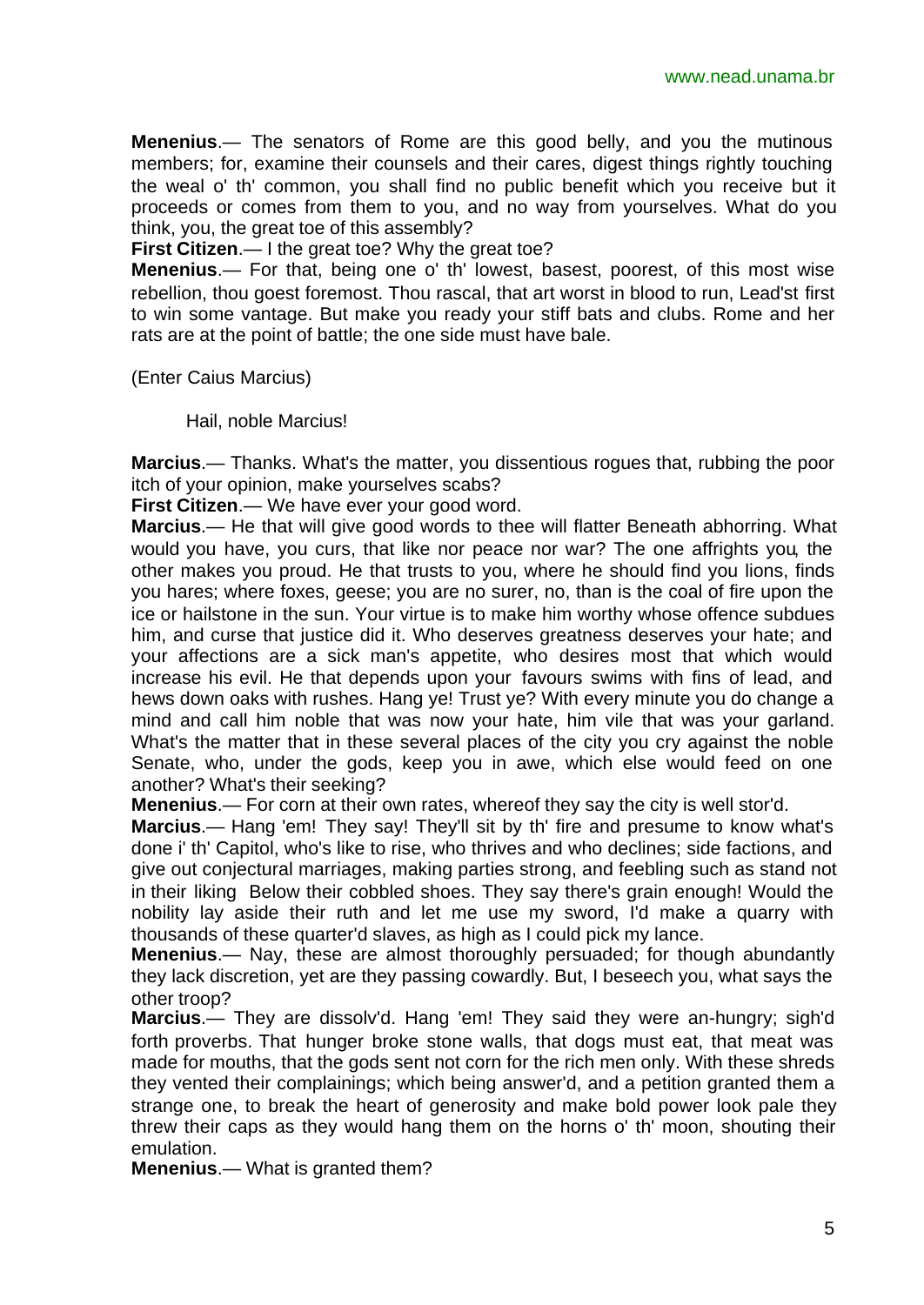**Marcius**.— Five tribunes, to defend their vulgar wisdoms, of their own choice. One's Junius Brutus. Sicinius Velutus, and I know not. 'Sdeath! The rabble should have first unroof'd the city ere so prevail'd with me; it will in time win upon power and throw forth greater themes for insurrection's arguing.

**Menenius**.— This is strange.

**Marcius**.— Go get you home, you fragments.

(Enter a Messenger, hastily)

**Messenger**.— Where's Caius Marcius?

**Marcius**.— Here. What's the matter?

**Messenger**.— The news is, sir, the Volsces are in arms.

**Marcius**.— I am glad on't; then we shall ha' means to vent our musty superfluity. See, our best elders.

(Enter Cominius, Titus Lartius, with other Senators; Junius Brutus and Sicinius Velutus)

**First Senator.**— Marcius, 'tis true that you have lately told us: the Volsces are in arms.

**Marcius**.— They have a leader, Tullus Aufidius, that will put you to't. I sin in envying his nobility; and were I anything but what I am, I would wish me only he.

**Cominius**.— You have fought together?

**Marcius**.— Were half to half the world by th' ears, and he upon my party, I'd revolt, to make only my wars with him. He is a lion that I am proud to hunt.

**First Senator.**— Then, worthy Marcius, attend upon Cominius to these wars.

**Cominius**.— It is your former promise.

**Marcius**.— Sir, it is; and I am constant. Titus Lartius, thou shalt see me once more strike at Tullus' face. What, art thou stiff? Stand'st out?

Lartius.— No, Caius Marcius; I'll lean upon one crutch and fight with t'other ere stay behind this business.

**Menenius**.— O, true bred!

First Senator. - Your company to th' Capitol; where, I know, our greatest friends attend us.

**Lartius**.[To Cominius] — Lead you on. [To Marcius] Follow Cominius; we must follow you: Right worthy you priority.

**Cominius**.— Noble Marcius!

**First Senator**.[To the Citizens] — Hence to your homes; be gone.

**Marcius**.— Nay, let them follow. The Volsces have much corn: take these rats thither to gnaw their garners. Worshipful mutineers, your valour puts well forth; pray follow. Ciitzens steal away.

(Exeunt all but Sicinius and Brutus)

**Sicinius**.— Was ever man so proud as is this Marcius?

**Brutus**.— He has no equal.

**Sicinius**.— When we were chosen tribunes for the people.

**Brutus**.— Mark'd you his lip and eyes?

**Sicinius**.— Nay, but his taunts!

**Brutus**.— Being mov'd, he will not spare to gird the gods.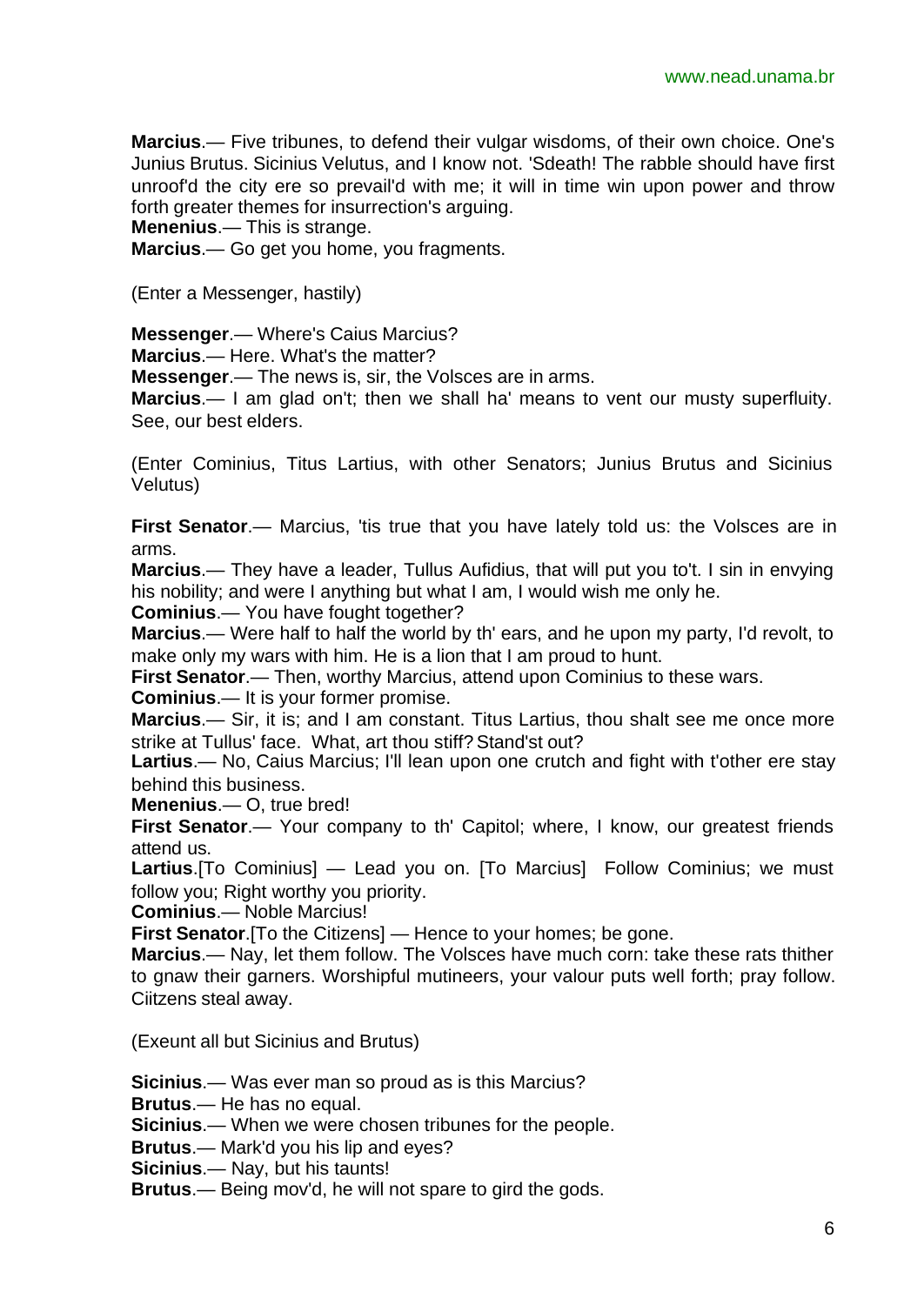**Sicinius**.— Bemock the modest moon.

**Brutus**. The present wars devour him! He is grown too proud to be so valiant.

**Sicinius**.— Such a nature, tickled with good success, disdains the shadow which he treads on at noon. But I do wonder his insolence can brook to be commanded under Cominius.

**Brutus**.— Fame, at the which he aims. In whom already he is well grac'd cannot better be held nor more attain'd than by a place below the first; for what miscarries shall be the general's fault, though he perform to th' utmost of a man, and giddy censure will then cry out of Marcius 'O, if he had borne the business!'

**Sicinius**.— Besides, if things go well, opinion, that so sticks on Marcius, shall of his demerits rob Cominius.

**Brutus**.— Come. Half all Cominius' honours are to Marcius, though Marcius earn'd them not; and all his faults to Marcius shall be honours, though indeed In aught he merit not.

**Sicinius**.— Let's hence and hear how the dispatch is made, and in what fashion, more than his singularity, he goes upon this present action.

**Brutus**.— Let's along.

(Exeunt)

SCENE II.

Corioli. The Senate House.

(Enter Tullus Aufidius with Senators of Corioli)

First Senator.— So, your opinion is, Aufidius, that they of Rome are entired in our counsels and know how we proceed.

**Aufidius**.— Is it not yours? What ever have been thought on in this state that could be brought to bodily act ere Rome had circumvention? 'Tis not four days gone since I heard thence; these are the words I think I have the letter here;.yes, here it is: [Reads] 'They have press'd a power, but it is not known whether for east or west. The dearth is great; the people mutinous; and it is rumour'd, Cominius, Marcius your old enemy, who is of Rome worse hated than of you, and Titus Lartius, a most valiant Roman, these three lead on this preparation whither 'tis bent. Most likely 'tis for you; Consider of it.'

**First Senator.**— Our army's in the field; we never yet made doubt but Rome was ready to answer us.

**Aufidius**.— Nor did you think it folly to keep your great pretences veil'd till when they needs must show themselves; which in the hatching, It seem'd, appear'd to Rome. By the discovery we shall be short'ned in our aim, which was to take in many towns ere almost Rome should know we were afoot.

**Second Senator**.— Noble Aufidius, take your commission; hie you to your bands; let us alone to guard Corioli. If they set down before's, for the remove bring up your army; but I think you'll find th' have not prepar'd for us.

**Aufidius**.— O, doubt not that! I speak from certainties. Nay more, some parcels of their power are forth already, and only hitherward. I leave your honours. If we and Caius Marcius chance to meet, 'Tis sworn between us we shall ever strike Till one can do no more.

**All**.— The gods assist you!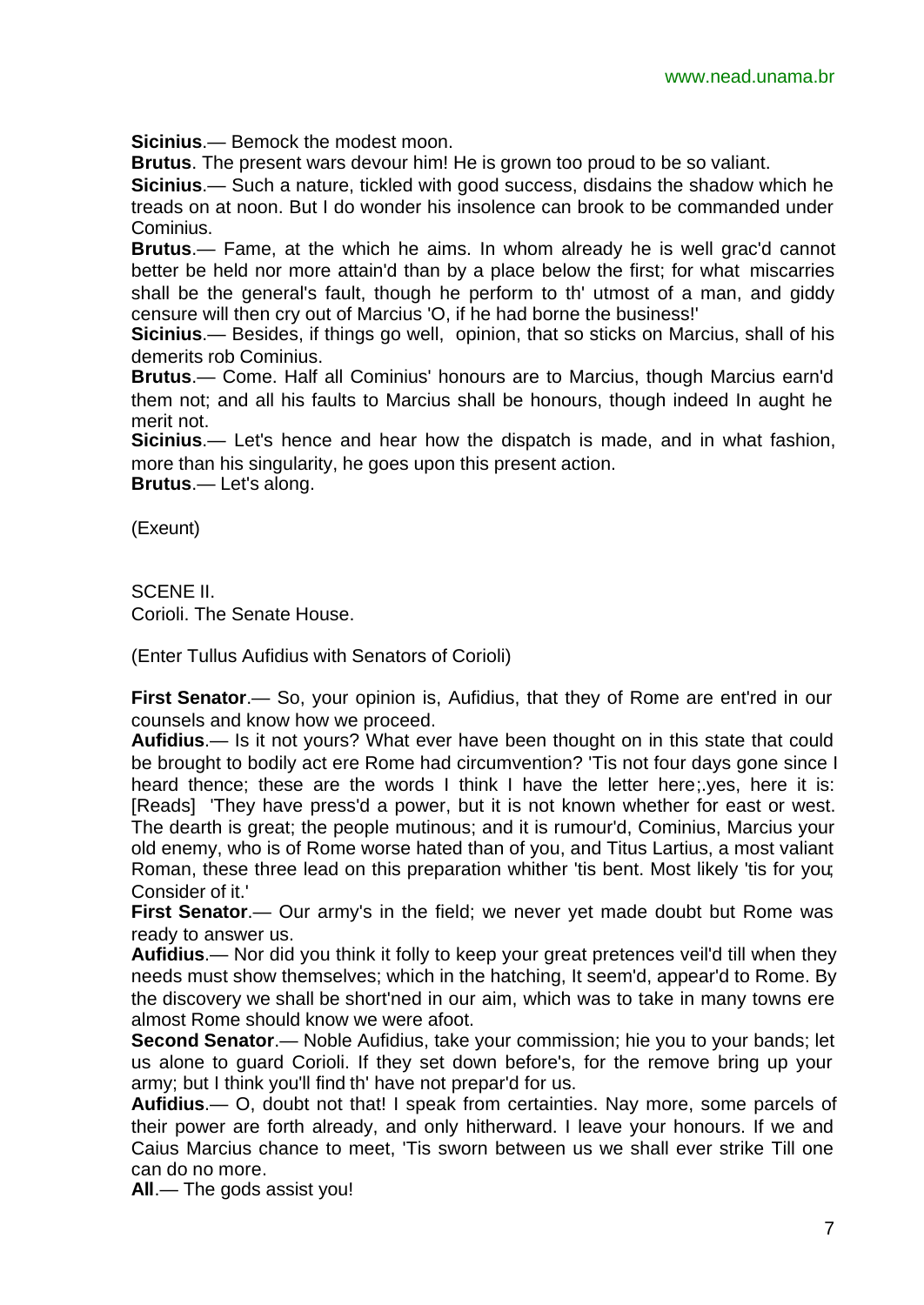**Aufidius**.— And keep your honours safe! **First Senator**.— Farewell. **Second Senator**.— Farewell. **All**.— Farewell.

(Exeunt)

SCENE III. Rome. Marcius' house

(Enter Volumnia and Virgilia, mother and wife to Marcius; they set them down on two low stools and sew)

**Volumnia**.— I pray you, daughter, sing, or express yourself in a more comfortable sort. If my son were my husband, I should freelier rejoice in that absence wherein he won honour than in the embracements of his bed where he would show most love. When yet he was but tender-bodied, and the only son of my womb; when youth with comeliness pluck'd all gaze his way; when, for a day of kings' entreaties, a mother should not sell him an hour from her beholding; I, considering how honour would become such a person that it was no better than picture-like to hang by th' wall, if renown made it not stir— was pleas'd to let him seek danger where he was to find fame. To a cruel war I sent him, from whence he return'd his brows bound with oak. I tell thee, daughter, I sprang not more in joy at first hearing he was a man-child than now in first seeing he had proved himself a man.

**Virgilia**.— But had he died in the business, madam, how then?

**Volumnia**.— Then his good report should have been my son; I therein would have found issue. Hear me profess sincerely: had I a dozen sons, each in my love alike, and none less dear than thine and my good Marcius, I had rather had eleven die nobly for their country than one voluptuously surfeit out of action.

(Enter a Gentlewoman)

**Gentlewoman**.— Madam, the Lady Valeria is come to visit you.

**Virgilia**.— Beseech you give me leave to retire myself.

**Volumnia**.— Indeed you shall not. Methinks I hear hither your husband's drum; see him pluck Aufidius down by th' hair; as children from a bear, the Volsces shunning him. Methinks I see him stamp thus, and call thus: 'Come on, you cowards! You were got in fear, though you were born in Rome.' His bloody brow with his mail'd hand then wiping, forth he goes, like to a harvest-man that's task'd to mow or all or lose his hire. **Virgilia**.— His bloody brow? O Jupiter, no blood!

**Volumnia**.— Away, you fool! It more becomes a man than gilt his trophy. The breasts of Hecuba, when she did suckle Hector, look'd not lovelier than Hector's forehead when it spit forth blood at Grecian sword, contemning. Tell Valeria we are fit to bid her welcome.

(Exit Gentlewoman)

**Virgilia**.— Heavens bless my lord from fell Aufidius! **Volumnia**.— He'll beat Aufidius' head below his knee and tread upon his neck.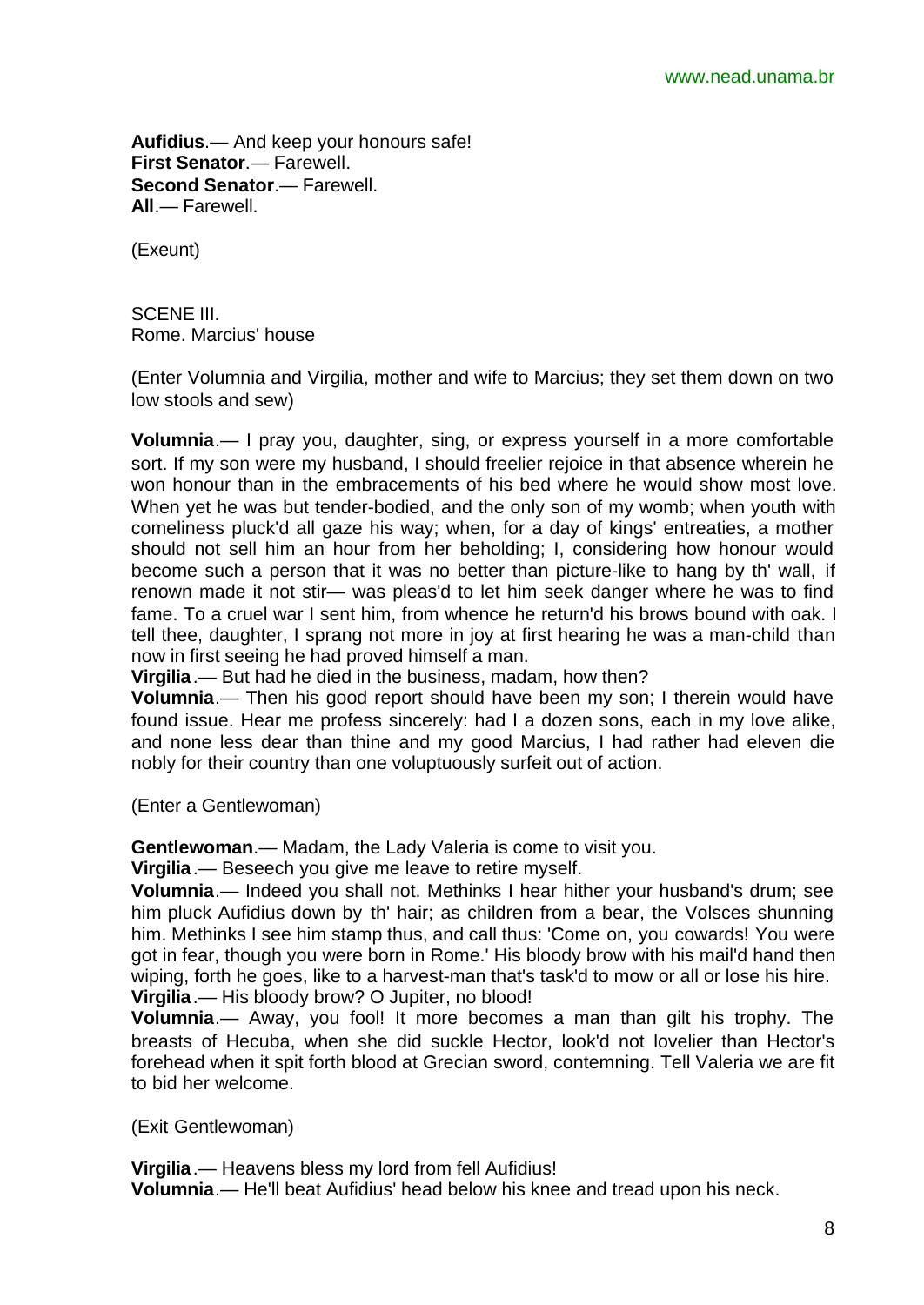(Re-enter Gentlewoman, With Valeria and an usher)

**Valeria**.— My ladies both, good day to you.

**Volumnia**.— Sweet madam!

**Virgilia**.— I am glad to see your ladyship.

**Valeria**.— How do you both? You are manifest housekeepers. What are you sewing here? A fine spot, in good faith. How does your little son?

**Virgilia**.— I thank your ladyship; well, good madam.

**Volumnia**.— He had rather see the swords and hear a drum than look upon his schoolmaster.

**Valeria.**— O' my word, the father's son! I'll swear 'tis a very pretty boy. O' my troth, I look'd upon him a Wednesday half an hour together; has such a confirm'd countenance! I saw him run after a gilded butterfly; and when he caught it he let it go again, and after it again, and over and over he comes, and up again, catch'd it again; or whether his fall enrag'd him, or how 'twas, he did so set his teeth and tear it. O, I warrant, how he mammock'd it!

**Volumnia**.— One on's father's moods.

**Valeria**.— Indeed, la, 'tis a noble child.

**Virgilia**.— A crack, madam.

**Valeria**.— Come, lay aside your stitchery; I must have you play the idle huswife with me this afternoon.

**Virgilia**.— No, good madam; I will not out of doors.

**Valeria**.— Not out of doors!

**Volumnia**.— She shall, she shall.

**Virgilia**.— Indeed, no, by your patience; I'll not over the threshold till my lord return from the wars.

**Valeria**.— Fie, you confine yourself most unreasonably; come, you must go visit the good lady that lies in.

**Virgilia**.— I will wish her speedy strength, and visit her with my prayers; but I cannot go thither.

**Volumnia**.— Why, I pray you?

**Virgilia**.— 'Tis not to save labour, nor that I want love.

**Valeria**.— You would be another Penelope; yet they say all the yarn she spun in Ulysses' absence did but fill Ithaca full of moths. Come, I would your cambric were sensible as your finger, that you might leave pricking it for pity. Come, you shall go with us.

**Virgilia**.— No, good madam, pardon me; indeed I will not forth.

**Valeria**.— In truth, la, go with me; and I'll tell you excellent news of your husband.

**Virgilia**.— O, good madam, there can be none yet.

**Valeria**.— Verily, I do not jest with you; there came news from him last night.

**Virgilia**.— Indeed, madam?

**Valeria**.— In earnest, it's true; I heard a senator speak it. Thus it is: the Volsces have an army forth; against whom Cominius the general is gone, with one part of our Roman power. Your lord and Titus Lartius are set down before their city Corioli; they nothing doubt prevailing and to make it brief wars. This is true, on mine honour; and so, I pray, go with us.

**Virgilia**.— Give me excuse, good madam; I will obey you in everything hereafter.

**Volumnia**.— Let her alone, lady; as she is now, she will but disease our better mirth. **Valeria**.— In troth, I think she would. Fare you well, then. Come, good sweet lady. Prithee, Virgilia, turn thy solemness out o' door and go along with us.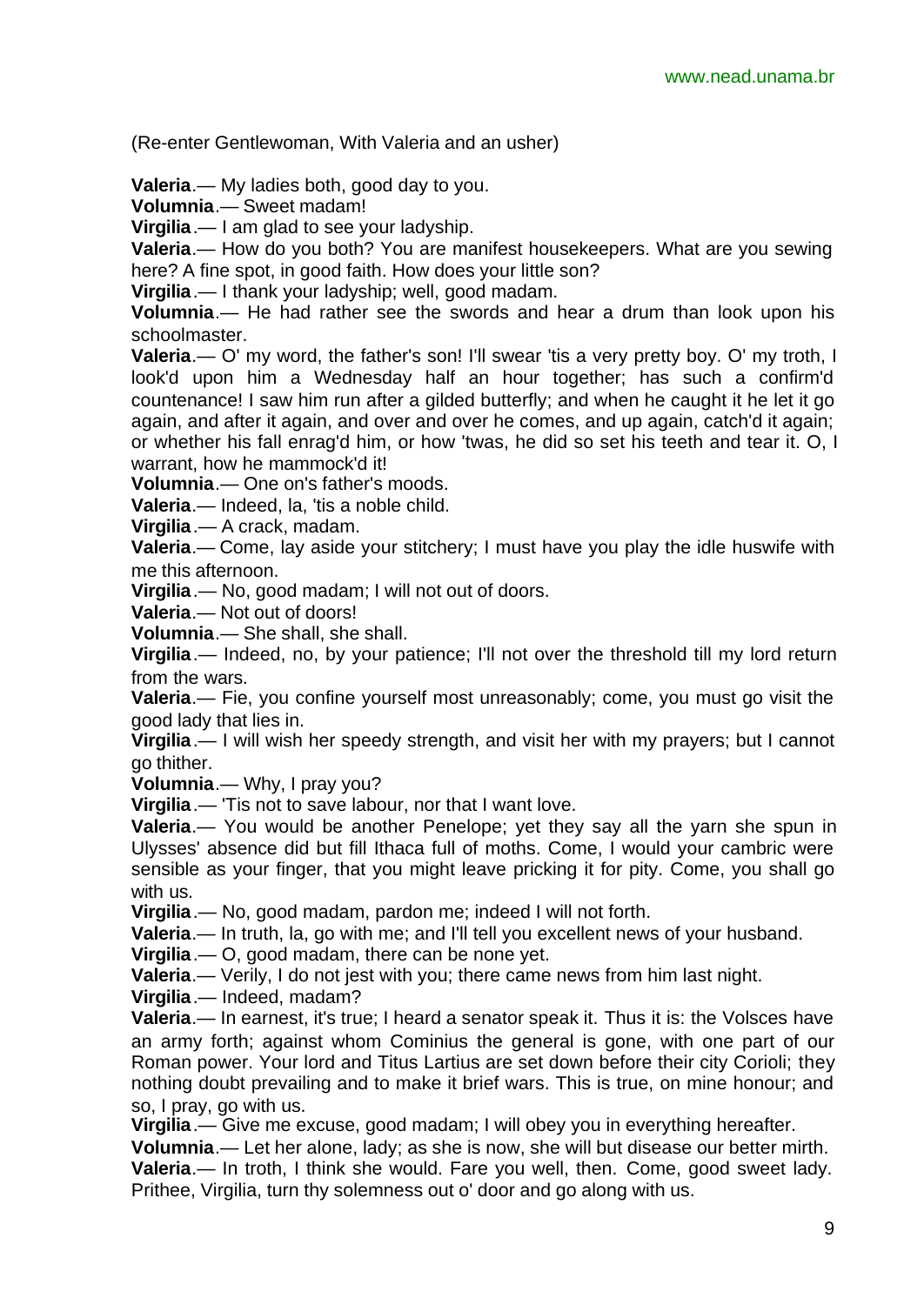**Virgilia**.— No, at a word, madam; indeed I must not. I wish you much mirth. **Valeria**.— Well then, farewell.

(Exeunt)

SCENE IV. Before Corioli

(Enter Marcius, Titus Lartius, with drum and colours, with Captains and soldiers. To them a Messenger)

**Marcius**.— Yonder comes news; a wager they have met. **Lartius**.— My horse to yours no. **Marcius**. 'Tis done. **Lartius**.— Agreed. **Marcius**.— Say, has our general met the enemy? **Messenger**.— They lie in view, but have not spoke as yet. **Lartius**.— So, the good horse is mine. **Marcius**.— I'll buy him of you.

**Lartius**.— No, I'll nor sell nor give him; lend you him I will for half a hundred years. Summon the town.

**Marcius**.— How far off lie these armies?

**Messenger**.— Within this mile and half.

**Marcius**.— Then shall we hear their 'larum, and they ours. Now, Mars, I prithee, make us quick in work, that we with smoking swords may march from hence to help our fielded friends! Come, blow thy blast.

(They sound a parley. Enter two Senators with others, on the walls of Corioli)

Tullus Aufidius, is he within your walls?

**First Senator**.— No, nor a man that fears you less than he: that's lesser than a little. [Drum afar off] Hark, our drums are bringing forth our youth. We'll break our walls Rather than they shall pound us up; our gates, which yet seem shut, we have but pinn'd with rushes; they'll open of themselves. [Alarum far off] Hark you far off! There is Aufidius. List what work he makes Amongst your cloven army.

**Marcius**.— O, they are at it!

**Lartius**.— Their noise be our instruction. Ladders, ho!

(Enter the army of the Volsces)

**Marcius**.— They fear us not, but issue forth their city. Now put your shields before your hearts, and fight with hearts more proof than shields. Advance, brave Titus. They do disdain us much beyond our thoughts, which makes me sweat with wrath. Come on, my fellows. He that retires, I'll take him for a Volsce, and he shall feel mine edge.

(Alarum. The Romans are beat back to their trenches. Re-enter Marcius, cursing)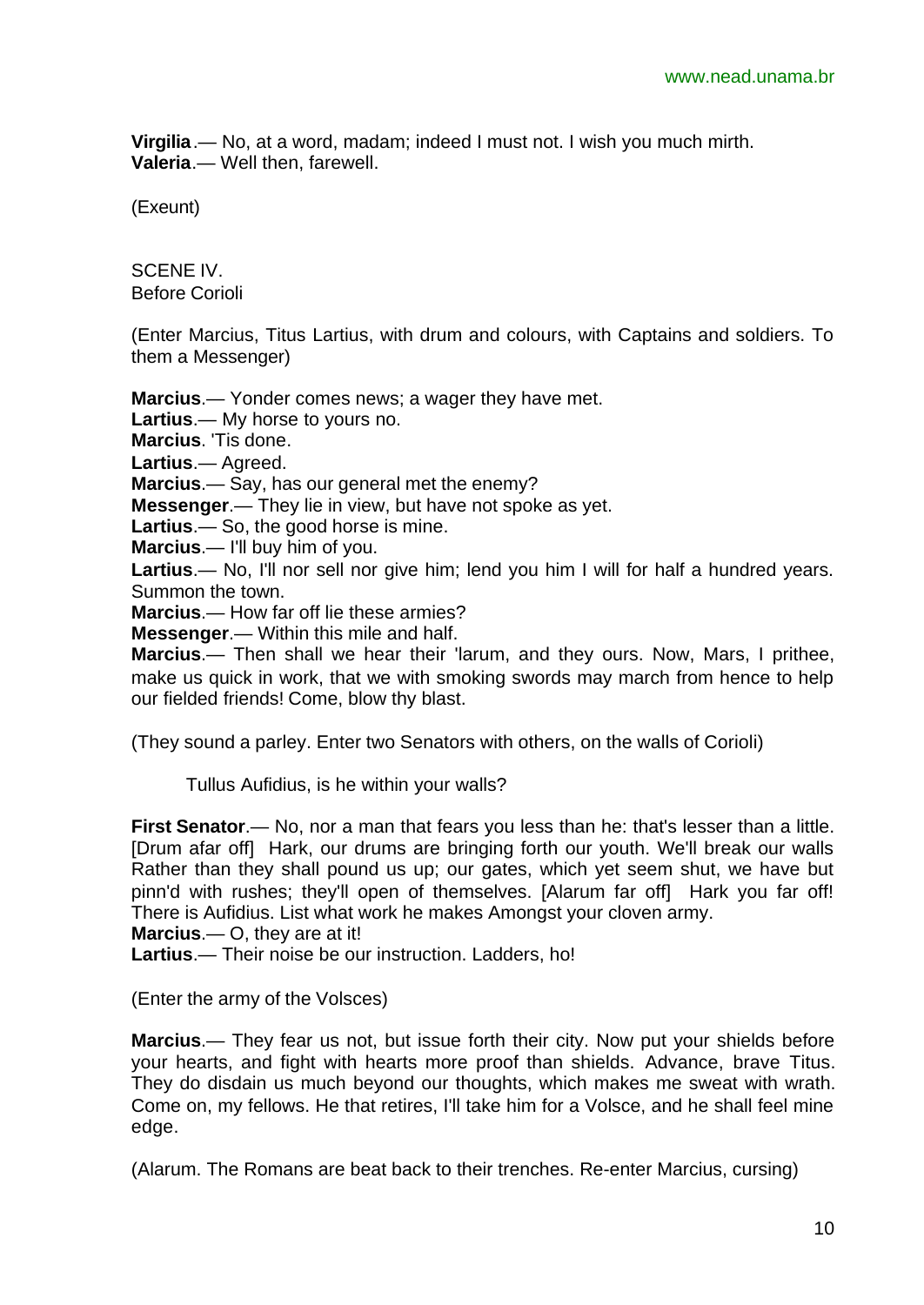**Marcius**.— All the contagion of the south light on you, shames of Rome! You herd of— Boils and plagues plaster you o'er, that you may be abhorr'd farther than seen, and one infect another against the wind a mile! You souls of geese that bear the shapes of men, how have you run from slaves that apes would beat! Pluto and hell! All hurt behind! Backs red, and faces pale with flight and agued fear! Mend and charge home, or, by the fires of heaven, I'll leave the foe and make my wars on you. Look to't. Come on; If you'll stand fast we'll beat them to their wives, as they us to our trenches. Follow me.

(Another alarum. The Volsces fly, and Marcius follows them to the gates)

So, now the gates are ope; now prove good seconds; 'Tis for the followers fortune widens them, not for the fliers. Mark me, and do the like.

**[Marcius** enters the gates]

**First Soldier**.— Fool-hardiness; not I. **Second Soldier**.— Not I. [Marcius is shut in] **First Soldier**.— See, they have shut him in. **All**.— To th' pot, I warrant him. [Alarum continues]

(Re-enter Titus Lartius)

**Lartius**.— What is become of Marcius?

**All**.— Slain, sir, doubtless.

**First Soldier**.— Following the fliers at the very heels, with them he enters; who, upon the sudden, clapp'd to their gates. He is himself alone, to answer all the city.

**Lartius**.— O noble fellow! Who sensibly outdares his senseless sword, and when it bows stand'st up. Thou art left, Marcius; a carbuncle entire, as big as thou art, were not so rich a jewel. Thou wast a soldier even to Cato's wish, not fierce and terrible only in strokes; but with thy grim looks and the thunder-like percussion of thy sounds thou mad'st thine enemies shake, as if the world were feverous and did tremble.

(Re-enter Marcius, bleeding, assaulted by the enemy)

**First Soldier**.— Look, sir.

**Lartius**.— O, 'tis Marcius! Let's fetch him off, or make remain alike. [They fight, and all enter the city]

SCENE V. Within Corioli. A street

(Enter certain Romans, with spoils)

**First Roman**.— This will I carry to Rome. **Second Roman**.— And I this. **Third Roman**.— A murrain on 't! I took this for silver. [Alarum continues still afar off]

(Enter Marcius and Titus Lartius With a trumpeter)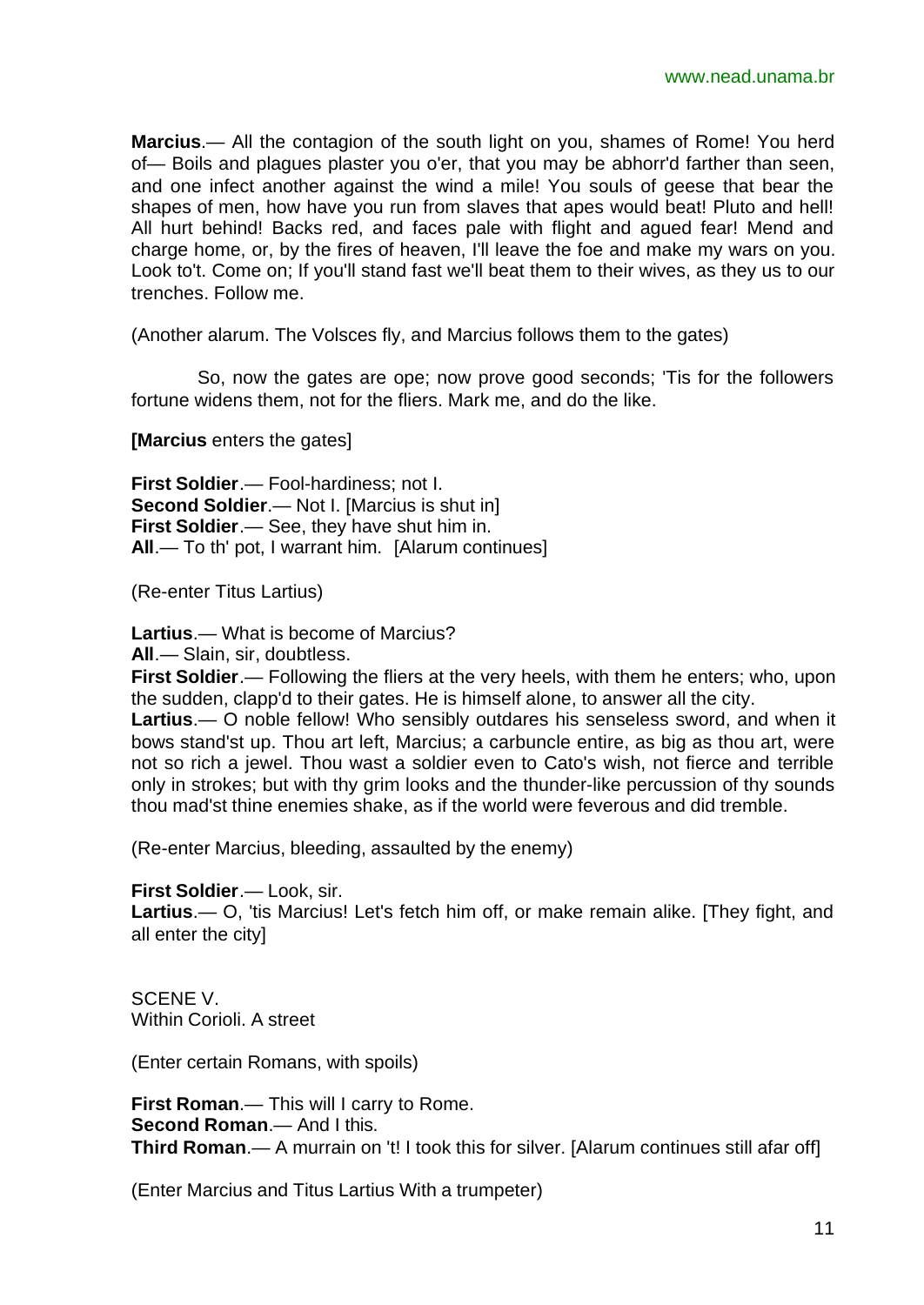**Marcius**.— See here these movers that do prize their hours at a crack'd drachma! Cushions, leaden spoons, Irons of a doit, doublets that hangmen would Bury with those that wore them, these base slaves, ere yet the fight be done, pack up. Down with them!

(Exeunt pillagers)

And hark, what noise the general makes! To him! There is the man of my soul's hate, Aufidius, piercing our Romans; then, valiant Titus, take convenient numbers to make good the city;whilst I, with those that have the spirit, will haste to help Cominius.

**Lartius**.— Worthy sir, thou bleed'st; thy exercise hath been too violent for a second course of fight.

**Marcius**.— Sir, praise me not; my work hath yet not warm'd me. Fare you well; the blood I drop is rather physical than dangerous to me. To Aufidius thus I will appear, and fight.

**Lartius**.— Now the fair goddess, Fortune, fall deep in love with thee, and her great charms Misguide thy opposers' swords! Bold gentleman, prosperity be thy page!

**Marcius**.— Thy friend no less than those she placeth highest! So farewell.

**Lartius**.— Thou worthiest Marcius!

(Exit Marcius)

Go sound thy trumpet in the market-place; Call thither all the officers o' th' town, where they shall know our mind. Away!

(Exeunt)

SCENE VI. Near the camp of Cominius

(Enter Cominius, as it were in retire, with soldiers)

**Cominius**.— Breathe you, my friends. Well fought; we are come off like Romans, neither foolish in our stands nor cowardly in retire. Believe me, sirs, we shall be charg'd again. Whiles we have struck, by interims and conveying gusts we have heard the charges of our friends. The Roman gods, Lead their successes as we wish our own, that both our powers, with smiling fronts encount'ring, may give you thankful sacrifice!

(Enter a Messenger)

Thy news?

**Messenger**.— The citizens of Corioli have issued and given to Lartius and to Marcius battle; I saw our party to their trenches driven, and then I came away.

**Cominius**.— Though thou speak'st truth, methinks thou speak'st not well. How long is't since?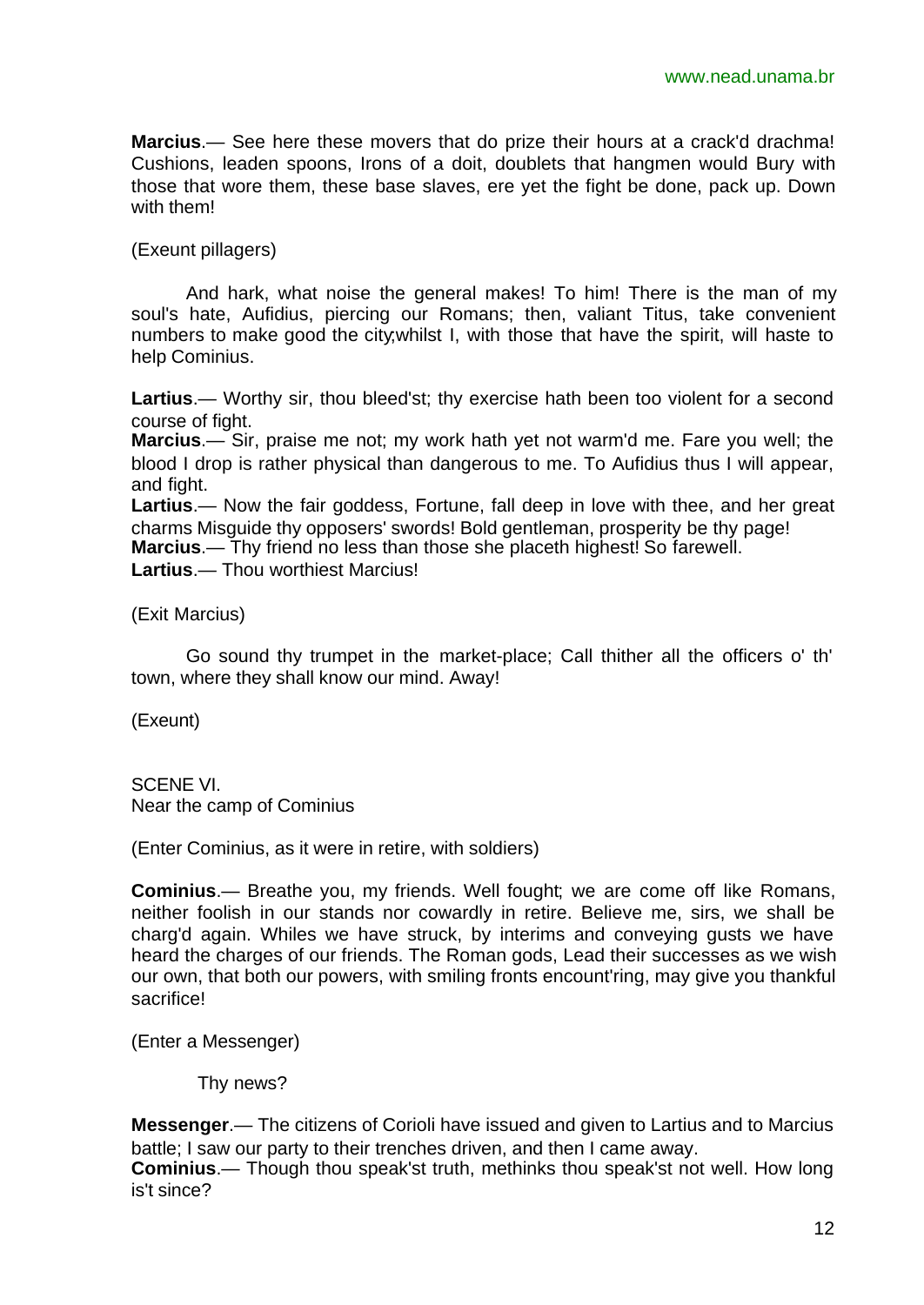**Messenger**.— Above an hour, my lord.

**Cominius**.— 'Tis not a mile; briefly we heard their drums. How couldst thou in a mile confound an hour, and bring thy news so late?

**Messenger**.— Spies of the Volsces Held me in chase, that I was forc'd to wheel three or four miles about; else had I, sir, Half an hour since brought my report.

#### (Enter Marcius)

**Cominius**.— Who's yonder that does appear as he were flay'd? O gods! He has the stamp of Marcius, and I have before-time seen him thus.

**Marcius**.— Come I too late?

**Cominius**.— The shepherd knows not thunder from a tabor more than I know the sound of Marcius' tongue from every meaner man.

**Marcius**.— Come I too late?

**Cominius**.— Ay, if you come not in the blood of others, but mantled in your own.

**Marcius**.— O! let me clip ye In arms as sound as when I woo'd, in heart as merry as when our nuptial day was done, and tapers burn'd to bedward.

**Cominius**.— Flower of warriors, how is't with Titus Lartius?

**Marcius**.— As with a man busied about decrees: condemning some to death and some to exile; ransoming him or pitying, threat'ning th' other; Holding Corioli in the name of Rome even like a fawning greyhound in the leash, to let him slip at will.

**Cominius**.— Where is that slave which told me they had beat you to your trenches? Where is he? Call him hither.

**Marcius**.— Let him alone; he did inform the truth. But for our gentlemen, the common file a plague! tribunes for them! The mouse ne'er shunn'd the cat as they did budge from rascals worse than they.

**Cominius**.— But how prevail'd you?

**Marcius**.— Will the time serve to tell? I do not think. Where is the enemy? Are you lords o' th' field? If not, why cease you till you are so?

**Cominius**.— Marcius, we have at disadvantage fought, and did retire to win our purpose.

**Marcius**.— How lies their battle? Know you on which side they have plac'd their men of trust?

**Cominius**.— As I guess, Marcius, their bands i' th' vaward are the Antiates, of their best trust; o'er them Aufidius, their very heart of hope.

**Marcius**.— I do beseech you, by all the battles wherein we have fought, by th' blood we have shed together, by th' vows we have made to endure friends, that you directly set me against Aufidius and his Antiates; and that you not delay the present, but, filling the air with swords advanc'd and darts, we prove this very hour.

**Cominius**.— Though I could wish you were conducted to a gentle bath and balms applied to you, yet dare I never Deny your asking: take your choice of those that best can aid your action.

**Marcius**.— Those are they that most are willing. If any such be here as it were sin to doubt— that love this painting wherein you see me smear'd; if any fear Lesser his person than an ill report; If any think brave death outweighs bad life and that his country's dearer than himself; let him alone, or so many so minded, wave thus to express his disposition, and follow Marcius. [They all shout and wave their swords, take him up in their arms and cast up their caps] O, me alone! Make you a sword of me? If these shows be not outward, which of you but is four Volsces? None of you but is Able to bear against the great Aufidius a shield as hard as his. A certain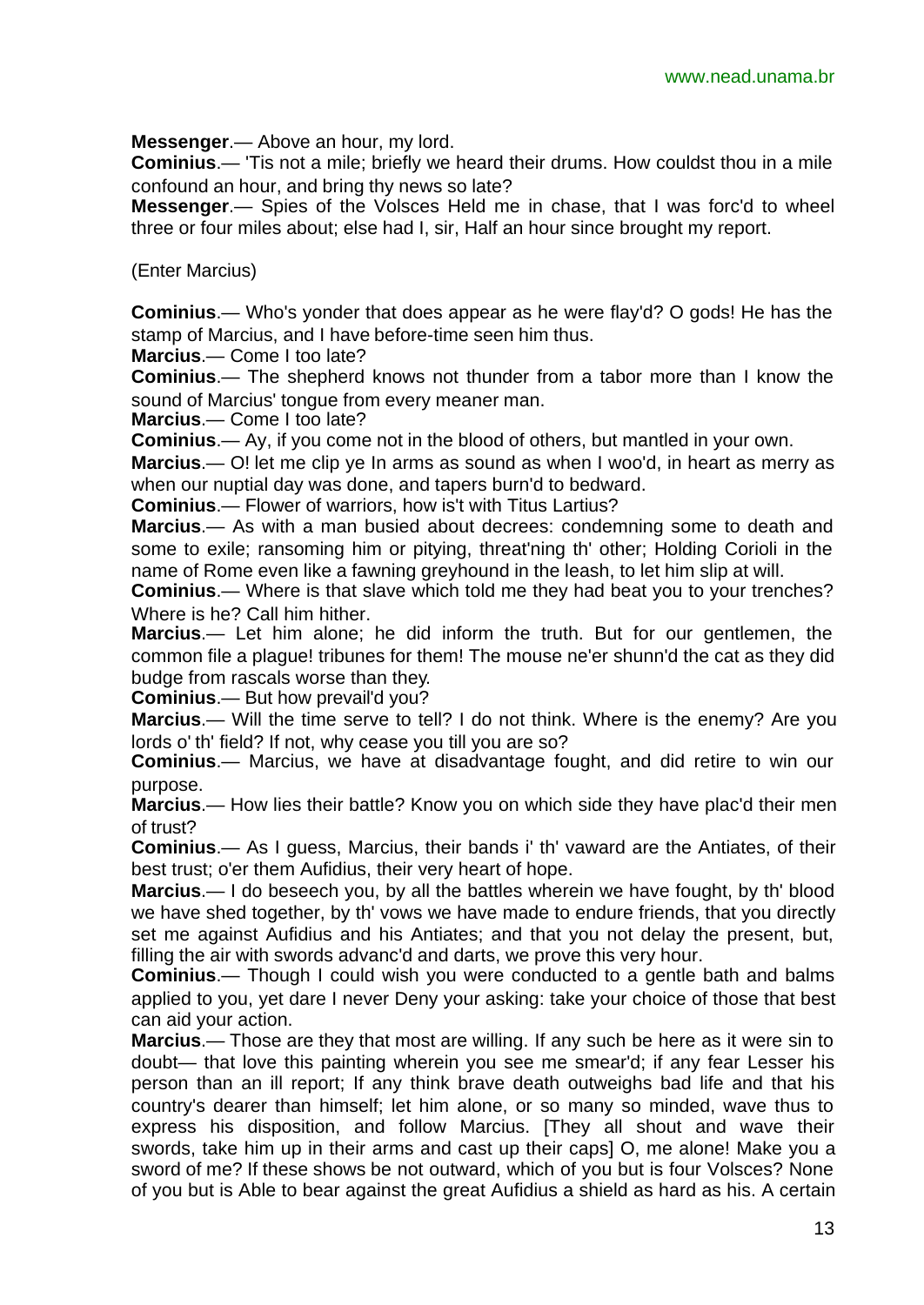number, though thanks to all, must I select from all; the rest shall bear the business in some other fight, as cause will be obey'd. Please you to march; and four shall quickly draw out my command, which men are best inclin'd.

**Cominius**.— March on, my fellows; make good this ostentation, and you shall divide in all with us.

(Exeunt)

SCENE VII. The gates of Corioli

(Titus Lartius, having set a guard upon Corioli, going with drum and trumpet toward Cominius and Caius Marcius, enters with a Lieutenant, other soldiers, and a scout)

**Lartius**.— So, let the ports be guarded; keep your duties as I have set them down. If I do send, dispatch those centuries to our aid; the rest will serve for a short holding. If we lose the field we cannot keep the town.

**Lieutenant**.— Fear not our care, sir.

**Lartius**.— Hence, and shut your gates upon's. Our guider, come; to th' Roman camp conduct us.

(Exeunt)

SCENE VIII.

A field of battle between the Roman and the Volscian camps

(Alarum, as in battle. Enter Marcius and Aufidius at several doors)

**Marcius**.— I'll fight with none but thee, for I do hate thee worse than a promisebreaker.

**Aufidius**.— We hate alike: not Afric owns a serpent I abhor more than thy fame and envy. Fix thy foot.

**Marcius**.— Let the first budger die the other's slave, and the gods doom him after! **Aufidius**.— If I fly, Marcius, Halloa me like a hare.

**Marcius**.— Within these three hours, Tullus, Alone I fought in your Corioli walls, and made what work I pleas'd. 'Tis not my blood wherein thou seest me mask'd. For thy revenge Wrench up thy power to th' highest.

**Aufidius**.— Wert thou the Hector that was the whip of your bragg'd progeny, thou shouldst not scape me here. Here they fight, and certain Volsces come in the aid of Aufidius. Marcius fights till they be driven in breathless Officious, and not valiant, you have sham'd me In your condemned seconds.

(Exeunt)

SCENE IX. The Roman camp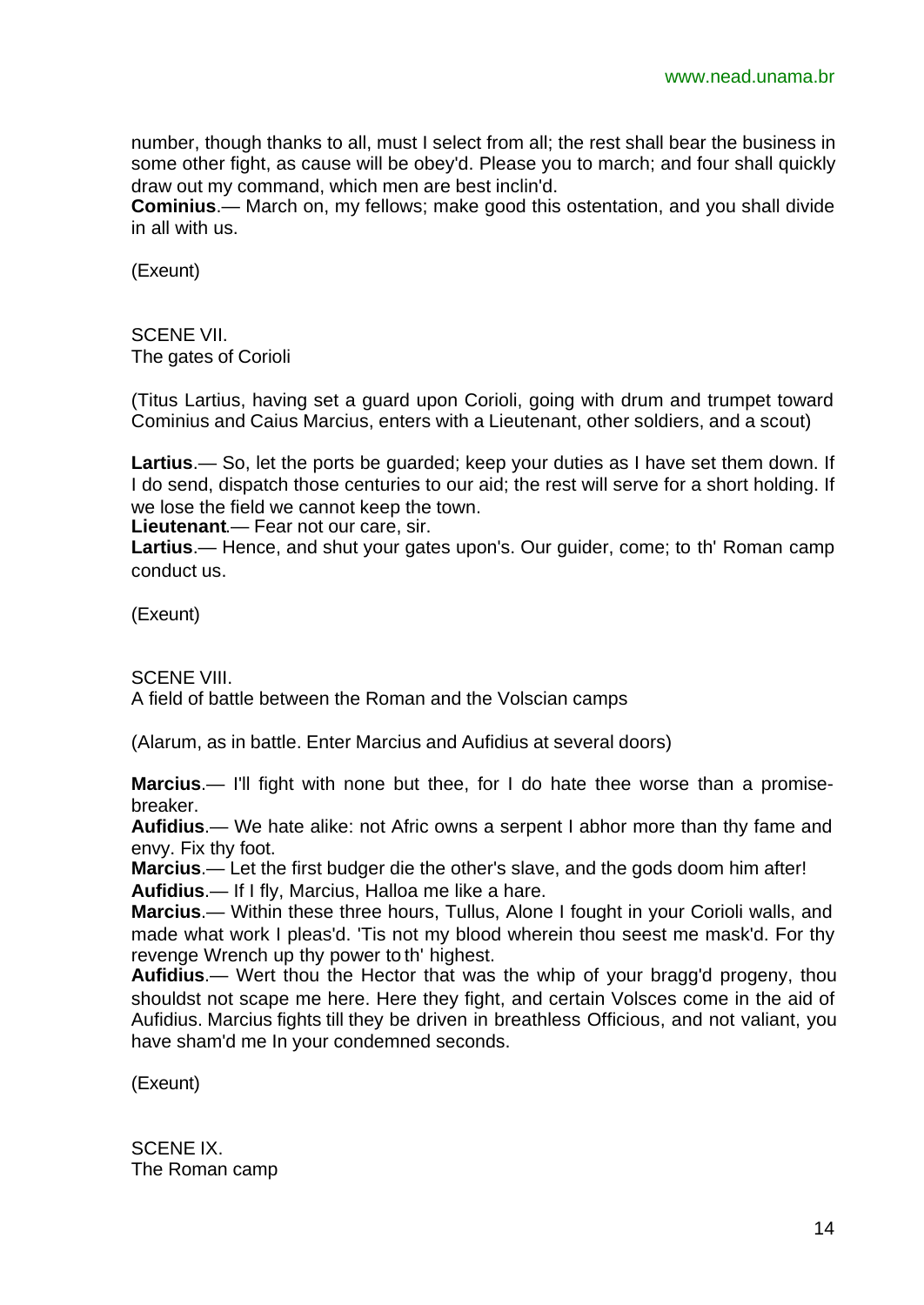(Flourish. Alarum. A retreat is sounded. Enter, at one door, Cominius with the Romans; at another door, Marcius, with his arm in a scarf)

**Cominius**.— If I should tell thee o'er this thy day's work, thou't not believe thy deeds; but I'll report it where senators shall mingle tears with smiles; where great patricians shall attend, and shrug, I' th' end admire; where ladies shall be frighted and, gladly quak'd, hear more; where the dull tribunes, that with the fusty plebeians hate thine honours, shall say against their hearts 'We thank the gods our Rome hath such a soldier.' Yet cam'st thou to a morsel of this feast, having fully din'd before.

(Enter Titus Lartius, with his power, from the pursuit)

**Lartius**.— O General, here is the steed, we the caparison. Hadst thou beheld-

**Marcius**.— Pray now, no more; my mother, who has a charter to extol her blood, when she does praise me grieves me. I have done as you have done— that's what I can; induc'd as you have been that's for my country. He that has but effected his good will hath overta'en mine act.

**Cominius**.— You shall not be the grave of your deserving; Rome must know the value of her own. 'Twere a concealment worse than a theft, no less than a traducement, to hide your doings and to silence that which, to the spire and top of praises vouch'd, would seem but modest. Therefore, I beseech you, In sign of what you are, not to reward what you have done, before our army hear me.

**Marcius**.— I have some wounds upon me, and they smart to hear themselves rememb'red.

**Cominius**.— Should they not, well might they fester 'gainst ingratitude and tent themselves with death. Of all the horses. Whereof we have ta'en good, and good store— of all the treasure in this field achiev'd and city, We render you the tenth; to be ta'en forth before the common distribution at your only choice.

**Marcius**.— I thank you, General, but cannot make my heart consent to take a bribe to pay my sword. I do refuse it, and stand upon my common part with those that have beheld the doing. A long flourish. They all cry 'Marcius, Marcius!' cast up their caps and lances. Cominius and Lartius stand bare May these same instruments which you profane never sound more! When drums and trumpets shall I' th' field prove flatterers, let courts and cities be made all of false-fac'd soothing. When steel grows soft as the parasite's silk, let him be made an overture for th' wars. No more, I say. For that I have not wash'd my nose that bled, or foil'd some debile wretch, which without note here's many else have done, you shout me forth In acclamations hyperbolical, as if I lov'd my little should be dieted In praises sauc'd with lies.

**Cominius**.— Too modest are you; more cruel to your good report than grateful to us that give you truly. By your patience, If 'gainst yourself you be incens'd, we'll put you. Like one that means his proper harm in manacles, then reason safely with you. Therefore be it known, as to us, to all the world, that Caius Marcius wears this war's garland; in token of the which, my noble steed, known to the camp, I give him, with all his trim belonging; and from this time, for what he did before Corioli, can him with all th' applause-and clamour of the host, Caius Marcius Coriolanus. Bear th' addition nobly ever! [Flourish. Trumpets sound, and drums]

**All**.— Caius Marcius Coriolanus!

**Coriolanus**.— I will go wash; and when my face is fair you shall perceive whether I blush or no. Howbeit, I thank you; I mean to stride your steed, and at all times to undercrest your good addition to th' fairness of my power.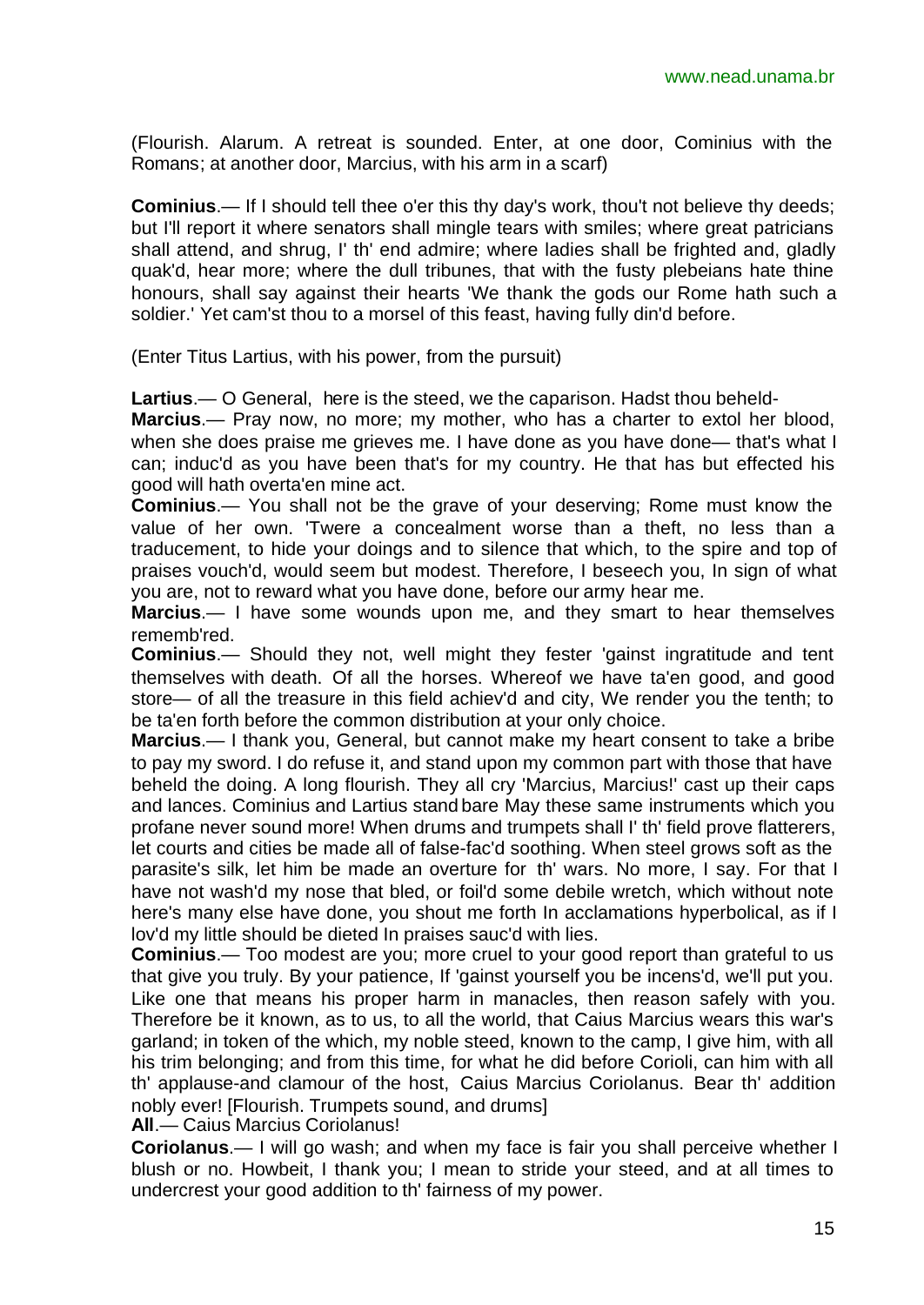**Cominius**.— So, to our tent; where, ere we do repose us, we will write to Rome of our success. You, Titus Lartius, must to Corioli back. Send us to Rome the best, with whom we may articulate for their own good and ours.

**Lartius**.— I shall, my lord.

**Coriolanus**.— The gods begin to mock me. I, that now refus'd most princely gifts, am bound to beg of my Lord General.

**Cominius**.— Take't 'tis yours; what is't?

**Coriolanus**.— I sometime lay here in Corioli at a poor man's house; he us'd me kindly. He cried to me; I saw him prisoner; but then Aufidius was within my view, and wrath o'erwhelm'd my pity. I request you to give my poor host freedom.

**Cominius**.— O, well begg'd! Were he the butcher of my son, he should be free as is the wind. Deliver him, Titus.

**Lartius**.— Marcius, his name?

**Coriolanus**.— By Jupiter, forgot! I am weary; yea, my memory is tir'd. Have we no wine here?

**Cominius.**— Go we to our tent. The blood upon your visage dries; 'tis time It should be look'd to. Come.

(Exeunt)

SCENE X. The camp of the Volsces

(A flourish. Cornets. Enter Tullus Aufidius bloody, with two or three soldiers)

**Aufidius**.— The town is ta'en.

**First Soldier**.— 'Twill be deliver'd back on good condition.

**Aufidius**.— Condition! I would I were a Roman; for I cannot, being a Volsce, be that I am. Condition? What good condition can a treaty find I' th' part that is at mercy? Five times, Marcius, I have fought with thee; so often hast thou beat me; and wouldst do so, I think, should we encounter as often as we eat. By th' elements, If e'er again I meet him beard to beard, he's mine or I am his. Mine emulation hath not that honour in't it had; for where I thought to crush him in an equal force, true sword to sword, I'll potch at him some way, or wrath or craft may get him.

**First Soldier** —. He's the devil.

**Aufidius**.— Bolder, though not so subtle. My valour's poison'd with only suff'ring stain by him; for him shall fly out of itself. Nor sleep nor sanctuary, being naked, sick, nor fane nor Capitol, the prayers of priests nor times of sacrifice, embarquements all of fury, shall lift up their rotten privilege and custom 'gainst my hate to Marcius. Where I find him, were it at home, upon my brother's guard, even there, against the hospitable canon, would I Wash my fierce hand in's heart. Go you to th' city; Learn how 'tis held, and what they are that must be hostages for Rome.

**First Soldier**.— Will not you go?

**Aufidius**.— I am attended at the cypress grove; I pray you 'Tis south the city mills bring me word thither how the world goes, that to the pace of it I may spur on my journey.

**First Soldier**.— I shall, sir.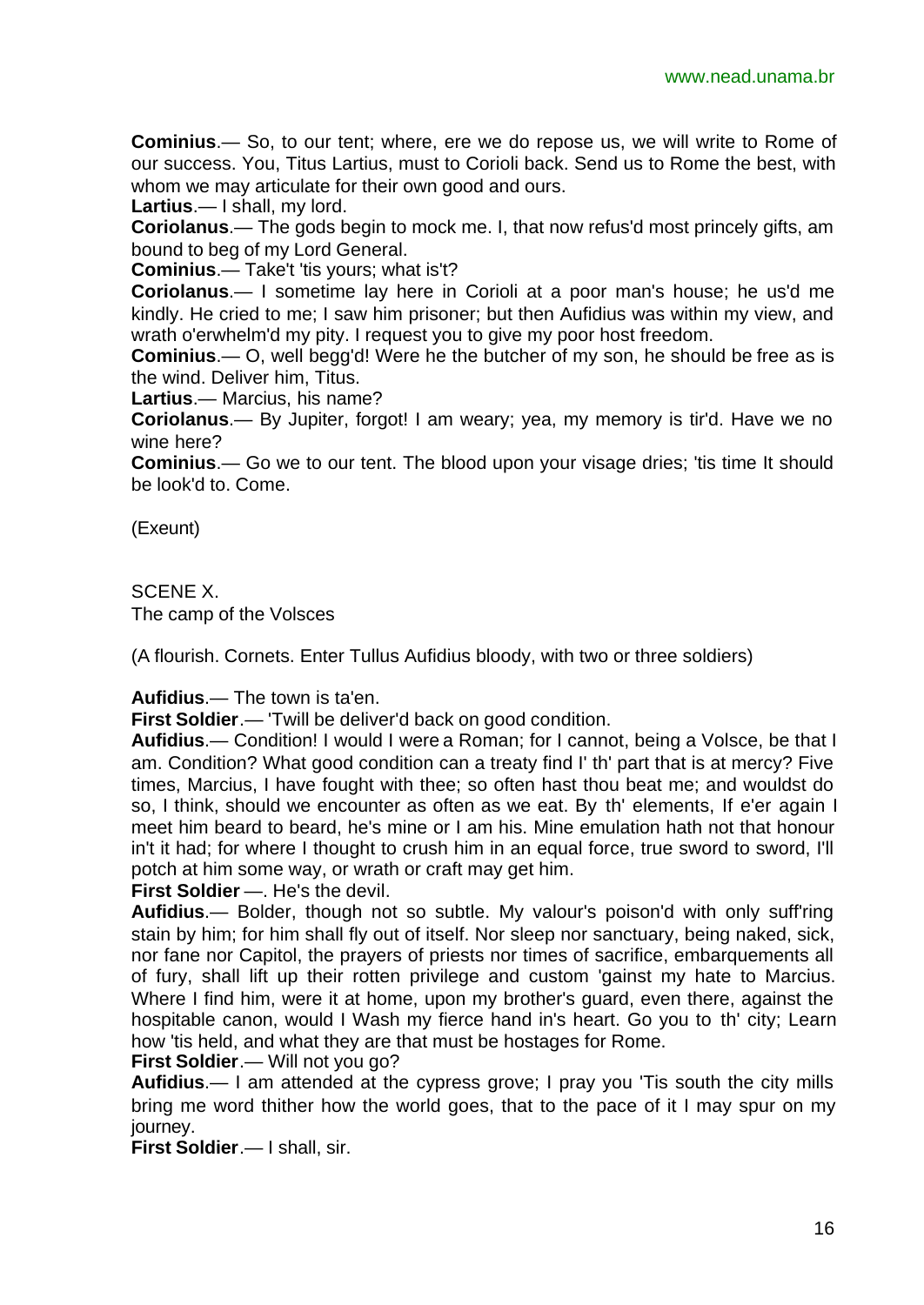ACT II. SCENE I. Rome. A public place

(Enter Menenius, with the two Tribunes of the people, Sicinius and Brutus)

**Menenius**.— The augurer tells me we shall have news tonight.

**Brutus**.— Good or bad?

**Menenius**.— Not according to the prayer of the people, for they love not Marcius.

**Sicinius**.— Nature teaches beasts to know their friends.

**Menenius**.— Pray you, who does the wolf love?

**Sicinius**.— The lamb.

**Menenius**.— Ay, to devour him, as the hungry plebeians would the noble Marcius. **Brutus**.— He's a lamb indeed, that baes like a bear.

**Menenius**.— He's a bear indeed, that lives fike a lamb. You two are old men; tell me one thing that I shall ask you.

**Both Tribunes**.— Well, sir.

**Menenius**.— In what enormity is Marcius poor in that you two have not in abundance?

**Brutus**.— He's poor in no one fault, but stor'd with all.

**Sicinius**.— Especially in pride.

**Brutus**.— And topping all others in boasting.

**Menenius**.— This is strange now. Do you two know how you are censured here in the city— I mean of us o' th' right-hand file? Do you?

**Both Tribunes**.— Why, how are we censur'd?

**Menenius**.— Because you talk of pride now— will you not be angry?

**Both Tribunes**.— Well, well, sir, well.

**Menenius**.— Why, 'tis no great matter; for a very little thief of occasion will rob you of a great deal of patience. Give your dispositions the reins, and be angry at your pleasures at the least, if you take it as a pleasure to you in being so. You blame Marcius for being proud?

**Brutus**.— We do it not alone, sir.

**Menenius**.— I know you can do very little alone; for your helps are many, or else your actions would grow wondrous single: your abilities are too infant-like for doing much alone. You talk of pride. O that you could turn your eyes toward the napes of your necks, and make but an interior survey of your good selves! O that you could! **Both Tribunes**.— What then, sir?

**Menenius**.— Why, then you should discover a brace of unmeriting, proud, violent, testy magistrates-alias fools— as any in Rome.

**Sicinius**.— Menenius, you are known well enough too.

**Menenius**.— I am known to be a humorous patrician, and one that loves a cup of hot wine with not a drop of allaying Tiber in't; said to be something imperfect in favouring the first complaint, hasty and tinder-like upon too trivial motion; one that converses more with the buttock of the night than with the forehead of the morning. What I think I utter, and spend my malice in my breath. Meeting two such wealsmen as you are I cannot call you Lycurguses if the drink you give me touch my palate adversely, I make a crooked face at it. I cannot say your worships have deliver'd the matter well, when I find the ass in compound with the major part of your syllables; and though I must be content to bear with those that say you are reverend grave men, yet they lie deadly that tell you you have good faces. If you see this in the map of my microcosm,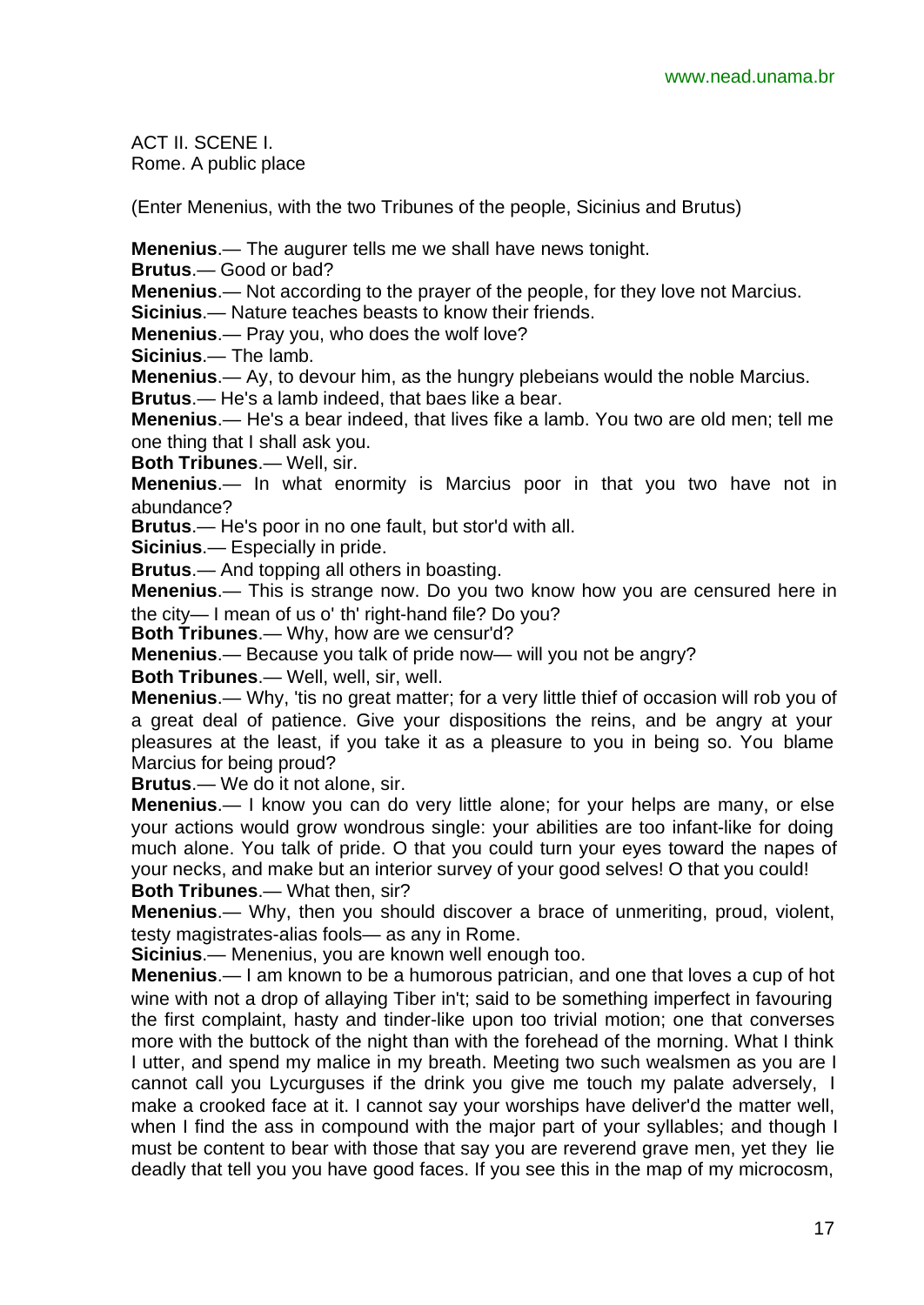follows it that I am known well enough too? What harm can your bisson conspectuities glean out of this character, if I be known well enough too?

**Brutus**.— Come, sir, come, we know you well enough.

**Menenius**.— You know neither me, yourselves, nor any thing. You are ambitious for poor knaves' caps and legs; you wear out a good wholesome forenoon in hearing a cause between an orange-wife and a fosset-seller, and then rejourn the controversy of threepence to a second day of audience. When you are hearing a matter between party and party, if you chance to be pinch'd with the colic, you make faces like mummers, set up the bloody flag against all patience, and, in roaring for a chamber-pot, dismiss the controversy bleeding, the more entangled by your hearing. All the peace you make in their cause is calling both the parties knaves. You are a pair of strange ones.

**Brutus**.— Come, come, you are well understood to be a perfecter giber for the table than a necessary bencher in the Capitol.

**Menenius**.— Our very priests must become mockers, if they shall encounter such ridiculous subjects as you are. When you speak best unto the purpose, it is not worth the wagging of your beards; and your beards deserve not so honourable a grave as to stuff a botcher's cushion or to be entomb'd in an ass's pack-saddle. Yet you must be saying Marcius is proud; who, in a cheap estimation, is worth all your predecessors since Deucalion; though peradventure some of the best of 'em were hereditary hangmen. God-den to your worships. More of your conversation would infect my brain, being the herdsmen of the beastly plebeians. I will be bold to take my leave of you. [Brutus and Sicinius go aside]

(Enter Volumnia, Virgilia, and Valeria)

How now, my as fair as noble ladies— and the moon, were she earthly, no nobler whither do you follow your eyes so fast?

**Volumnia**.— Honourable Menenius, my boy Marcius approaches; for the love of Juno, let's go.

**Menenius**.— Ha! Marcius coming home?

**Volumnia**.— Ay, worthy Menenius, and with most prosperous approbation.

**Menenius**.— Take my cap, Jupiter, and I thank thee. Hoo! Marcius coming home! **Volumnia**, **Virgilia**.— Nay, 'tis true.

**Volumnia**.— Look, here's a letter from him; the state hath another, his wife another; and I think there's one at home for you.

**Menenius**.— I will make my very house reel to-night. A letter for me?

**Virgilia**.— Yes, certain, there's a letter for you; I saw't.

**Menenius**.— A letter for me! It gives me an estate of seven years' health; in which time I will make a lip at the physician. The most sovereign prescription in Galen is but empiricutic and, to this preservative, of no better report than a horse-drench. Is he not wounded? He was wont to come home wounded.

**Virgilia**.— O, no, no, no.

**Volumnia**.— O, he is wounded, I thank the gods for't.

**Menenius**.— So do I too, if it be not too much. Brings a victory in his pocket? The wounds become him.

**Volumnia**.— On's brows, Menenius, he comes the third time home with the oaken garland.

**Menenius**.— Has he disciplin'd Aufidius soundly?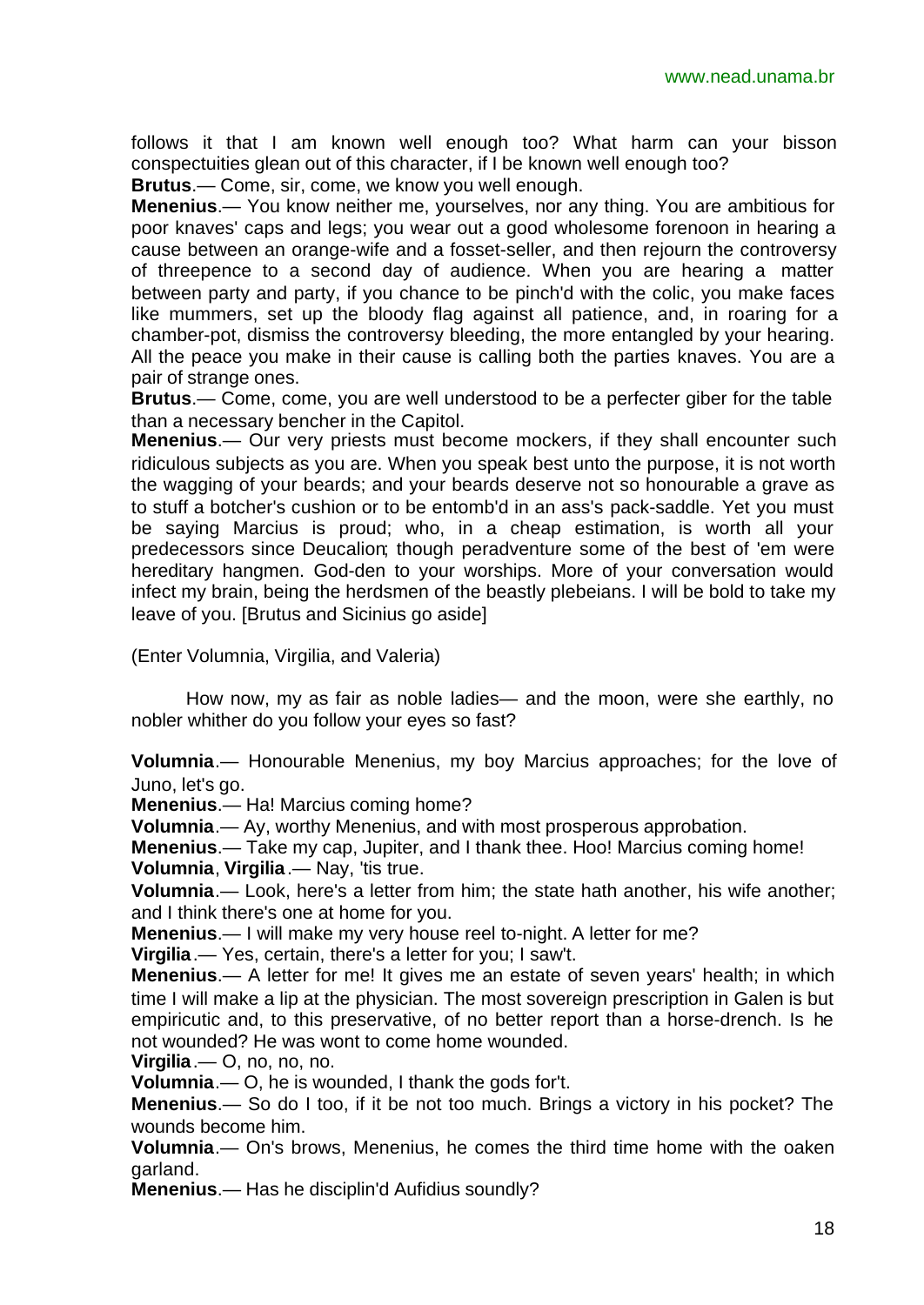**Volumnia**.— Titus Lartius writes they fought together, but Aufidius got off.

**Menenius**.— And 'twas time for him too, I'll warrant him that; an he had stay'd by him, I would not have been so fidius'd for all the chests in Corioli and the gold that's in them. Is the Senate possess'd of this?

**Volumnia**.— Good ladies, let's go. Yes, yes, yes: the Senate has letters from the general, wherein he gives my son the whole name of the war; he hath in this action outdone his former deeds doubly.

**Valeria**.— In troth, there's wondrous things spoke of him.

**Menenius**.— Wondrous! Ay, I warrant you, and not without his true purchasing.

**Virgilia**.— The gods grant them true!

**Volumnia**.— True! pow, waw.

**Menenius**.— True! I'll be sworn they are true. Where is he wounded? [To the TRIBUNES] God save your good worships! Marcius is coming home; he has more cause to be proud. Where is he wounded?

**Volumnia**.— I' th' shoulder and i' th' left arm; there will be large cicatrices to show the people when he shall stand for his place. He received in the repulse of Tarquin seven hurts i' th' body.

**Menenius**.— One i' th' neck and two i' th' thigh there's nine that I know.

**Volumnia**.— He had before this last expedition twenty-five wounds upon him.

**Menenius**.— Now it's twenty-seven; every gash was an enemy's grave. [A shout and flourish] Hark! the trumpets.

**Volumnia**.— These are the ushers of Marcius. Before him he carries noise, and behind him he leaves tears; Death, that dark spirit, in's nervy arm doth lie, which, being advanc'd, declines, and then men die. A sennet. Trumpets sound. Enter Cominius the General, and Titus Lartius; between them, Coriolanus, crown'd with an oaken garland; with Captains and soldiers and a Herald

**Herald**.— Know, Rome, that all alone Marcius did fight within Corioli gates, where he hath won, with fame, a name to Caius Marcius; these In honour follows Coriolanus. Welcome to Rome, renowned Coriolanus! [Flourish]

**All**.— Welcome to Rome, renowned Coriolanus!

**Coriolanus**.— No more of this, it does offend my heart. pray now, no more.

**Cominius**.— Look, sir, your mother!

**Coriolanus**.— O, you have, I know, petition'd all the gods for my prosperity! [Kneels]

**Volumnia**.— Nay, my good soldier, up; my gentle Marcius, worthy Caius, and by deed-achieving honour newly nam'd. What is it? Coriolanus must I can thee? But, O, thy wife!

**Coriolanus**.— My gracious silence, hail! Wouldst thou have laugh'd had I come coffin'd home, that weep'st to see me triumph? Ah, my dear, such eyes the widows in Corioli wear, and mothers that lack sons.

**Menenius**.— Now the gods crown thee!

**Coriolanus**.— And live you yet? [To Valeria] O my sweet lady, pardon.

**Volumnia**.— I know not where to turn. O, welcome home! And welcome, General.and y'are welcome all.

**Menenius**.—A hundred thousand welcomes. I could weep and I could laugh; I am light and heavy. Welcome! A curse begin at very root on's heart that is not glad to see thee! You are three that Rome should dote on; yet, by the faith of men, we have some old crab trees here at home that will not be grafted to your relish. Yet welcome, warriors. we call a nettle but a nettle, and the faults of fools but folly.

**Cominius**.— Ever right.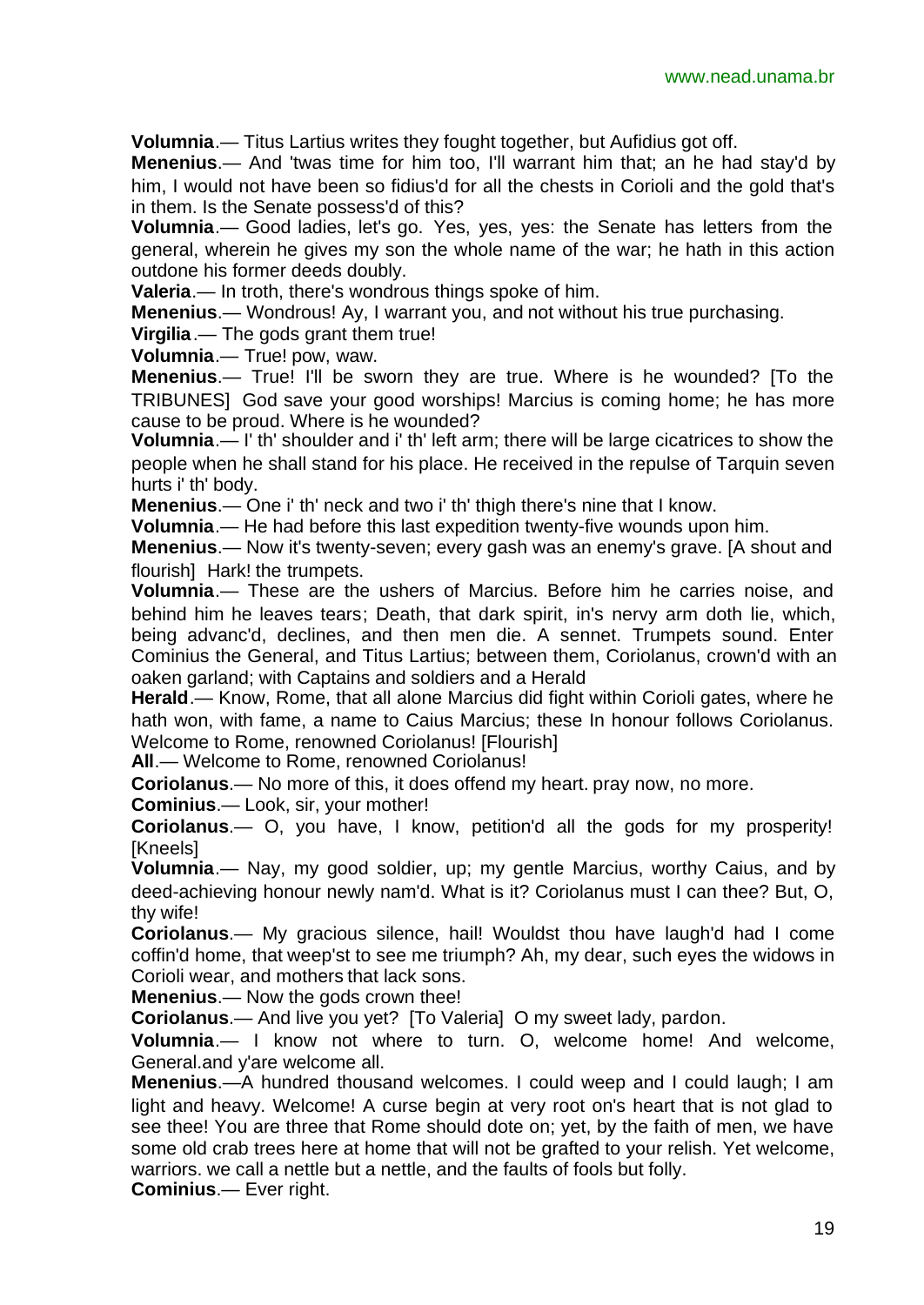**Coriolanus**.— Menenius ever, ever.

**Herald**.— Give way there, and go on.

**Coriolanus**.[To his wife and mother] — Your hand, and yours. Ere in our own house I do shade my head, the good patricians must be visited; from whom I have receiv'd not only greetings, but with them change of honours.

**Volumnia**.— I have lived to see inherited my very wishes, and the buildings of my fancy; only there's one thing wanting, which I doubt not but Our Rome will cast upon thee.

**Coriolanus**.— Know, good mother, I had rather be their servant in my way than sway with them in theirs.

**Cominius**.— On, to the Capitol. [Flourish. Cornets. Exeunt in state, as before]

(Brutus and Sicinius come forward)

**Brutus**.— All tongues speak of him and the bleared sights are spectacled to see him. Your prattling nurse Into a rapture lets her baby cry while she chats him; the kitchen malkin pins her richest lockram 'bout her reechy neck, Clamb'ring the walls to eye him; stalls, bulks, windows, are smother'd up, leads fill'd and ridges hors'd with variable complexions, all agreeing In earnestness to see him. Seld-shown flamens Do press among the popular throngs and puff to win a vulgar station; our veil'd dames commit the war of white and damask in their nicely gawded cheeks to th' wanton spoil of Phoebus' burning kisses. Such a pother, as if that whatsoever god who leads him were slily crept into his human powers, and gave him graceful posture.

**Sicinius**.— On the sudden I warrant him consul.

**Brutus**.— Then our office may during his power go sleep.

**Sicinius**.— He cannot temp'rately transport his honours from where he should begin and end, but will Lose those he hath won.

**Brutus**.— In that there's comfort.

**Sicinius**.— Doubt not the commoners, for whom we stand, but they upon their ancient malice will forget with the least cause these his new honours; which that he will give them make I as little question as he is proud to do't.

**Brutus**.— I heard him swear, were he to stand for consul, never would he appear i' th' market-place, nor on him put the napless vesture of humility; nor, showing, as the manner is, his wounds to th' people, beg their stinking breaths.

**Sicinius**.— 'Tis right.

**Brutus**.— It was his word. O, he would miss it rather than carry it but by the suit of the gentry to him and the desire of the nobles.

**Sicinius**.— I wish no better than have him hold that purpose, and to put it In execution.

**Brutus**.— 'Tis most like he will.

**Sicinius**.— It shall be to him then as our good wills: a sure destruction.

**Brutus**.— So it must fall out to him or our authorities. For an end, we must suggest the people in what hatred he still hath held them; that to's power he would have made them mules, silenc'd their pleaders, and dispropertied their freedoms; holding them In human action and capacity of no more soul nor fitness for the world than camels in their war, who have their provand only for bearing burdens, and sore blows for sinking under them.

**Sicinius**.— This, as you say, suggested at some time when his soaring insolence shall touch the people which time shall not want, If he be put upon't, and that's as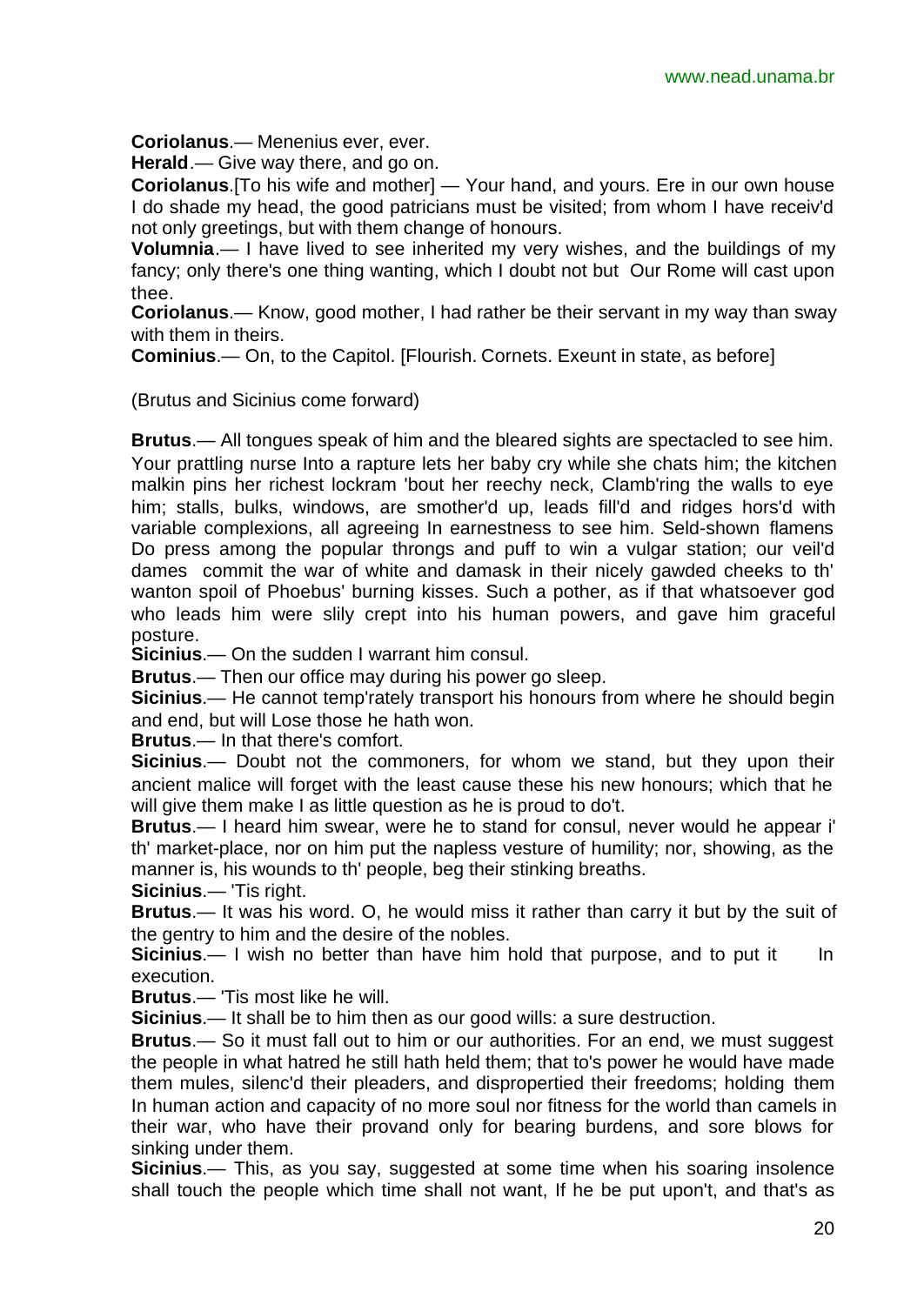easy as to set dogs on sheep will be his fire to kindle their dry stubble; and their blaze shall darken him for ever.

(Enter a Messenger)

**Brutus**.— What's the matter?

**Messenger**.— You are sent for to the Capitol. 'Tis thought that Marcius shall be consul. I have seen the dumb men throng to see him and the blind to hear him speak; matrons flung gloves, Ladies and maids their scarfs and handkerchers, upon him as he pass'd; the nobles bended as to Jove's statue, and the commons made a shower and thunder with their caps and shouts. I never saw the like.

**Brutus**.— Let's to the Capitol, and carry with us ears and eyes for th' time, but hearts for the event.

**Sicinius**.— Have with you.

(Exeunt)

SCENE II. Rome. The Capitol

(Enter two Officers, to lay cushions, as it were in the Capitol)

**First Officer**.— Come, come, they are almost here. How many stand for consulships?

**Second Officer.**— Three, they say; but 'tis thought of every one Coriolanus will carry it.

**First Officer.**— That's a brave fellow; but he's vengeance proud and loves not the common people.

**Second Officer**.— Faith, there have been many great men that have flatter'd the people, who ne'er loved them; and there be many that they have loved, they know not wherefore; so that, if they love they know not why, they hate upon no better a ground. Therefore, for Coriolanus neither to care whether they love or hate him manifests the true knowledge he has in their disposition, and out of his noble carelessness lets them plainly see't.

**First Officer**.— If he did not care whether he had their love or no, he waved indifferently 'twixt doing them neither good nor harm; but he seeks their hate with greater devotion than they can render it him, and leaves nothing undone that may fully discover him their opposite. Now to seem to affect the malice and displeasure of the people is as bad as that which he dislikes to flatter them for their love.

**Second Officer.**— He hath deserved worthily of his country; and his ascent is not by such easy degrees as those who, having been supple and courteous to the people, bonneted, without any further deed to have them at all, into their estimation and report; but he hath so planted his honours in their eyes and his actions in their hearts that for their tongues to be silent and not confess so much were a kind of ingrateful injury; to report otherwise were a malice that, giving itself the lie, would pluck reproof and rebuke from every car that heard it.

**First Officer**.— No more of him; he's a worthy man. Make way, they are coming.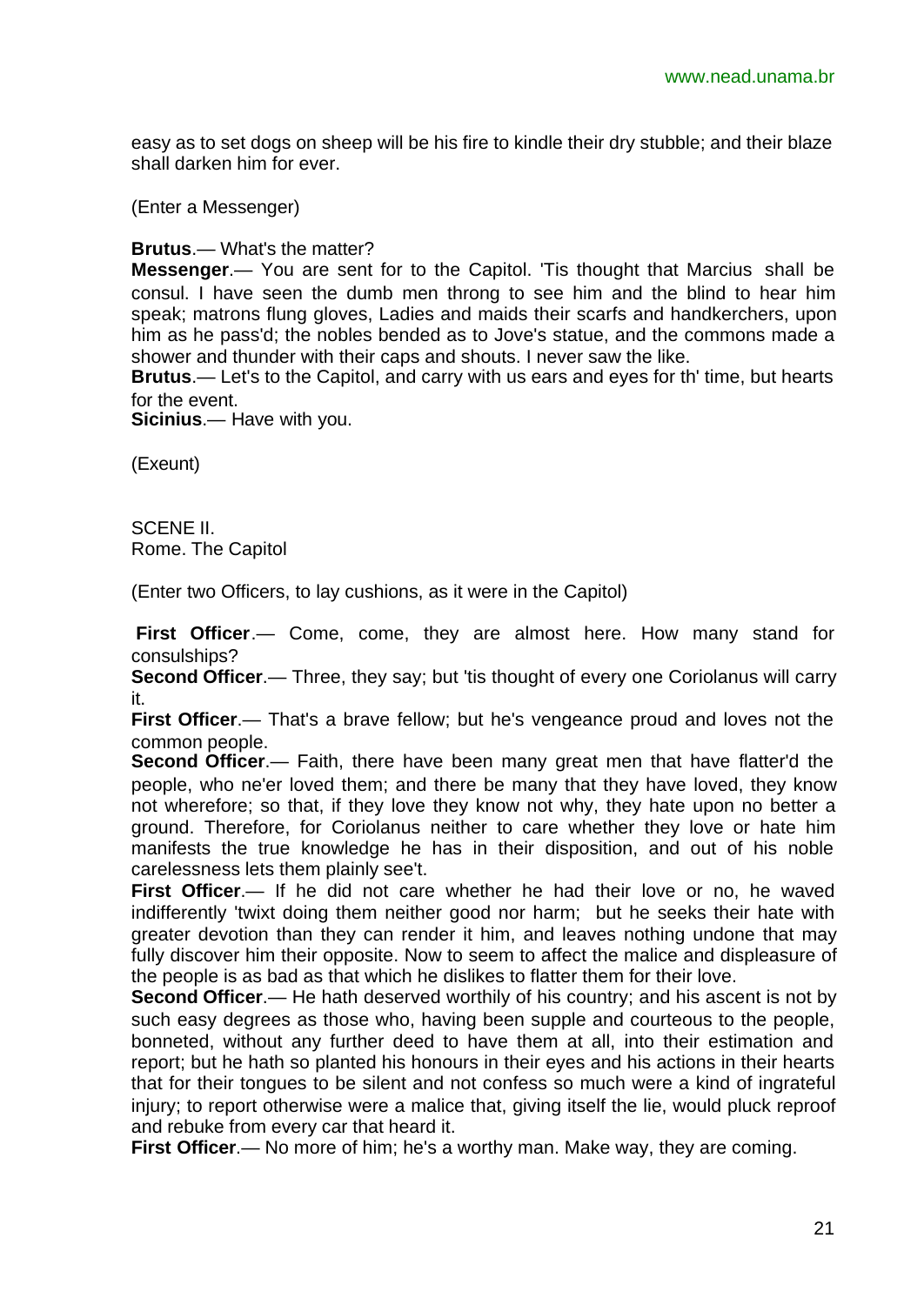(A sennet. Enter the Patricians and the Tribunes of The People, Lictors before them; Coriolanus, Menenius, Cominius the Consul. Sicinius and Brutus take their places by themselves. Coriolanus stands)

**Menenius**.— Having determin'd of the Volsces, and to send for Titus Lartius, it remains, as the main point of this our after-meeting, to gratify his noble service that Hath thus stood for his country. Therefore please you, most reverend and grave elders, to desire the present consul and last general In our well-found successes to report a little of that worthy work perform'd by Caius Marcius Coriolanus; whom we met here both to thank and to remember with honours like himself. [Coriolanus sits]

**First Senator**.— Speak, good Cominius. Leave nothing out for length, and make us think Rather our state's defective for requital than we to stretch it out. Masters o' th' people, we do request your kindest ears; and, after, your loving motion toward the common body, to yield what passes here.

**Sicinius**.— We are convented upon a pleasing treaty, and have hearts Inclinable to honour and advance the theme of our assembly.

**Brutus**.— Which the rather we shall be bless'd to do, if he remember a kinder value of the people than he hath hereto priz'd them at.

**Menenius**.— That's off, that's off; I would you rather had been silent. Please you to hear Cominius speak?

**Brutus**.— Most willingly. But yet my caution was more pertinent than the rebuke you give it.

**Menenius**.— He loves your people; but tie him not to be their bedfellow. Worthy Cominius, speak. [Coriolanus rises, and offers to go away] Nay, keep your place.

**First Senator**.— Sit, Coriolanus, never shame to hear what you have nobly done.

**Coriolanus**.— Your Honours' pardon. I had rather have my wounds to heal again than hear say how I got them.

**Brutus**.— Sir, I hope my words disbench'd you not.

**Coriolanus**.— No, sir; yet oft, when blows have made me stay, I fled from words. You sooth'd not, therefore hurt not. But your people, I love them as they weigh-**Menenius**.— Pray now, sit down.

**Coriolanus**.— I had rather have one scratch my head i' th' sun when the alarum were struck than idly sit to hear my nothings monster'd.

(Exit)

**Menenius**.— Masters of the people, your multiplying spawn how can he flatter. That's thousand to one good one when you now see he had rather venture all his limbs for honour than one on's ears to hear it? Proceed, Cominius.

**Cominius**.— I shall lack voice; the deeds of Coriolanus should not be utter'd feebly. It is held that valour is the chiefest virtue and most dignifies the haver. If it be, the man I speak of cannot in the world be singly counterpois'd. At sixteen years, when Tarquin made a head for Rome, he fought beyond the mark of others; our then Dictator, whom with all praise I point at, saw him fight when with his Amazonian chin he drove the bristled lips before him; he bestrid an o'erpress'd Roman and i' th' consul's view slew three opposers; Tarquin's self he met, and struck him on his knee. In that day's feats, when he might act the woman in the scene, he prov'd best man i' th' field, and for his meed was brow-bound with the oak. His pupil age man-ent'red thus, he waxed like a sea, and in the brunt of seventeen battles since he lurch'd all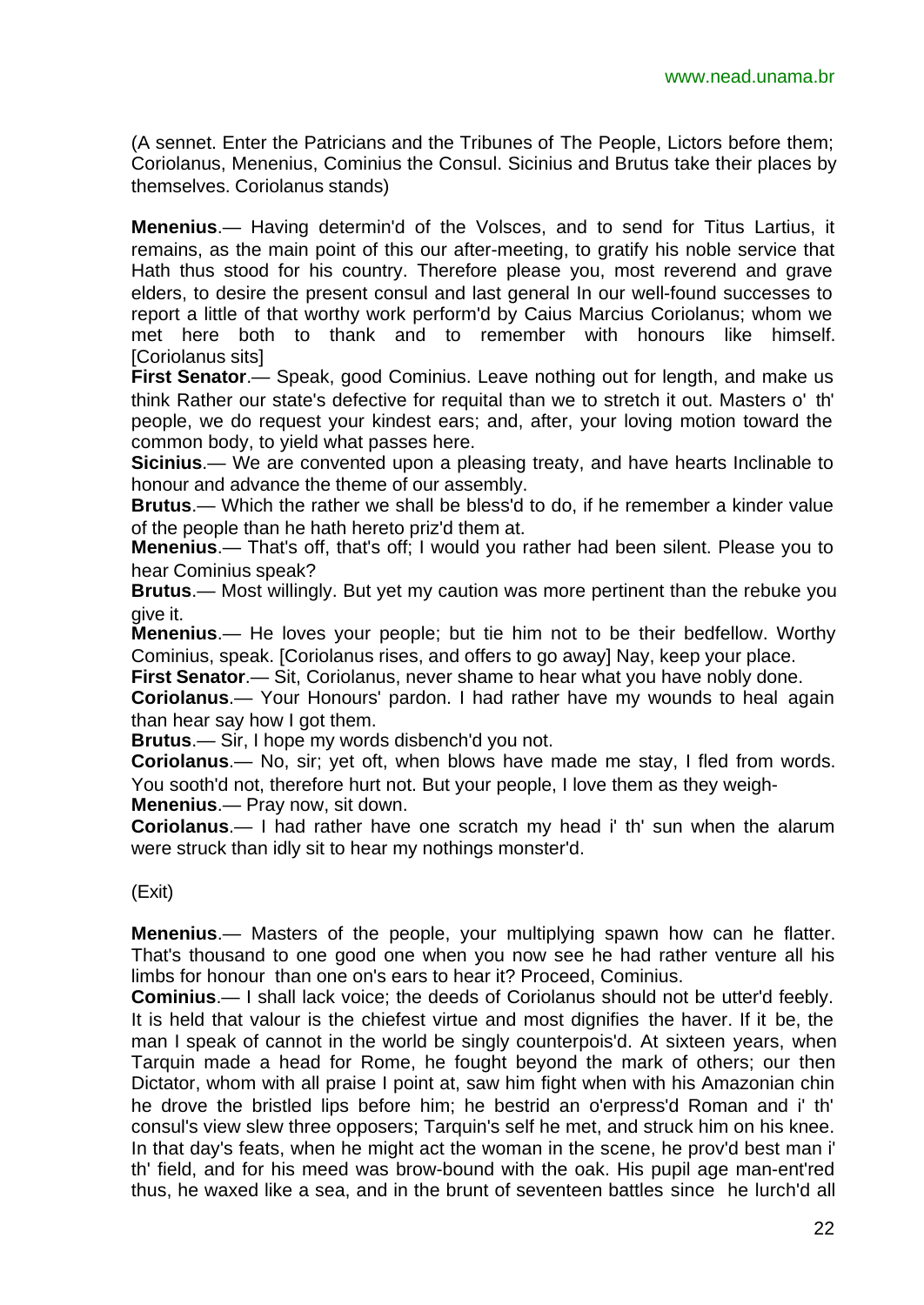swords of the garland. For this last, before and in Corioli, let me say I cannot speak him home. He stopp'd the fliers, and by his rare example made the coward turn terror into sport; as weeds before a vessel under sail, so men obey'd and fell below his stem. His sword, death's stamp, where it did mark, it took; from face to foot he was a thing of blood, whose every motion was tim'd with dying cries. Alone he ent'red the mortal gate of th' city, which he painted with shunless destiny; aidless came off, and with a sudden re-enforcement struck Corioli like a planet. Now all's his. when by and by the din of war 'gan pierce his ready sense, then straight his doubled spirit Requick'ned what in flesh was fatigate, and to the battle came he; where he did run reeking o'er the lives of men, as if 'Twere a perpetual spoil; and till we call'd Both field and city ours he never stood to ease his breast with panting.

**Menenius**.— Worthy man!

**First Senator**.— He cannot but with measure fit the honours which we devise him.

**Cominius**.— Our spoils he kick'd at, and look'd upon things precious as they were the common muck of the world. He covets less than misery itself would give, rewards his deeds with doing them, and is content to spend the time to end it.

**Menenius**.— He's right noble; let him be call'd for.

**First Senator**.— Call Coriolanus.

**Officer**.— He doth appear.

(Re-enter Coriolanus)

**Menenius**.— The Senate, Coriolanus, are well pleas'd to make thee consul.

**Coriolanus**.— I do owe them still my life and services.

**Menenius**.— It then remains that you do speak to the people.

**Coriolanus**.— I do beseech you let me o'erleap that custom; for I cannot put on the gown, stand naked, and entreat them for my wounds' sake to give their suffrage. Please you that I may pass this doing.

**Sicinius**.— Sir, the people must have their voices; neither will they bate one jot of ceremony.

**Menenius**.— Put them not to't. pray you go fit you to the custom, and take to you, as your predecessors have, your honour with your form.

**Coriolanus**.— It is a part that I shall blush in acting, and might well be taken from the people.

**Brutus**.— Mark you that?

**Coriolanus**.— To brag unto them 'Thus I did, and thus!' show them th' unaching scars which I should hide, as if I had receiv'd them for the hire of their breath only!

**Menenius**.— Do not stand upon't. We recommend to you, Tribunes of the People, our purpose to them; and to our noble consul wish we all joy and honour.

**Senators**.— To Coriolanus come all joy and honour!

[Flourish. Cornets. Then exeunt all but Sicinius and Brutus]

**Brutus**.— You see how he intends to use the people.

**Sicinius.**— May they perceive's intent! He will require them as if he did contemn what he requested should be in them to give.

**Brutus**.— Come, we'll inform them of our proceedings here. On th' market-place I know they do attend us.

(Exeunt)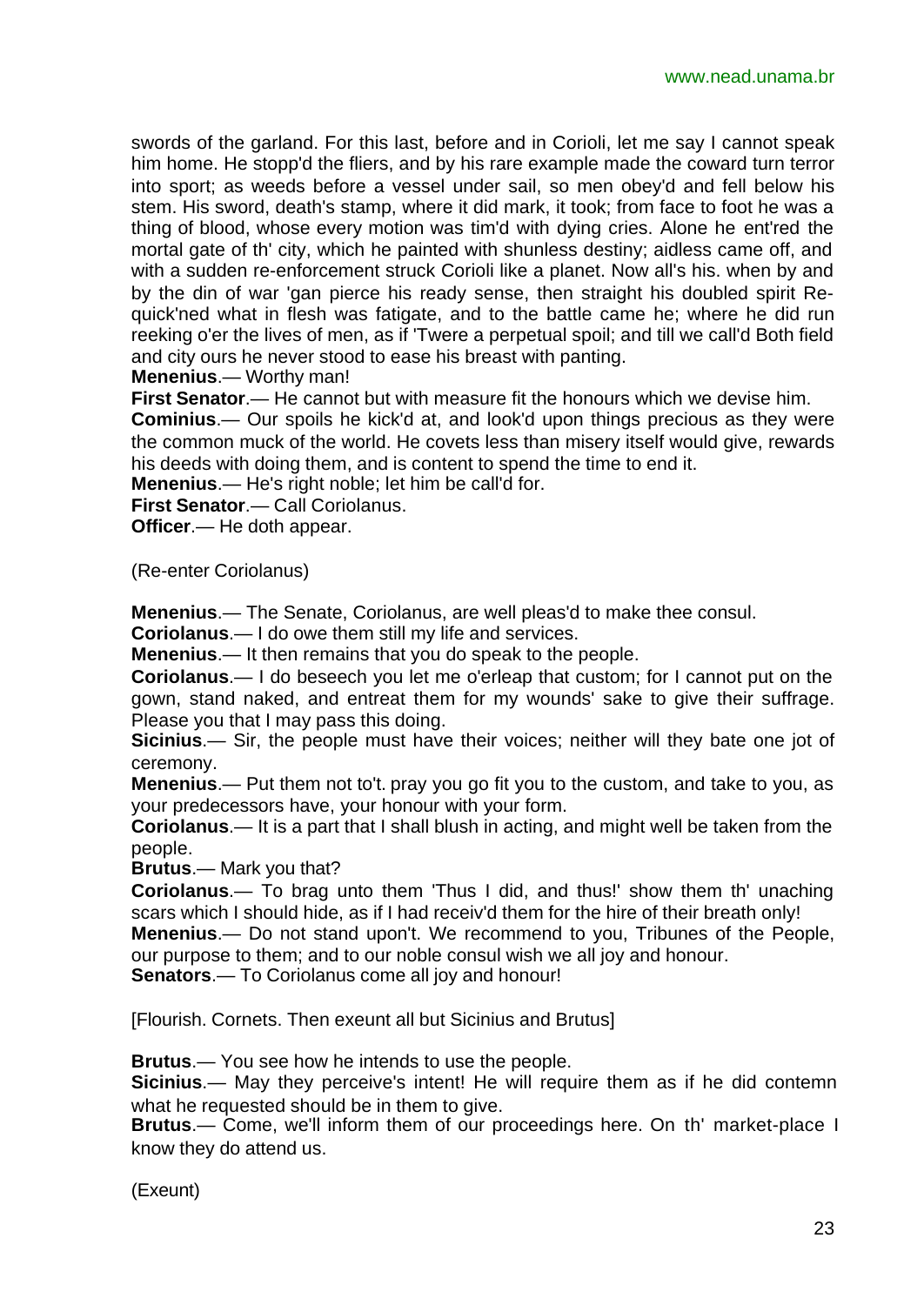SCENE III. Rome. The Forum

(Enter seven or eight Citizens)

**First Citizen**.— Once, if he do require our voices, we ought not to deny him.

**Second Citizen**.— We may, sir, if we will.

**Third Citizen**.— We have power in ourselves to do it, but it is a power that we have no power to do; for if he show us his wounds and tell us his deeds, we are to put our tongues into those wounds and speak for them; so, if he tell us his noble deeds, we must also tell him our noble acceptance of them. Ingratitude is monstrous, and for the multitude to be ingrateful were to make a monster of the multitude; of the which we being members should bring ourselves to be monstrous members.

**First Citizen**.— And to make us no better thought of, a little help will serve; for once we stood up about the corn, he himself stuck not to call us the many-headed multitude.

**Third Citizen**.— We have been call'd so of many; not that our heads are some brown, some black, some abram, some bald, but that our wits are so diversely colour'd; and truly I think if all our wits were to issue out of one skull, they would fly east, west, north, south, and their consent of one direct way should be at once to all the points o' th' compass.

**Second Citizen**.— Think you so? Which way do you judge my wit would fly?

**Third Citizen**.— Nay, your wit will not so soon out as another man's will 'tis strongly wedg'd up in a block-head; but if it were at liberty 'twould sure southward.

**Second Citizen**.— Why that way?

**Third Citizen**.— To lose itself in a fog; where being three parts melted away with rotten dews, the fourth would return for conscience' sake, to help to get thee a wife.

**Second Citizen**.— You are never without your tricks; you may, you may.

**Third Citizen**.— Are you all resolv'd to give your voices? But that's no matter, the greater part carries it. I say, if he would incline to the people, there was never a worthier man.

(Enter Coriolanus, in a gown of humility, with Menenius)

Here he comes, and in the gown of humility. Mark his behaviour. We are not to stay all together, but to come by him where he stands, by ones, by twos, and by threes. He's to make his requests by particulars, wherein every one of us has a single honour, in giving him our own voices with our own tongues; therefore follow me, and I'll direct you how you shall go by him.

**All**.— Content, content.

(Exeunt citizens)

**Menenius**.— O sir, you are not right; have you not known the worthiest men have done't?

**Coriolanus**.— What must I say? 'I pray, sir' Plague upon't! I cannot bring my tongue to such a pace. 'Look, sir, my wounds I got them in my country's service, when some certain of your brethren roar'd and ran from th' noise of our own drums.'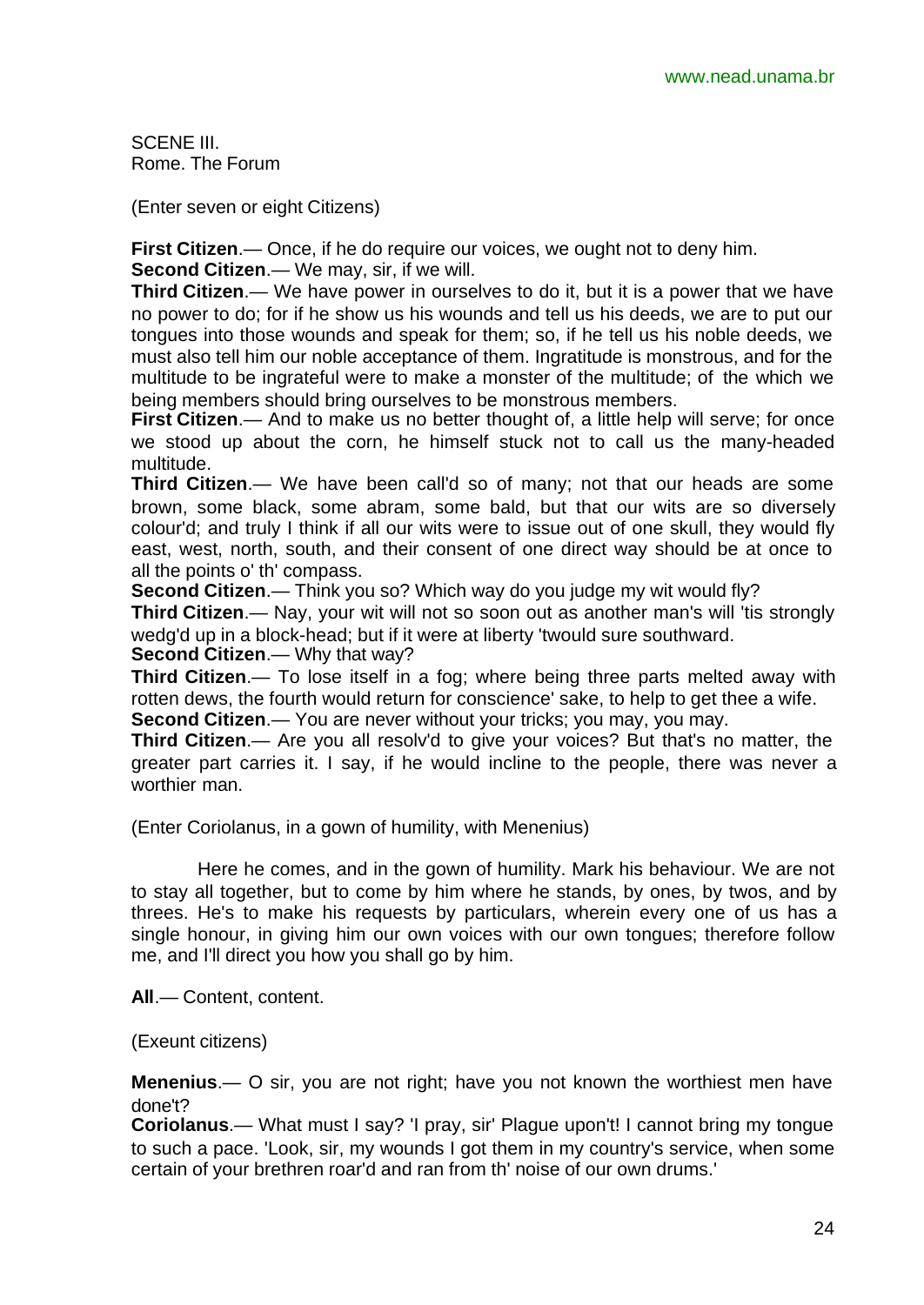**Menenius**.— O me, the gods! You must not speak of that. You must desire them to think upon you.

**Coriolanus**.— Think upon me? Hang 'em! I would they would forget me, like the virtues which our divines lose by 'em.

**Menenius**.— You'll mar all. I'll leave you. Pray you speak to 'em, I pray you, In wholesome manner.

(Exit)

(Re-enter three of the citizens)

**Coriolanus**.— Bid them wash their faces and keep their teeth clean. So, here comes a brace. You know the cause, sir, of my standing here.

**Third Citizen**.— We do, sir; tell us what hath brought you to't.

**Coriolanus**.— Mine own desert.

**Second Citizen**.— Your own desert?

**Coriolanus**.— Ay, not mine own desire.

**Third Citizen**.— How, not your own desire?

**Coriolanus**.— No, sir, 'twas never my desire yet to trouble the poor with begging.

**Third Citizen**.— You must think, if we give you anything, we hope to gain by you.

**Coriolanus**.— Well then, I pray, your price o' th' consulship?

**First Citizen**.— The price is to ask it kindly.

**Coriolanus**.— Kindly, sir, I pray let me ha't. I have wounds to show you, which shall be yours in private. Your good voice, sir; what say you?

**Second Citizen**.— You shall ha' it, worthy sir.

**Coriolanus**.— A match, sir. There's in all two worthy voices begg'd. I have your alms. Adieu.

**Third Citizen**.— But this is something odd.

**Second Citizen.**— An 'twere to give again but 'tis no matter.

(Exeunt the three citizens)

(Re-enter two other citizens)

**Coriolanus**.— Pray you now, if it may stand with the tune of your voices that I may be consul, I have here the customary gown.

**Fourth Citizen**.— You have deserved nobly of your country, and you have not deserved nobly.

**Coriolanus**.— Your enigma?

**Fourth Citizen**.— You have been a scourge to her enemies; you have been a rod to her friends. You have not indeed loved the common people.

**Coriolanus**.— You should account me the more virtuous, that I have not been common in my love. I will, sir, flatter my sworn brother, the people, to earn a dearer estimation of them; 'tis a condition they account gentle; and since the wisdom of their choice is rather to have my hat than my heart, I will practise the insinuating nod and be off to them most counterfeitly. That is, sir, I will counterfeit the bewitchment of some popular man and give it bountiful to the desirers. Therefore, beseech you I may be consul.

**Fifth Citizen.**— We hope to find you our friend; and therefore give you our voices heartily.

**Fourth Citizen**.— You have received many wounds for your country.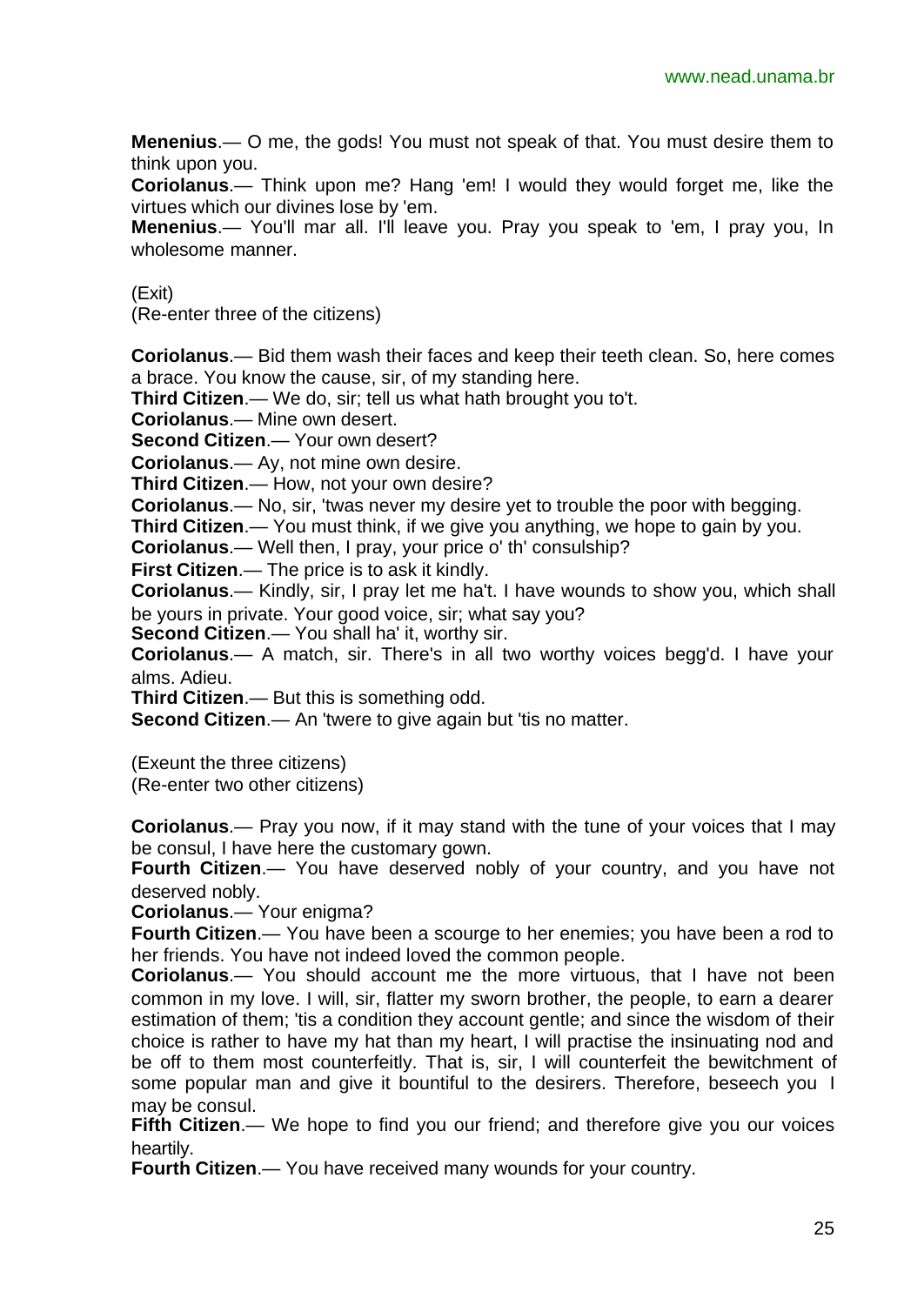**Coriolanus**.— I will not seal your knowledge with showing them. I will make much of your voices, and so trouble you no farther. **Both Citizen**.— The gods give you joy, sir, heartily!

## (Exeunt citizens)

**Coriolanus**.— Most sweet voices! Better it is to die, better to starve, than crave the hire which first we do deserve. Why in this wolvish toge should I stand here to beg of Hob and Dick that do appear their needless vouches? Custom calls me to't. what custom wills, in all things should we do't, the dust on antique time would lie unswept, and mountainous error be too highly heap'd for truth to o'erpeer. Rather than fool it so, let the high office and the honour go to one that would do thus. I am half through: the one part suffered, the other will I do.

(Re-enter three citizens more)

Here come moe voices. Your voices. For your voices I have fought; watch'd for your voices; for your voices bear of wounds two dozen odd; battles thrice six I have seen and heard of; for your voices have Done many things, some less, some more. Your voices? Indeed, I would be consul.

**Sixth Citizen.**— He has done nobly, and cannot go without any honest man's voice. **Seventh Citizen.**— Therefore let him be consul. The gods give him joy, and make him good friend to the people! **All**.— Amen, amen. God save thee, noble consul!

(Exeunt citizens)

**Coriolanus**.— Worthy voices!

(Re-enter Menenius with Brutus and Sicinius)

**Menenius**.— You have stood your limitation, and the tribunes Endue you with the people's voice. Remains that, in th' official marks invested, you Anon do meet the Senate.

**Coriolanus**.— Is this done?

**Sicinius**.— The custom of request you have discharg'd. The people do admit you, and are summon'd to meet anon, upon your approbation.

**Coriolanus**.— Where? At the Senate House?

**Sicinius**.— There, Coriolanus.

**Coriolanus**.— May I change these garments?

**Sicinius**.— You may, sir.

**Coriolanus**.— That I'll straight do, and, knowing myself again, repair to th' Senate House.

**Menenius**.— I'll keep you company. Will you along?

**Brutus**.— We stay here for the people.

**Sicinius**.— Fare you well.

(Exeunt Coriolanus and Menenius)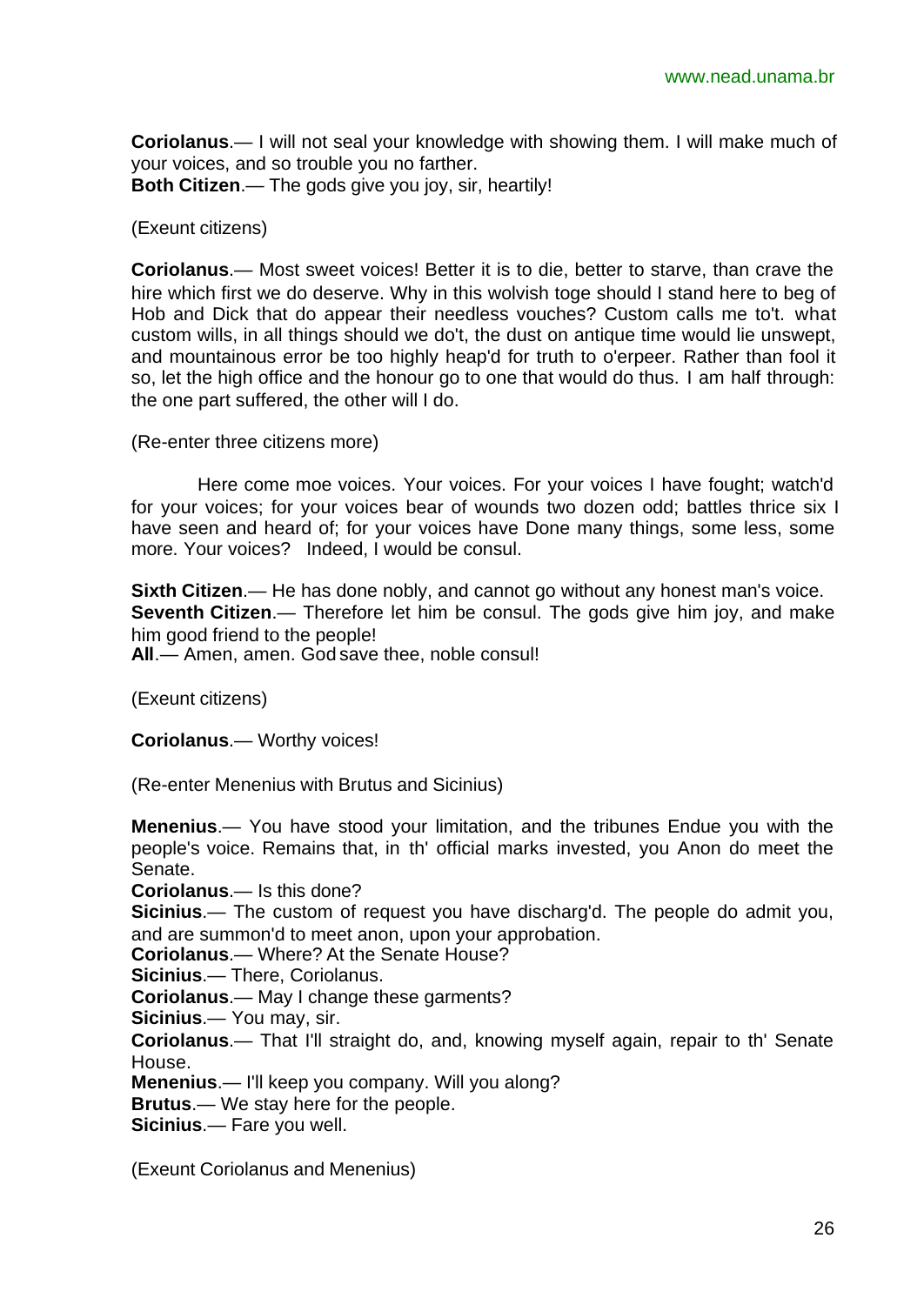He has it now; and by his looks methinks 'Tis warm at's heart.

**Brutus**.— With a proud heart he wore his humble weeds. Will you dismiss the people?

(Re-enter citizens)

**Sicinius**.— How now, my masters! Have you chose this man?

**First Citizen**.— He has our voices, sir.

**Brutus**.— We pray the gods he may deserve your loves.

**Second Citizen**.— Amen, sir. To my poor unworthy notice, he mock'd us when he begg'd our voices.

**Third Citizen**.— Certainly; he flouted us downright.

**First Citizen.**— No, 'tis his kind of speech he did not mock us.

**Second Citizen**.— Not one amongst us, save yourself, but says he us'd us scornfully. He should have show'd us his marks of merit, wounds receiv'd for's country.

**Sicinius**.— Why, so he did, I am sure.

**All**. No, no; no man saw 'em.

**Third Citizen**.— He said he had wounds which he could show in private, and with his hat, thus waving it in scorn, 'I would be consul,' says he; 'aged custom but by your voices will not so permit me; your voices therefore.' When we granted that, here was 'I thank you for your voices. Thank you, your most sweet voices. Now you have left your voices, I have no further with you.' Was not this mockery?

**Sicinius**.— Why either were you ignorant to see't, or, seeing it, of such childish friendliness to yield your voices?

**Brutus**.— Could you not have told him. As you were lesson'd when he had no power but was a petty servant to the state, he was your enemy; ever spake against your liberties and the charters that you bear I' th' body of the weal; and now, arriving a place of potency and sway o' th' state, If he should still malignantly remain fast foe to th' plebeii, your voices might be curses to yourselves? You should have said that as his worthy deeds did claim no less than what he stood for, so his gracious nature would think upon you for your voices, and Translate his malice towards you into love, Standing your friendly lord.

**Sicinius**.— Thus to have said, as you were fore-advis'd, had touch'd his spirit and tried his inclination; from him pluck'd either his gracious promise, which you might, as cause had call'd you up, have held him to; or else it would have gall'd his surly nature, which easily endures not article Tying him to aught. So, putting him to rage, you should have ta'en th' advantage of his choler and pass'd him unelected.

**Brutus**.— Did you perceive he did solicit you in free contempt when he did need your loves; and do you think that his contempt shall not be bruising to you when he hath power to crush? Why, had your bodies no heart among you? Or had you tongues to cry against the rectorship of judgment?

**Sicinius**.— Have you ere now denied the asker, and now again, of him that did not ask but mock, bestow your su'd-for tongues?

**Third Citizen**.— He's not confirm'd: we may deny him yet.

**Second Citizens**.— And will deny him; I'll have five hundred voices of that sound.

**First Citizen.** I twice five hundred, and their friends to piece 'em.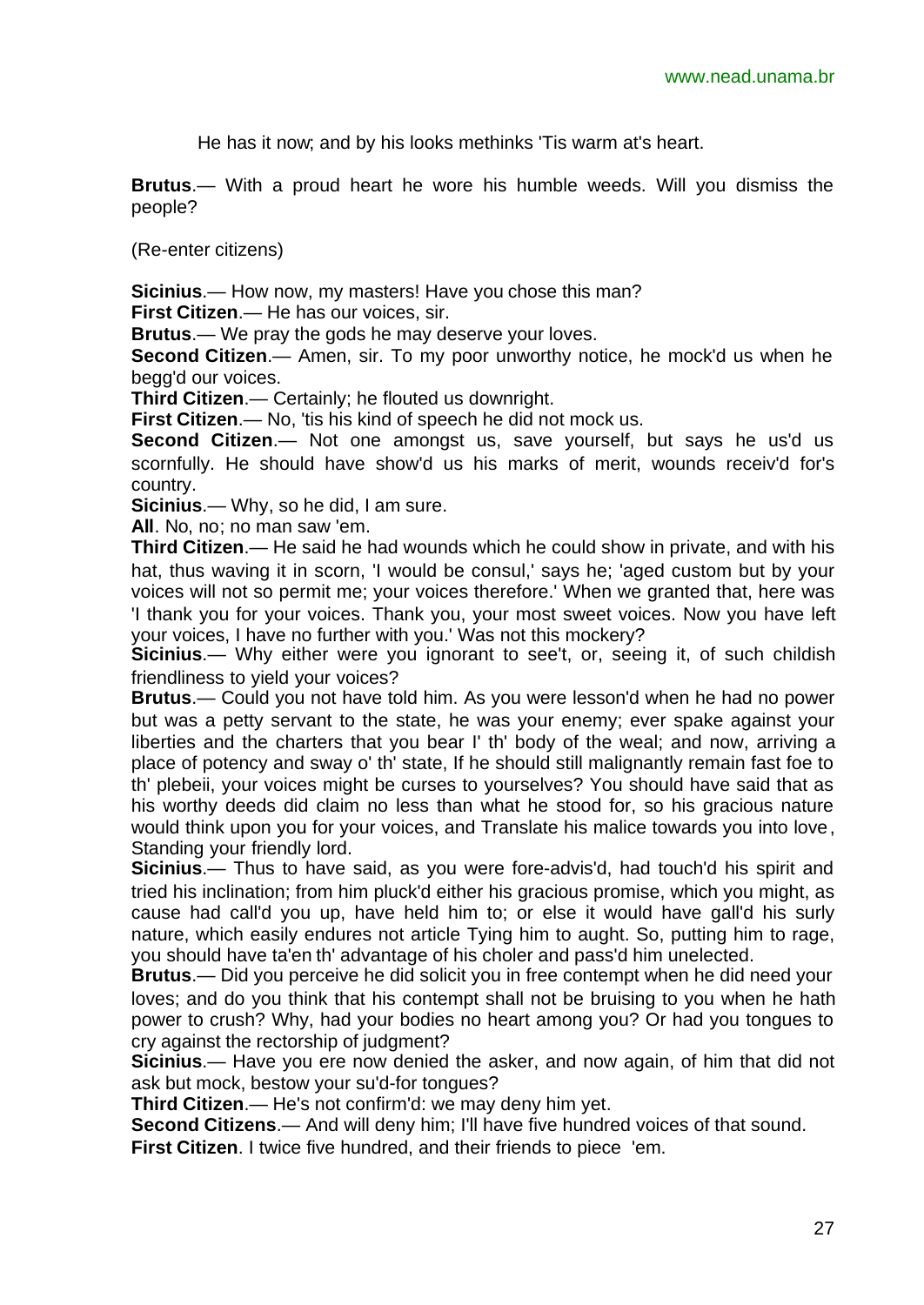**Brutus**.— Get you hence instantly, and tell those friends they have chose a consul that will from them take their liberties, make them of no more voice than dogs, that are as often beat for barking as therefore kept to do so.

**Sicinius**.— Let them assemble; and, on a safer judgment, all revoke your ignorant election. Enforce his pride and his old hate unto you; besides, forget not with what contempt he wore the humble weed; how in his suit he scorn'd you; but your loves, thinking upon his services, took from you th' apprehension of his present portance, which, most gibingly, ungravely, he did fashion after the inveterate hate he bears you.

**Brutus**.– Lay a fault on us, your tribunes, that we labour'd, no impediment between, but that you must cast your election on him.

**Sicinius**.— Say you chose him more after our commandment than as guided by your own true affections; and that your minds, pre-occupied with what you rather must do than what you should, made you against the grain to voice him consul. Lay the fault on us.

**Brutus**.— Ay, spare us not. Say we read lectures to you, how youngly he began to serve his country, how long continued; and what stock he springs of. The noble house o' th' Marcians; from whence came that Ancus Marcius, Numa's daughter's son, who, after great Hostilius, here was king; of the same house Publius and Quintus were, that our best water brought by conduits hither; and Censorinus, nobly named so, Twice being by the people chosen censor, was his great ancestor.

**Sicinius**.— One thus descended, that hath beside well in his person wrought to be set high in place, we did commend to your remembrances; but you have found, scaling his present bearing with his past, that he's your fixed enemy, and revoke your sudden approbation.

**Brutus**.— Say you ne'er had done't. Harp on that still but by our putting on; and presently, when you have drawn your number, repair to th' Capitol.

**Citizen**.— Will will so; almost all repent in their election.

(Exeunt plebeians)

**Brutus**.— Let them go on; this mutiny were better put in hazard than stay, past doubt, for greater. If, as his nature is, he fall in rage with their refusal, both observe and answer the vantage of his anger.

**Sicinius**.— To th' Capitol, come. We will be there before the stream o' th' people; and this shall seem, as partly 'tis, their own, which we have goaded onward.

(Exeunt)

ACT III. SCENE I. Rome. A street

(Cornets. Enter Coriolanus, Menenius, all the GENTRY, Cominius, TITUS Lartius, and other Senators)

**Coriolanus**.— Tullus Aufidius, then, had made new head?

**Lartius**.— He had, my lord; and that it was which caus'd our swifter composition.

**Coriolanus**.— So then the Volsces stand but as at first, ready, when time shall prompt them, to make road upon's again.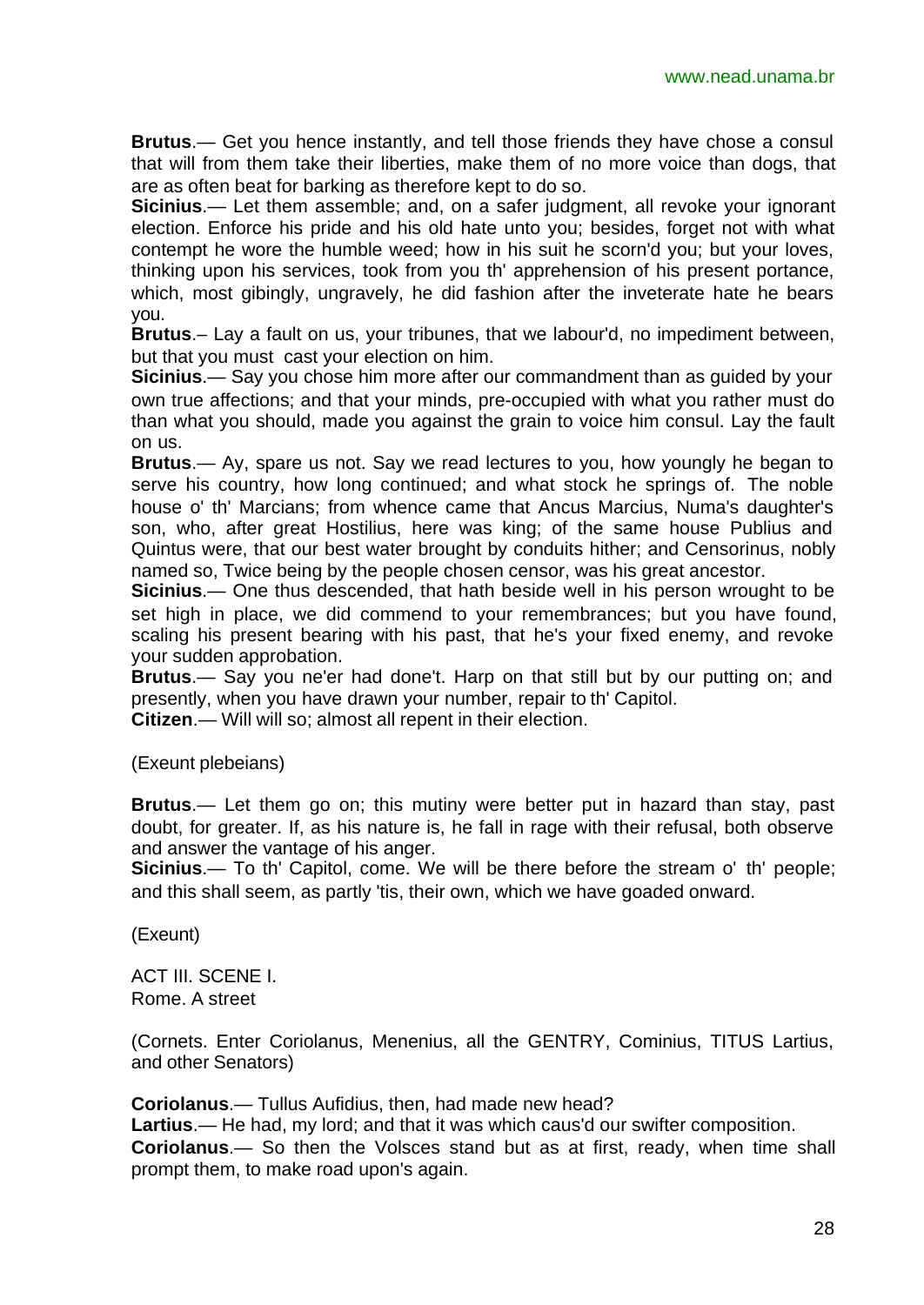**Cominius**.— They are worn, Lord Consul, so that we shall hardly in our ages see their banners wave again.

**Coriolanus**.— Saw you Aufidius?

**Lartius**.— On safeguard he came to me, and did curse against the Volsces, for they had so vilely yielded the town. He is retir'd to Antium.

**Coriolanus**.— Spoke he of me?

**Lartius**.— He did, my lord.

**Coriolanus**.— How? What?

**Lartius**.— How often he had met you, sword to sword; that of all things upon the earth he hated your person most; that he would pawn his fortunes to hopeless restitution, so he might be call'd your vanquisher.

**Coriolanus**.— At Antium lives he?

**Lartius**.— At Antium.

**Coriolanus**.— I wish I had a cause to seek him there, to oppose his hatred fully. Welcome home.

(Enter Sicinius and Brutus)

Behold, these are the tribunes of the people, the tongues o' th' common mouth. I do despise them, for they do prank them in authority, against all noble sufferance.

**Sicinius**.— Pass no further.

**Coriolanus**.— Ha! What is that?

**Brutus**.— It will be dangerous to go on no further.

**Coriolanus**.— What makes this change?

**Menenius**.— The matter?

**Cominius**.— Hath he not pass'd the noble and the common?

**Brutus**.— Cominius, no.

**Coriolanus**.— Have I had children's voices?

**First Senator**.— Tribunes, give way: he shall to th' market-place.

**Brutus**.— The people are incens'd against him.

**Sicinius**.— Stop,or all will fall in broil.

**Coriolanus**.— Are these your herd? Must these have voices, that can yield them now and straight disclaim their tongues? What are your offices? You being their mouths, why rule you not their teeth? Have you not set them on?

**Menenius**.— Be calm, be calm.

**Coriolanus**.— It is a purpos'd thing, and grows by plot, to curb the will of the nobility; Suffer't, and live with such as cannot rule nor ever will be rul'd.

**Brutus**.— Call't not a plot. The people cry you mock'd them; and of late, when corn was given them gratis, you repin'd; Scandal'd the suppliants for the people, call'd them time-pleasers, flatterers, foes to nobleness.

**Coriolanus**.— Why, this was known before.

**Brutus**.— Not to them all.

**Coriolanus**.— Have you inform'd them sithence?

**Brutus**.— How? I inform them!

**Cominius**.— You are like to do such business.

**Brutus**.— Not unlike each way to better yours.

**Coriolanus**.— Why then should I be consul? By yond clouds, let me deserve so ill as you, and make me your fellow tribune.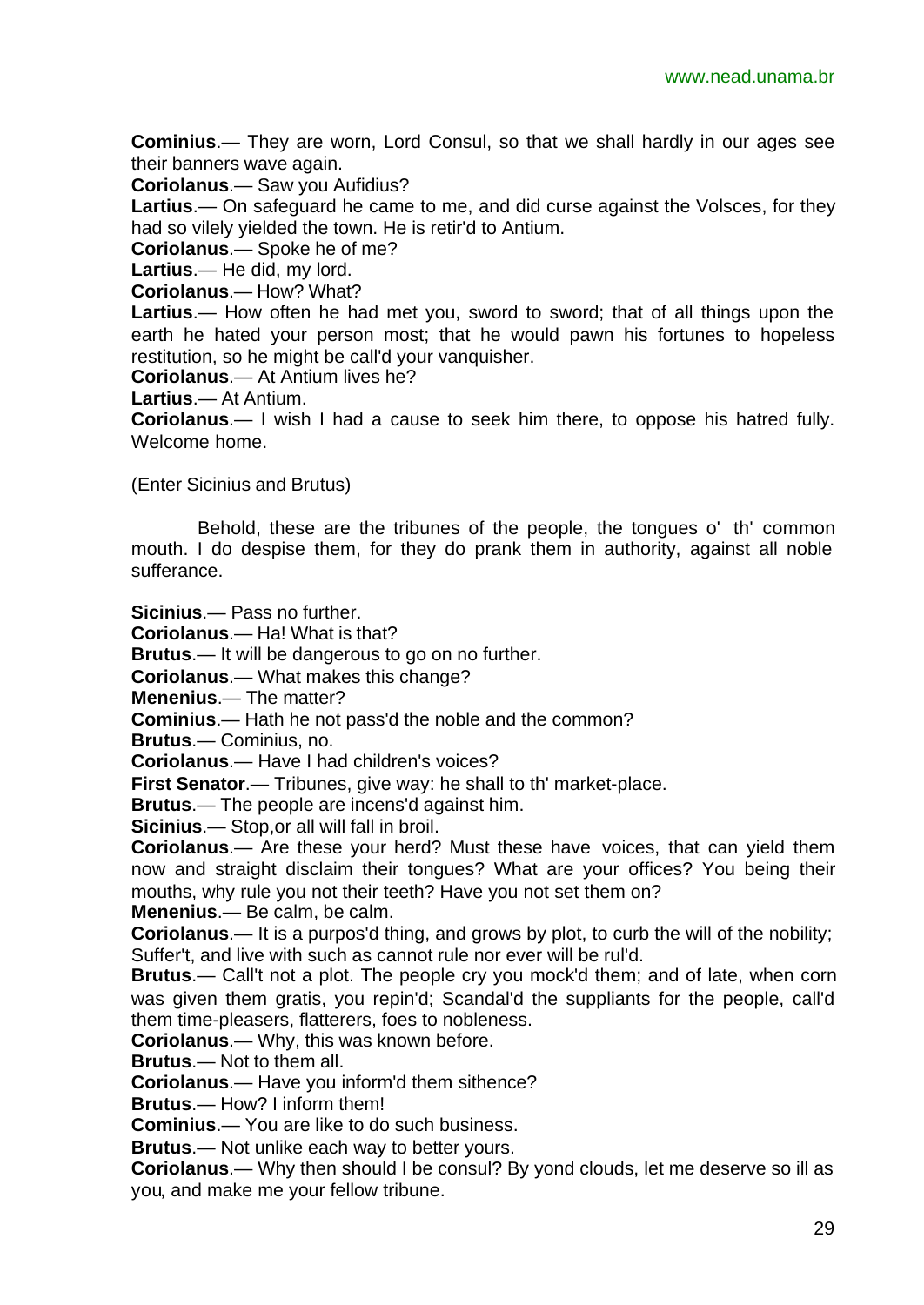**Sicinius**.— You show too much of that for which the people stir; if you will pass to where you are bound, you must enquire your way, which you are out of, with a gentler spirit, or never be so noble as a consul, nor yoke with him for tribune.

**Menenius**.— Let's be calm.

**Cominius**.— The people are abus'd; set on. This palt'ring becomes not Rome; nor has Coriolanus deserved this so dishonour'd rub, laid falsely I' th' plain way of his merit.

**Coriolanus**.— Tell me of corn! This was my speech, and I will speak't again-

**Menenius**.— Not now, not now.

**First Senator**.— Not in this heat, sir, now.

**Coriolanus**.— Now, as I live, I will. My nobler friends, I crave their pardons. For the mutable, rank-scented meiny, let them regard me as I do not flatter, and therein behold themselves. I say again, In soothing them we nourish 'gainst our Senate the cockle of rebellion, insolence, sedition, which we ourselves have plough'd for, sow'd, and scatter'd, by mingling them with us, the honour'd number, who lack not virtue, no, nor power, but that which they have given to beggars.

**Menenius**.— Well, no more.

**First Senator**.— No more words, we beseech you.

**Coriolanus**.— How? no more! As for my country I have shed my blood, not fearing outward force, so shall my lungs Coin words till their decay against those measles which we disdain should tetter us, yet sought the very way to catch them.

**Brutus**.— You speak o' th' people as if you were a god, to punish; not a man of their infirmity.

**Sicinius**.— 'Twere well we let the people know't.

**Menenius**.— What, what? his choler?

**Coriolanus**.— Choler! Were I as patient as the midnight sleep, by Jove, 'twould be my mind!

**Sicinius**.— It is a mind that shall remain a poison where it is, not poison any further.

**Coriolanus**.— Shall remain! Hear you this Triton of the minnows? Mark you his absolute 'shall'?

**Cominius**.— 'Twas from the canon.

**Coriolanus**.— 'Shall'! O good but most unwise patricians! Why, you grave but reckless senators, have you thus given Hydra here to choose an officer that with his peremptory 'shall,' being but the horn and noise o' th' monster's, wants not spirit to say he'll turn your current in a ditch, and make your channel his? If he have power, then vail your ignorance; if none, awake your dangerous lenity. If you are learn'd, be not as common fools; if you are not, let them have cushions by you. You are plebeians, If they be senators; and they are no less, when, both your voices blended, the great'st taste most palates theirs. They choose their magistrate; and such a one as he, who puts his 'shall,' his popular 'shall,' against a graver bench than ever frown'd in Greece. By Jove himself, It makes the consuls base; and my soul aches to know, when two authorities are up, neither supreme, how soon confusion May enter 'twixt the gap of both and take the one by th' other.

**Cominius**.— Well, on to th' market-place.

**Coriolanus**.— Whoever gave that counsel to give forth the corn o' th' storehouse gratis, as 'twas us'd sometime in Greece-

**Menenius**.— Well, well, no more of that.

**Coriolanus**.— Though there the people had more absolute pow'r. I say they nourish'd disobedience, fed the ruin of the state.

**Brutus**.— Why shall the people give one that speaks thus their voice?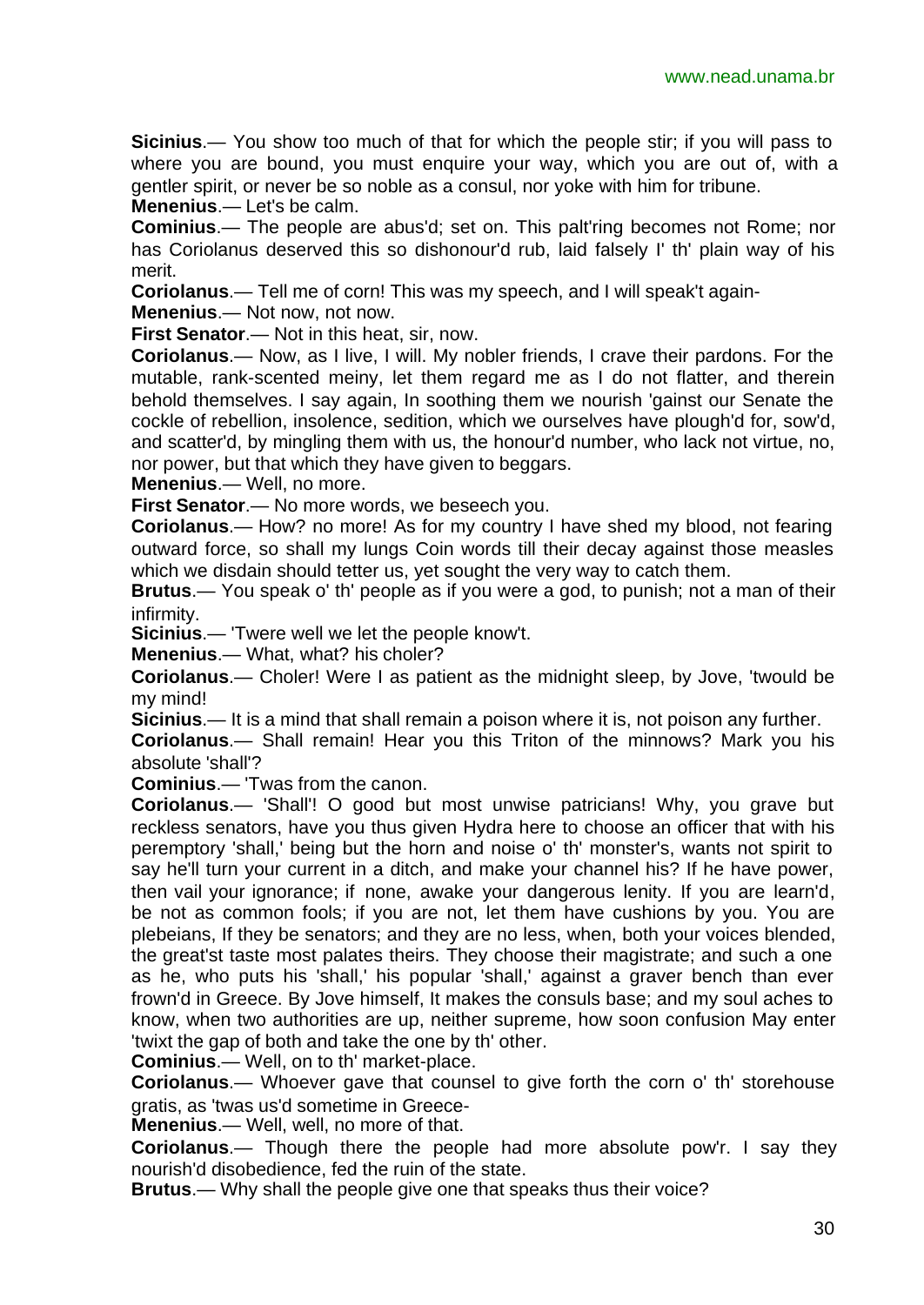**Coriolanus**.— I'll give my reasons, more worthier than their voices. They know the corn was not our recompense, resting well assur'd they ne'er did service for't; being press'd to th' war even when the navel of the state was touch'd, they would not thread the gates. This kind of service did not deserve corn gratis. Being i' th' war, their mutinies and revolts, wherein they show'd most valour, spoke not for them. Th' accusation which they have often made against the Senate, All cause unborn, could never be the native of our so frank donation. Well, what then? How shall this bosom multiplied digest the Senate's courtesy? Let deeds express what's like to be their words: 'We did request it; we are the greater poll, and in true fear they gave us our demands.' Thus we debase the nature of our seats, and make the rabble Call our cares fears; which will in time break ope the locks o' th' Senate and bring in the crows to peck the eagles.

**Menenius**.— Come, enough.

**Brutus**.— Enough, with over measure.

**Coriolanus**.— No, take more. What may be sworn by, both divine and human, Seal what I end withal! This double worship, where one part does disdain with cause, the other Insult without all reason; where gentry, title, wisdom, Cannot conclude but by the yea and no of general ignorance it must omit real necessities, and give way the while to unstable slightness. Purpose so barr'd, it follows nothing is done to purpose. Therefore, beseech you. You that will be less fearful than discreet; that love the fundamental part of state more than you doubt the change on't; that prefer a noble life before a long, and wish to jump a body with a dangerous physic that's sure of death without it— at once pluck out the multitudinous tongue; let them not lick the sweet which is their poison. Your dishonour Mangles true judgment, and bereaves the state of that integrity which should become't, not having the power to do the good it would, for th' ill which doth control't.

**Brutus**.— Has said enough.

**Sicinius**.— Has spoken like a traitor and shall answer as traitors do.

**Coriolanus**.— Thou wretch, despite o'erwhelm thee! What should the people do with these bald tribunes, on whom depending, their obedience fails to the greater bench? In a rebellion, when what's not meet, but what must be, was law, then were they chosen; in a better hour let what is meet be said it must be meet, and throw their power i' th' dust.

**Brutus**.— Manifest treason!

**Sicinius**.— This a consul? No.

**Brutus**.— The aediles, ho!

(Enter an Aedile)

Let him be apprehended.

**Sicinius**.— Go call the people, [Exit Aedile] in whose name myself attach thee as a traitorous innovator, afoe to th' public weal. Obey, I charge thee, and follow to thine answer.

**Coriolanus**.— Hence, old goat!

**Patricians**.— We'll surety him.

**Cominius**.— Ag'd sir, hands off.

**Coriolanus**.— Hence, rotten thing! or I shall shake thy bones out of thy garments. **Sicinius**.— Help, ye citizens!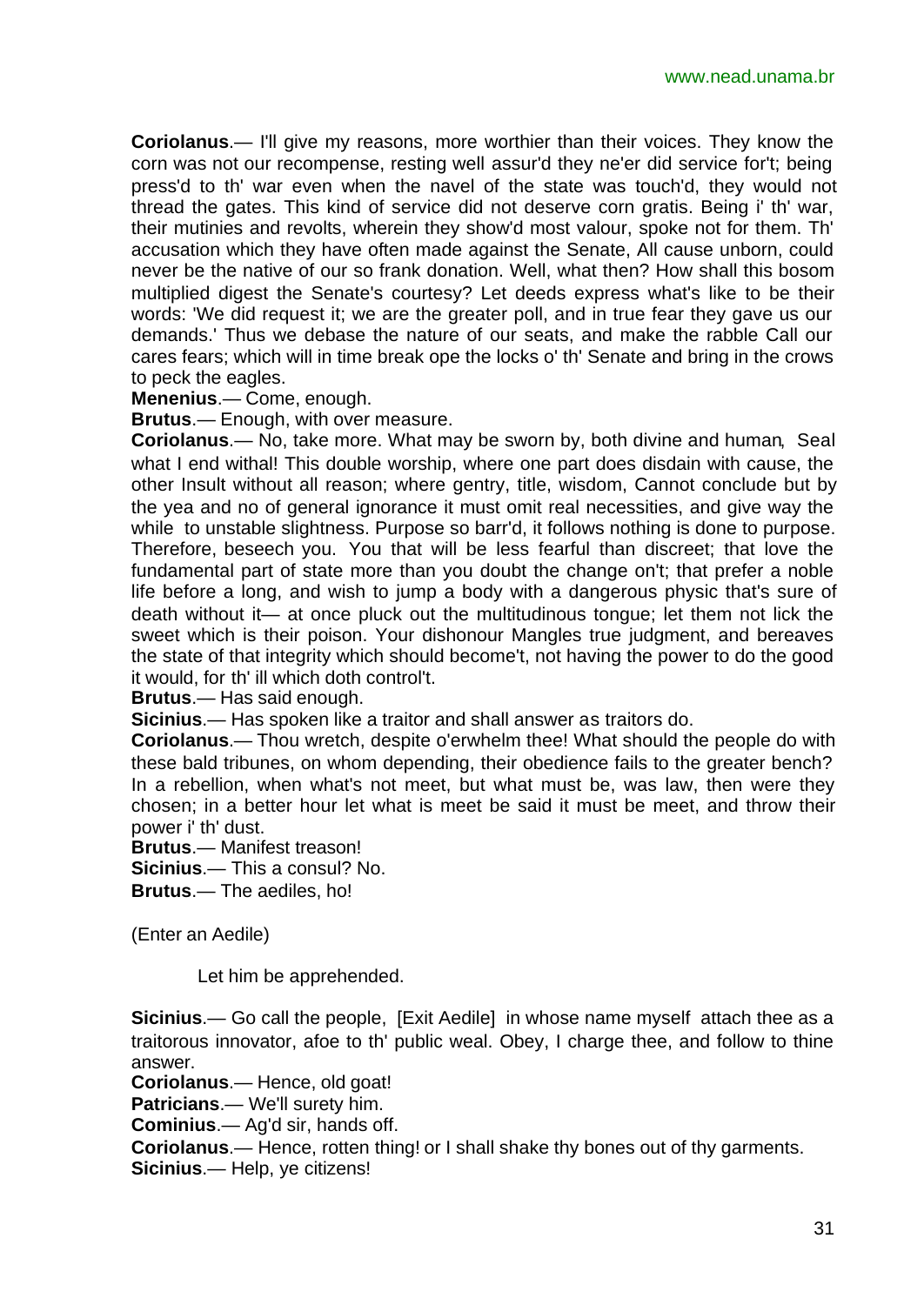(Enter a rabble of plebeians, with the Aediles)

**Menenius**.— On both sides more respect.

**Sicinius**.— Here's he that would take from you all your power.

**Brutus**.— Seize him, aediles.

**Plebeians**.— Down with him! down with him!

**Second Senator**.— Weapons, weapons, weapons! [They all bustle about Coriolanus]

**All**.— Tribunes! patricians! citizens! What, ho! Sicinius! Brutus! Coriolanus! Citizens! **Patricians**.— Peace, peace, peace; stay, hold, peace!

**Menenius**.— What is about to be? I am out of breath; confusion's near; I cannot speak. You tribunes to th' people Coriolanus, patience! Speak, good Sicinius.

**Sicinius**.— Hear me, people; peace!

**Plebeians**.— Let's hear our tribune. Peace! Speak, speak, speak.

**Sicinius**.— You are at point to lose your liberties. Marcius would have all from you; Marcius, whom late you have nam'd for consul.

**Menenius**.— Fie, fie, fie! This is the way to kindle, not to quench.

**First Senator**.— To unbuild the city, and to lay all flat.

**Sicinius**.— What is the city but the people?

**Plebeians**.— True, the people are the city.

**Brutus**.— By the consent of all we were establish'd the people's magistrates.

**Plebeians**.— You so remain.

**Menenius**.— And so are like to do.

**Cominius**.— That is the way to lay the city flat, to bring the roof to the foundation, and bury all which yet distinctly ranges In heaps and piles of ruin.

**Sicinius**.— This deserves death.

**Brutus**.— Or let us stand to our authority or let us lose it. We do here pronounce, upon the part o' th' people, in whose power we were elected theirs: Marcius is worthy of present death.

**Sicinius**.— Therefore lay hold of him; bear him to th' rock Tarpeian, and from thence Into destruction cast him.

**Brutus**.— AEdiles, seize him.

**Plebeians**.— Yield, Marcius, yield.

**Menenius**.— Hear me one word; beseech you, Tribunes, hear me but a word.

**Aediles**.— Peace, peace!

**Menenius** —. Be that you seem, truly your country's friend, and temp'rately proceed to what you would thus violently redress.

**Brutus**.— Sir, those cold ways, that seem like prudent helps, are very poisonous where the disease is violent. Lay hands upon him and bear him to the rock. [**Coriolanus** draws his sword]

**Coriolanus**.— No: I'll die here. There's some among you have beheld me fighting; come, try upon yourselves what you have seen me.

**Menenius**.— Down with that sword! Tribunes, withdraw awhile.

**Brutus**.— Lay hands upon him.

**Menenius**.— Help Marcius, help, you that be noble; help him, young and old.

**Plebeians**.— Down with him, down with him! [In this mutiny the TRIBUNES, the **Aediles**,— and the people are beat in]

**Menenius**.— Go, get you to your house; be gone, away. All will be nought else.

**Second Senator**.— Get you gone.

**Coriolanus**.— Stand fast; we have as many friends as enemies.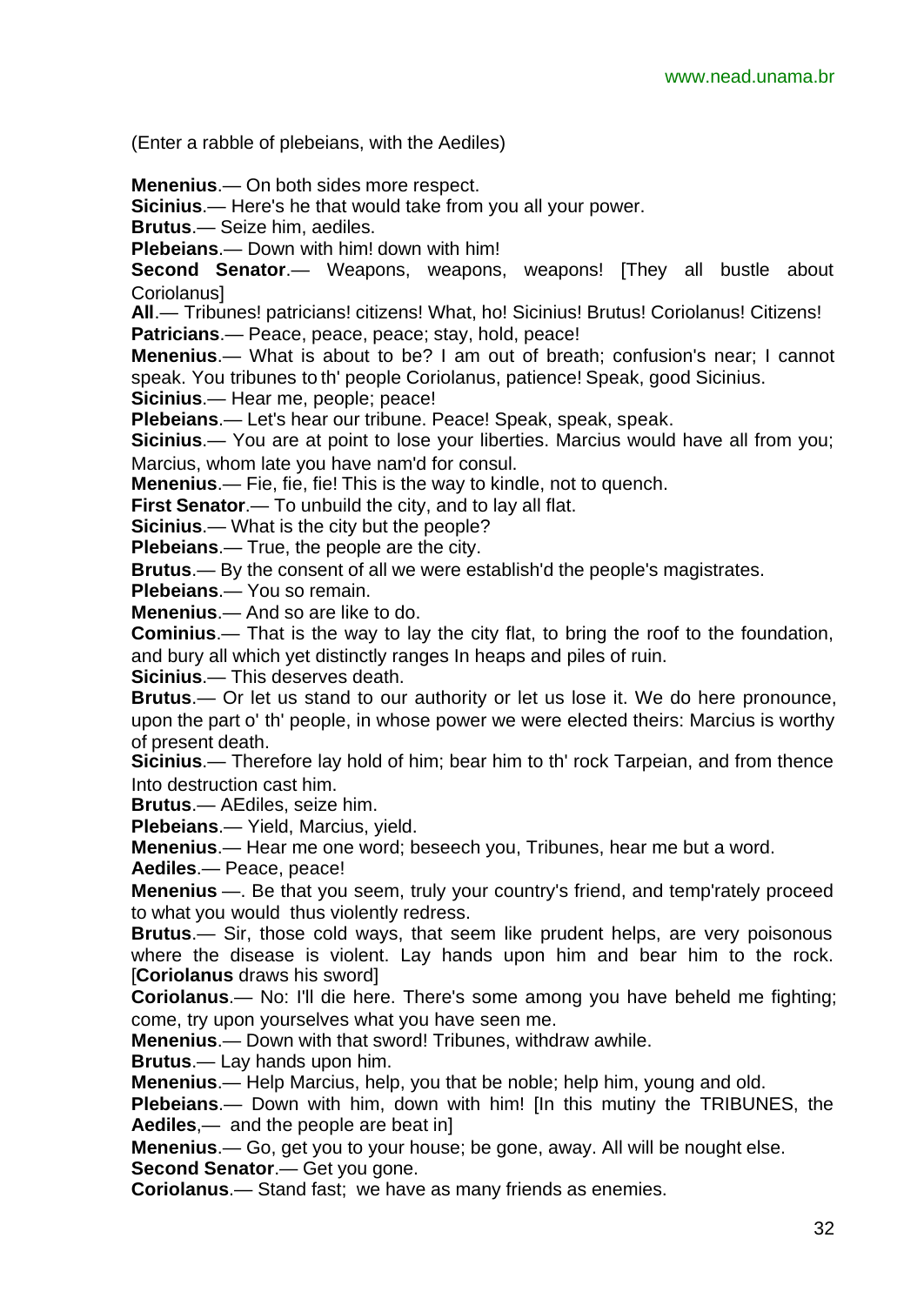**Menenius**.— Shall it be put to that?

**First Senator.**— The gods forbid! I prithee, noble friend, home to thy house; leave us to cure this cause.

**Menenius**.— For 'tis a sore upon us you cannot tent yourself; be gone, beseech you. **Cominius**.— Come, sir, along with us.

**Coriolanus**.— I would they were barbarians, as they are, though in Rome litter'd; not Romans, as they are not, though calved i' th' porch o' th' Capitol.

**Menenius**. Be gone. Put not your worthy rage into your tongue; one time will owe another.

**Coriolanus**.— On fair ground I could beat forty of them.

**Menenius**.— I could myself take up a brace o' th' best of them; yea, the two tribunes.

**Cominius**.— But now 'tis odds beyond arithmetic, and manhood is call'd foolery when it stands against a falling fabric. Will you hence, before the tag return? whose rage doth rend like interrupted waters, and o'erbear what they are us'd to bear.

**Menenius**.— Pray you be gone. I'll try whether my old wit be in request with those that have but little; this must be patch'd with cloth of any colour.

**Cominius**.— Nay, come away.

(Exeunt Coriolanus and Cominius, with others)

**Patricians**.— This man has marr'd his fortune.

**Menenius**.— His nature is too noble for the world: he would not flatter Neptune for his trident, or Jove for's power to thunder. His heart's his mouth; what his breast forges, that his tongue must vent; and, being angry, does forget that ever he heard the name of death. [A noise within] Here's goodly work!

**Patricians**.— I would they were a-bed.

**Menenius**.— I would they were in Tiber. What the vengeance, could he not speak 'em fair?

(Re-enter Brutus and Sicinius, the rabble again)

**Sicinius**.— Where is this viper that would depopulate the city and be every man himself?

**Menenius**.— You worthy Tribunes.

**Sicinius**.— He shall be thrown down the Tarpeian rock with rigorous hands; he hath resisted law, and therefore law shall scorn him further trial than the severity of the public power, which he so sets at nought.

**First Citizen**.— He shall well know the noble tribunes are the people's mouths, and we their hands.

**Plebeians**.— He shall, sure on't.

**Menenius**.— Sir, sir-

**Sicinius**.— Peace!

**Menenius**.— Do not cry havoc, where you should but hunt with modest warrant.

**Sicinius**.— Sir, how comes't that you have holp to make this rescue?

**Menenius**.— Hear me speak. As I do know the consul's worthiness, so can I name his faults.

**Sicinius**.— Consul! What consul?

**Menenius**.— The consul Coriolanus.

**Brutus**.— He consul!

**Plebeians**.— No, no, no, no, no.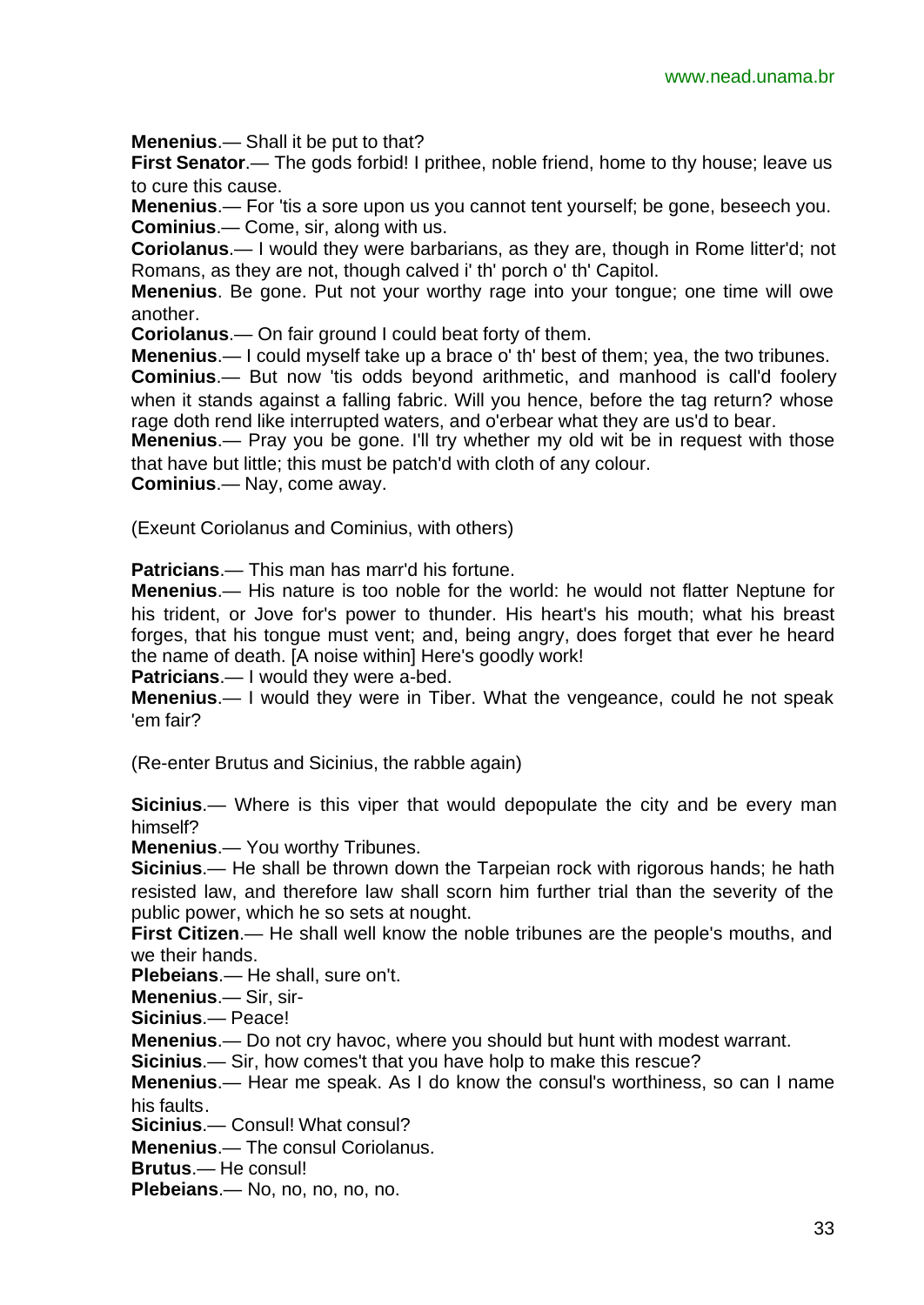**Menenius**.— If, by the tribunes' leave, and yours, good people, I may be heard, I would crave a word or two; the which shall turn you to no further harm than so much loss of time.

**Sicinius**.— Speak briefly, then, for we are peremptory to dispatch this viperous traitor; to eject him hence were but one danger, and to keep him here our certain death; therefore it is decreed he dies to-night.

**Menenius**.— Now the good gods forbid that our renowned Rome, whose gratitude towards her deserved children is enroll'd In Jove's own book, like an unnatural dam should now eat up her own!

**Sicinius**.— He's a disease that must be cut away.

**Menenius**.— O, he's a limb that has but a disease. Mortal, to cut it off: to cure it, easy. What has he done to Rome that's worthy death? Killing our enemies, the blood he hath lost. Which I dare vouch is more than that he hath by many an ounce he dropt it for his country; and what is left, to lose it by his country were to us all that do't and suffer it a brand to th' end o' th' world.

**Sicinius**.— This is clean kam.

**Brutus**.— Merely awry. When he did love his country, It honour'd him.

**Sicinius**.— The service of the foot, being once gangren'd, is not then respected for what before it was.

**Brutus**.— We'll hear no more. Pursue him to his house and pluck him thence, lest his infection, being of catching nature, spread further.

**Menenius**.— One word more, one word this tiger-footed rage, when it shall find the harm of unscann'd swiftness, will, too late, tie leaden pounds to's heels. Proceed by process, lest parties as he is belov'd break out, and sack great Rome with Romans. **Brutus**.— If it were so.

**Sicinius**. What do ye talk? Have we not had a taste of his obedience. Our aediles smote, ourselves resisted? Come!

**Menenius**.— Consider this: he has been bred i' th' wars since 'a could draw a sword, and is ill school'd In bolted language; meal and bran together he throws without distinction. Give me leave, I'll go to him and undertake to bring him where he shall answer by a lawful form, In peace, to his utmost peril.

**First Senator**.— Noble Tribunes, It is the humane way; the other course will prove too bloody, and the end of it unknown to the beginning.

**Sicinius**.— Noble Menenius, be you then as the people's officer. Masters, lay down your weapons.

**Brutus**.— Go not home.

**Sicinius**.— Meet on the market-place. We'll attend you there; where, if you bring not Marcius, we'll proceed In our first way.

**Menenius**.— I'll bring him to you. [To the Senators] Let me desire your company; he must come, or what is worst will follow.

**First Senator.**— Pray you let's to him.

(Exeunt)

SCENE II. Rome. The house of Coriolanus

(Enter Coriolanus with Nobles)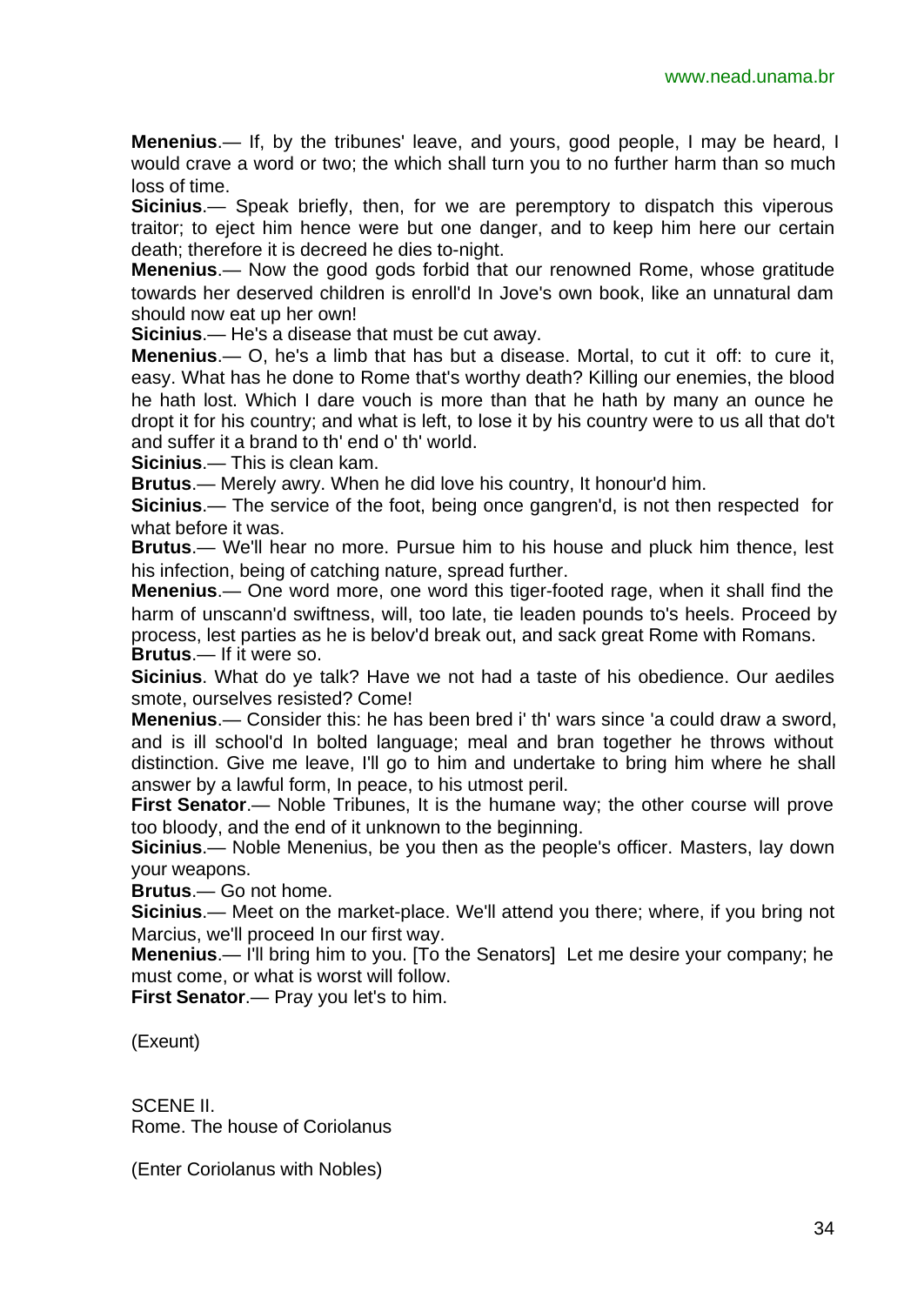**Coriolanus**.— Let them pull all about mine ears, present me death on the wheel or at wild horses' heels; or pile ten hills on the Tarpeian rock, that the precipitation might down stretch below the beam of sight; yet will I still be thus to them.

**First Patrician**.— You do the nobler.

**Coriolanus**.— I muse my mother does not approve me further, who was wont to call them woollen vassals, things created to buy and sell with groats; to show bare heads In congregations, to yawn, be still, and wonder, when one but of my ordinance stood up to speak of peace or war.

(Enter Volumnia)

I talk of you: why did you wish me milder? Would you have me false to my nature? Rather say I play the man I am.

**Volumnia.**— O, sir, sir, sir, I would have had you put your power well on before you had worn it out.

**Coriolanus**.— Let go.

**Volumnia**.— You might have been enough the man you are with striving less to be so; lesser had been the thwartings of your dispositions, if you had not show'd them how ye were dispos'd, ere they lack'd power to cross you.

**Coriolanus**.— Let them hang.

**Volumnia**.— Ay, and burn too.

(Enter Menenius with the Senators)

**Menenius**.— Come, come, you have been too rough, something too rough; you must return and mend it.

**First Senator.**— There's no remedy, unless, by not so doing, our good city cleave in the midst and perish.

**Volumnia**.— Pray be counsell'd; I have a heart as little apt as yours, but yet a brain that leads my use of anger to better vantage.

**Menenius**.— Well said, noble woman! Before he should thus stoop to th' herd, but that the violent fit o' th' time craves it as physic for the whole state, I would put mine armour on, which I can scarcely bear.

**Coriolanus**.— What must I do?

**Menenius**.— Return to th' tribunes.

**Coriolanus**.— Well, what then, what then?

**Menenius**.— Repent what you have spoke.

**Coriolanus**.— For them! I cannot do it to the gods; must I then do't to them?

**Volumnia**.— You are too absolute; though therein you can never be too noble but when extremities speak. I have heard you say Honour and policy, like unsever'd friends, I' th' war do grow together; grant that, and tell me In peace what each of them by th' other lose that they combine not there.

**Coriolanus**.— Tush, tush!

**Menenius**.— A good demand.

**Volumnia**.— If it be honour in your wars to seem the same you are not, which for your best ends you adopt your policy, how is it less or worse that it shall hold companionship in peace with honour as in war; since that to both It stands in like request?

**Coriolanus**.— Why force you this?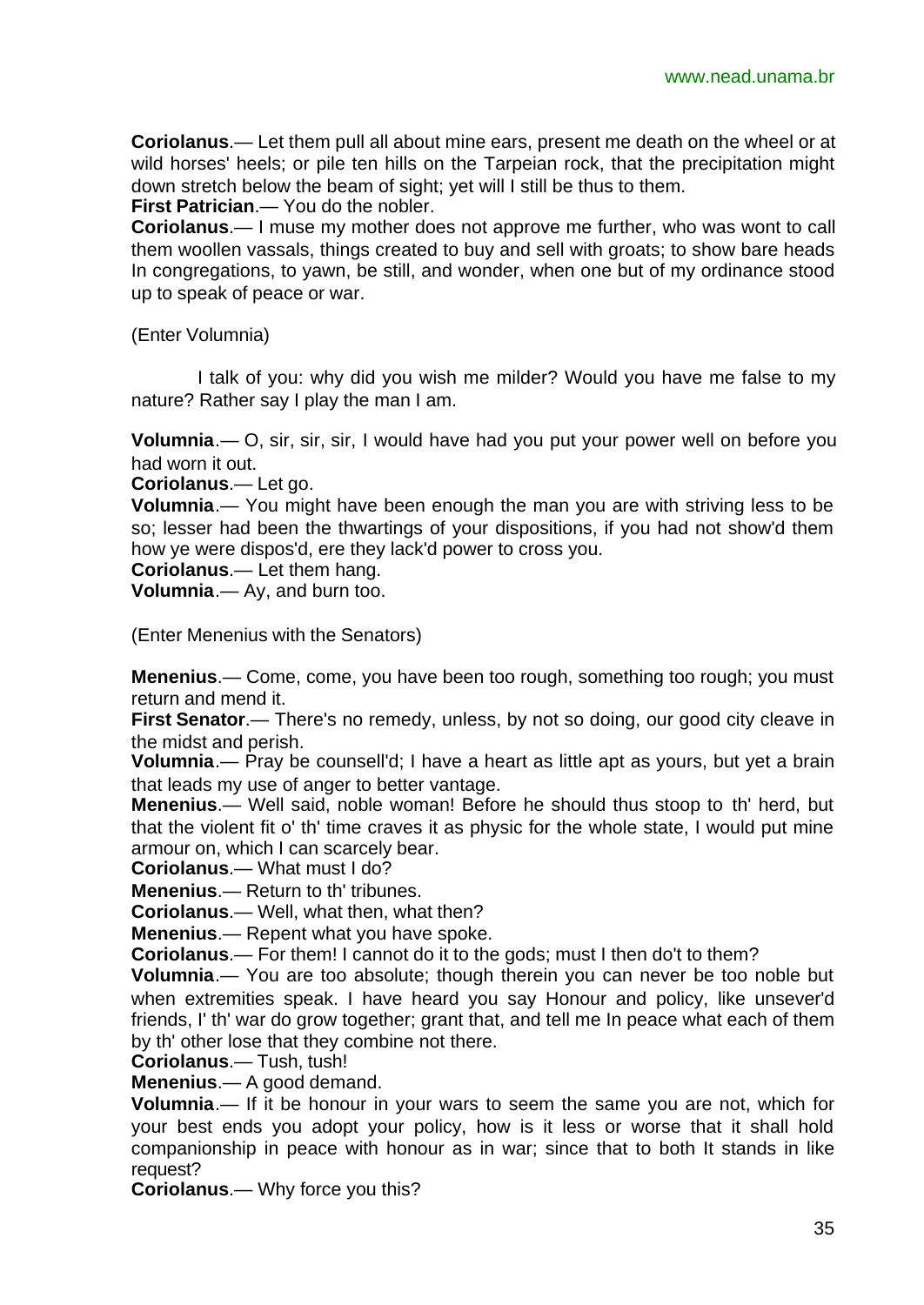**Volumnia**.— Because that now it lies you on to speak to th' people, not by your own instruction, nor by th' matter which your heart prompts you, but with such words that are but roted in your tongue, though but bastards and syllables of no allowance to your bosom's truth. Now, this no more dishonours you at all than to take in a town with gentle words, which else would put you to your fortune and the hazard of much blood. I would dissemble with my nature where my fortunes and my friends at stake requir'd I should do so in honour. I am in this your wife, your son, these senators, the nobles; and you will rather show our general louts how you can frown, than spend a fawn upon 'em for the inheritance of their loves and safeguard of what that want might ruin.

**Menenius**.— Noble lady! Come, go with us, speak fair; you may salve so, not what is dangerous present, but the los of what is past.

**Volumnia**.— I prithee now, My son, go to them with this bonnet in thy hand; and thus far having stretch'd it here be with them. Thy knee bussing the stones for in such busines action is eloquence, and the eyes of th' ignorant more learned than the ears— waving thy head, which often thus correcting thy-stout heart, now humble as the ripest mulberry that will not hold the handling. Or say to them thou art their soldier and, being bred in broils, hast not the soft way which, thou dost confess, were fit for thee to use, as they to claim, In asking their good loves; but thou wilt frame thyself, forsooth, hereafter theirs, so far as thou hast power and person.

**Menenius**.— This but done even as she speaks, why, their hearts were yours; for they have pardons, being ask'd, as free as words to little purpose.

**Volumnia**. Prithee now, go, and be rul'd; although I know thou hadst rather follow thine enemy in a fiery gulf than flatter him in a bower.

(Enter Cominius)

Here is Cominius.

**Cominius**.— I have been i' th' market-place; and, sir, 'tis fit you make strong party, or defend yourself by calmness or by absence; all's in anger.

**Menenius**.— Only fair speech.

**Cominius**.— I think 'twill serve, if he can thereto frame his spirit.

**Volumnia**.— He must and will. Prithee now, say you will, and go about it.

**Coriolanus**.— Must I go show them my unbarb'd sconce? Must I with my base tongue give to my noble heart a lie that it must bear? Well, I will do't; yet, were there but this single plot to lose, this mould of Marcius, they to dust should grind it, and throw't against the wind. To th' market-place! You have put me now to such a part which never I shall discharge to th' life.

**Cominius**.— Come, come, we'll prompt you.

**Volumnia**.— I prithee now, sweet son, as thou hast said my praises made thee first a soldier, so, to have my praise for this, perform a part thou hast not done before.

**Coriolanus**.— Well, I must do't. Away, my disposition, and possess me some harlot's spirit! My throat of war be turn'd, which quier'd with my drum, into a pipe small as an eunuch or the virgin voice that babies lulls asleep! The smiles of knaves tent in my cheeks, and schoolboys' tears take up the glasses of my sight! A beggar's tongue make motion through my lips, and my arm'd knees, who bow'd but in my stirrup, bend like his that hath receiv'd an alms! I will not do't, lest I surcease to honour mine own truth, and by my body's action teach my mind a most inherent baseness.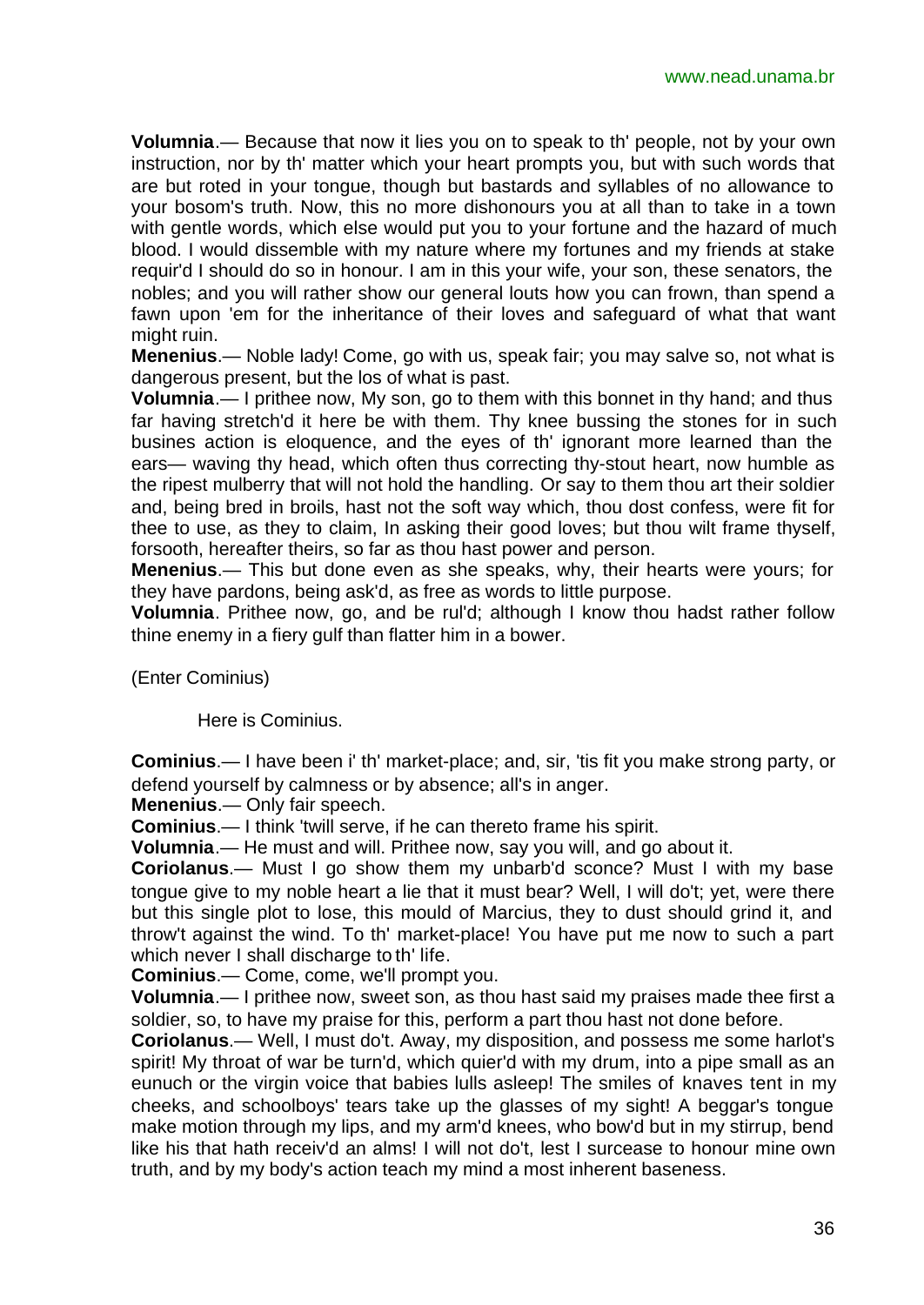**Volumnia**.— At thy choice, then. To beg of thee, it is my more dishonour than thou of them. Come all to ruin. Let thy mother rather feel thy pride than fear thy dangerous stoutness; for I mock at death with as big heart as thou. Do as thou list. Thy valiantness was mine, thou suck'dst it from me; but owe thy pride thyself.

**Coriolanus**.— Pray be content. Mother, I am going to the market-place; Chide me no more. I'll mountebank their loves, cog their hearts from them, and come home belov'd of all the trades in Rome. Look, I am going. Commend me to my wife. I'll return consul, or never trust to what my tongue can do I' th' way of flattery further. **Volumnia**.— Do your will.

(Exit)

**Cominius**.— Away! The tribunes do attend you. Arm yourself to answer mildly; for they are prepar'd With accusations, as I hear, more strong than are upon you yet. **Coriolanus**.— The word is 'mildly.' Pray you let us go. Let them accuse me by invention; I will answer in mine honour.

**Menenius**.— Ay, but mildly. **Coriolanus**.— Well, mildly be it then mildly.

(Exeunt)

SCENE III. Rome. The Forum

(Enter Sicinius and Brutus)

**Brutus**.— In this point charge him home, that he affects yrannical power. If he evade us there, enforce him with his envy to the people, and that the spoil got on the Antiates was ne'er distributed.

(Enter an Aedile)

What, will he come?

**Aedile**.— He's coming.

**Brutus**.— How accompanied?

**Aedile**.— With old Menenius, and those senators that always favour'd him.

**Sicinius**.— Have you a catalogue of all the voices that we have procur'd, set down by th' poll?

**Aedile**.— I have; 'tis ready.

**Sicinius**.— Have you corrected them by tribes?

**Aedile**.— I have.

**Sicinius.**— Assemble presently the people hither; and when they hear me say 'It shall be so I' th' right and strength o' th' commons' be it either for death, for fine, or banishment, then let them, If I say fine, cry 'Fine!' if death, cry 'Death!' Insisting on the old prerogative and power i' th' truth o' th' cause.

**Aedile**. —I shall inform them.

**Brutus**.— And when such time they have begun to cry, let them not cease, but with a din confus'd enforce the present execution of what we chance to sentence.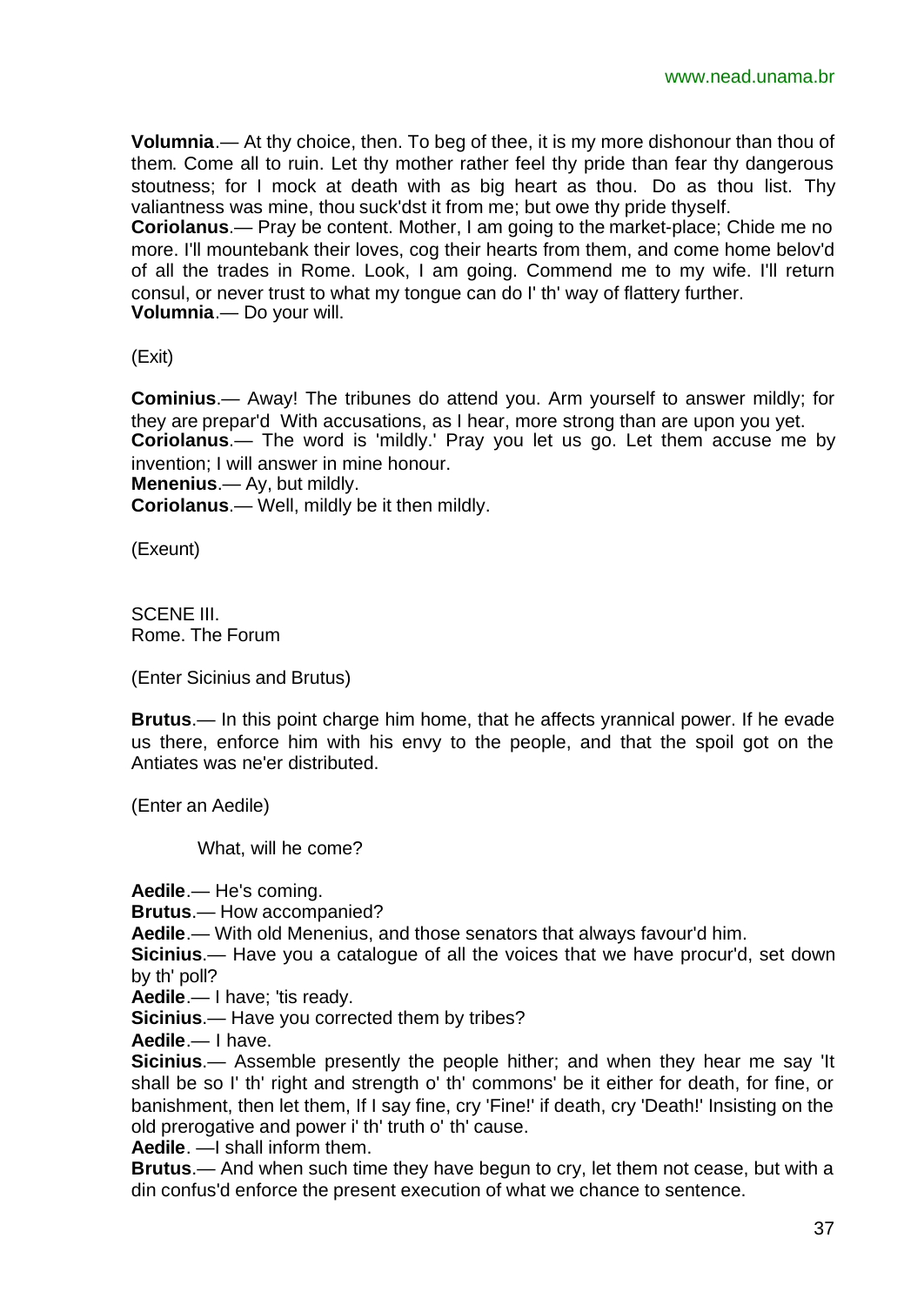**Aedile**.— Very well. **Sicinius**.— Make them be strong, and ready for this hint, when we shall hap to give't them.

**Brutus**.— Go about it.

(Exit Aedile)

Put him to choler straight. He hath been us'd ever to conquer, and to have his worth of contradiction; being once chaf'd, he cannot be rein'd again to temperance; then he speaks what's in his heart, and that is there which looks with us to break his neck.

(Enter Coriolanus, Menenius and Cominius, with others)

**Sicinius**.— Well, here he comes.

**Menenius**.— Calmly, I do beseech you.

**Coriolanus**.— Ay, as an ostler, that for th' poorest piece will bear the knave by th' volume. Th' honour'd gods Keep Rome in safety, and the chairs of justice supplied with worthy men! plant love among's! Throng our large temples with the shows of peace, and not our streets with war!

**First Senator**.— Amen, amen!

**Menenius**.— A noble wish.

(Re-enter the.Aedile,with the plebeians)

**Sicinius**.— Draw near, ye people.

**Aedile**.— List to your tribunes. Audience! Peace, I say!

**Coriolanus**.— First, hear me speak.

**Both Tribunes**.— Well, say. Peace, ho!

**Coriolanus**.— Shall I be charg'd no further than this present? Must all determine here?

**Sicinius**.— I do demand, If you submit you to the people's voices, Allow their officers, and are content to suffer lawful censure for such faults as shall be prov'd upon you.

**Coriolanus**.— I am content.

**Menenius**.— Lo, citizens, he says he is content. The warlike service he has done, consider; think upon the wounds his body bears, which show like graves i' th' holy churchyard.

**Coriolanus**.— Scratches with briers, scars to move laughter only.

**Menenius**.— Consider further, that when he speaks not like a citizen, you find him like a soldier; do not take his rougher accents for malicious sounds, but, as I say, such as become a soldier rather than envy you.

**Cominius**.— Well, well! No more.

**Coriolanus**.— What is the matter, that being pass'd for consul with full voice, I am so dishonour'd that the very hour you take it off again?

**Sicinius**.— Answer to us.

**Coriolanus**.— Say then; 'tis true, I ought so.

**Sicinius**.— We charge you that you have contriv'd to take from Rome all season'd office, and to wind yourself into a power tyrannical; for which you are a traitor to the people.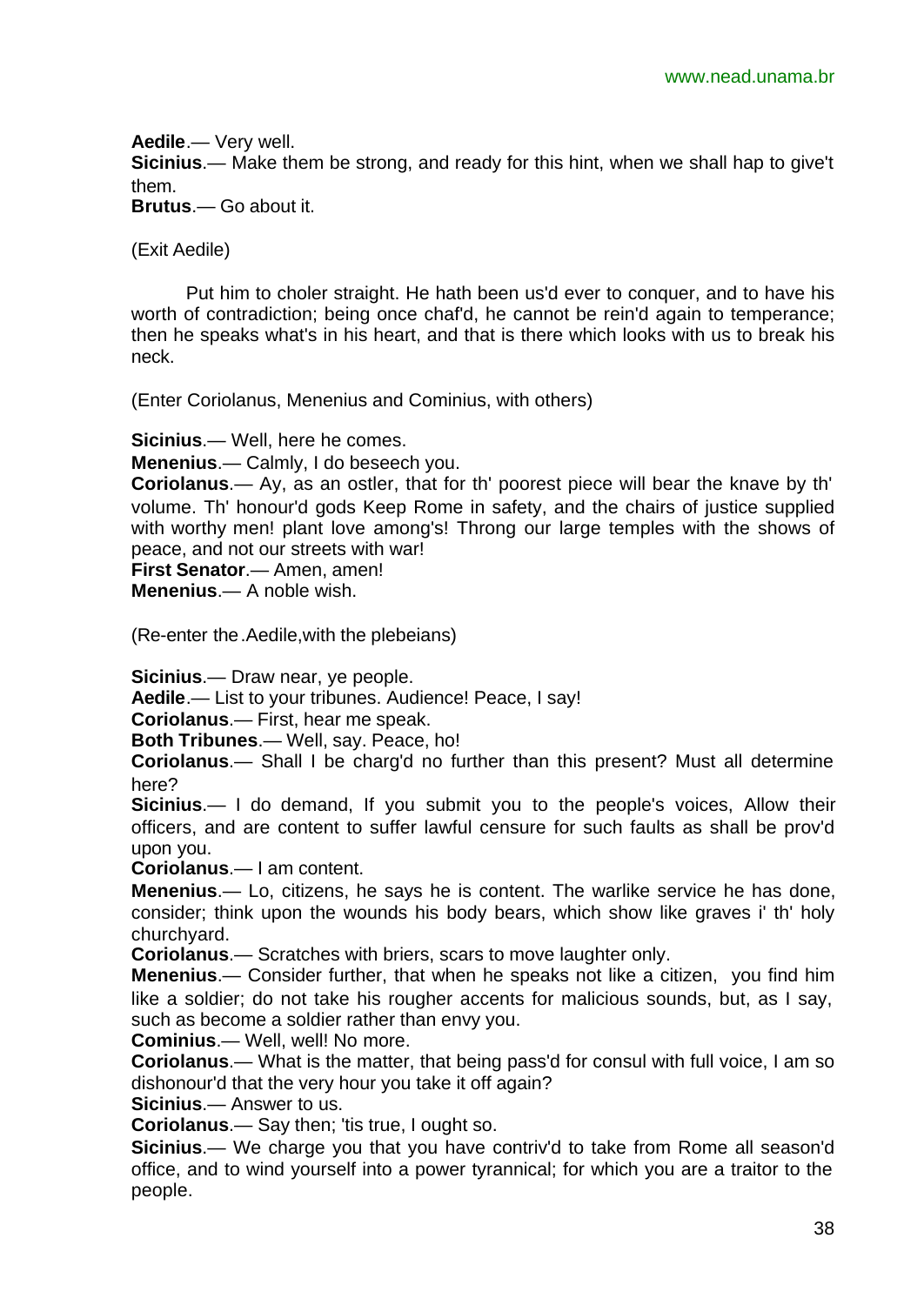**Coriolanus**.— How traitor?

**Menenius**.— Nay, temperately! Your promise.

**Coriolanus**.— The fires i' th' lowest hell fold in the people! all me their traitor! Thou injurious tribune! Within thine eyes sat twenty thousand deaths, In thy hands clutch'd as many millions, in thy lying tongue both numbers, I would say 'Thou liest' unto thee with a voice as free as I do pray the gods.

**Sicinius**.— Mark you this, people?

**Plebeians**.— To th' rock, to th' rock, with him!

**Sicinius**.— Peace! We need not put new matter to his charge. What you have seen him do and heard him speak, beating your officers, cursing yourselves, opposing laws with strokes, and here defying those whose great power must try him even this, so criminal and in such capital kind, deserves th' extremest death.

**Brutus**.— But since he hath serv'd well for Rome-

**Coriolanus**.— What do you prate of service?

**Brutus**.— I talk of that that know it.

**Coriolanus**.— You!

**Menenius**.— Is this the promise that you made your mother?

**Cominius**.— Know, I pray you-

**Coriolanus**.— I'll know no further. Let them pronounce the steep Tarpeian death, Vagabond exile, flaying, pent to linger but with a grain a day, I would not buy their mercy at the price of one fair word, nor check my courage for what they can give, to have't with saying 'Good morrow.'

**Sicinius**.— For that he has. As much as in him lies from time to time envied against the people, seeking means to pluck away their power; as now at last given hostile strokes, and that not in the presence of dreaded justice, but on the ministers that do distribute it— in the name o' th' people, and in the power of us the tribunes, we, Ev'n from this instant, banish him our city, In peril of precipitation from off the rock Tarpeian, never more to enter our Rome gates. I' th' people's name, I say it shall be so.

**Plebeians**.— It shall be so, it shall be so! Let him away! He's banish'd, and it shall be so.

**Cominius**.— Hear me, my masters and my common friends.

**Sicinius**.— He's sentenc'd; no more hearing.

**Cominius**.— Let me speak. I have been consul, and can show for Rome her enemies' marks upon me. I do love my country's good with a respect more tender, more holy and profound, than mine own life, my dear wife's estimate, her womb's increase and treasure of my loins. Then if I would speak that-

**Sicinius**.— We know your drift. Speak what?

**Brutus**.— There's no more to be said, but he is banish'd, as enemy to the people and his country. It shall be so.

**Plebeians**.— It shall be so, it shall be so.

**Coriolanus**.— You common cry of curs, whose breath I hate as reek o' th' rotten fens, whose loves I prize as the dead carcasses of unburied men that do corrupt my air— I banish you. And here remain with your uncertainty! Let every feeble rumour shake your hearts; your enemies, with nodding of their plumes, Fan you into despair! Have the power still To banish your defenders, till at length your ignorance which finds not till it feels, making but reservation of yourselves Still your own foes deliver you as most abated captives to some nation that won you without blows! Despising for you the city, thus I turn my back; there is a world elsewhere.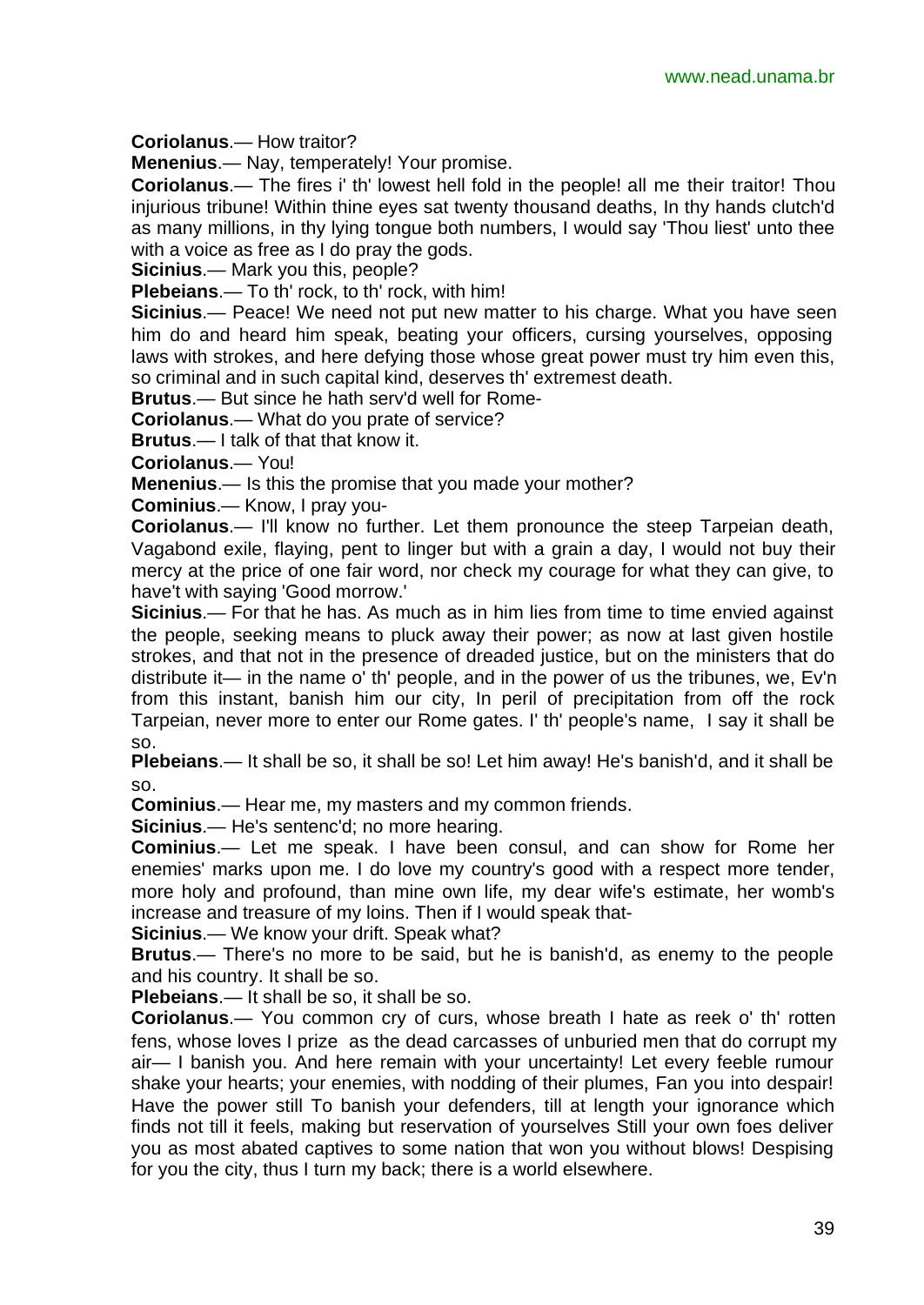(Exeunt Coriolanus, Cominius, Menenius, with the other Patricians)

**Aedile**.— The people's enemy is gone, is gone! [They all shout and throw up their caps]

**Plebeians**.— Our enemy is banish'd, he is gone! Hoo-oo!

**Sicinius**.— Go see him out at gates, and follow him, as he hath follow'd you, with all despite; give him deserv'd vexation. Let a guard attend us through the city.

**Plebeians**.— Come, come, let's see him out at gates; come! The gods preserve our noble tribunes! Come.

(Exeunt)

ACT IV. SCENE I. Rome. Before a gate of the city

(Enter Coriolanus, Volumnia, Virgilia, Menenius, Cominius, with the young Nobility of Rome)

**Coriolanus**.— Come, leave your tears; a brief farewell. The beast with many heads butts me away. Nay, mother, where is your ancient courage? You were us'd to say extremities was the trier of spirits; that common chances common men could bear; that when the sea was calm all boats alike show'd mastership in floating; fortune's blows, when most struck home, being gentle wounded craves a noble cunning. You were us'd to load me with precepts that would make invincible the heart that conn'd them.

**Virgilia**.— O heavens! O heavens!

**Coriolanus**.— Nay, I prithee, woman-

**Volumnia**.— Now the red pestilence strike all trades in Rome, and occupations perish!

**Coriolanus**.— What, what, what! Shall be lov'd when I am lack'd. Nay, mother, resume that spirit when you were wont to say, If you had been the wife of Hercules, six of his labours you'd have done, and sav'd your husband so much sweat. Cominius, droop not; adieu. Farewell, my wife, my mother. I'll do well yet. Thou old and true Menenius, thy tears are salter than a younger man's and venomous to thine eyes. My sometime General, I have seen thee stern, and thou hast oft beheld hearthard'ning spectacles; tell these sad women 'Tis fond to wail inevitable strokes, as 'tis to laugh at 'em. My mother, you wot well my hazards still have been your solace; and believe't not lightly though I go alone, like to a lonely dragon, that his fen makes fear'd and talk'd of more than seen your son will or exceed the common or be caught with cautelous baits and practice.

**Volumnia**.— My first son, whither wilt thou go? Take good Cominius with thee awhile; determine on some course more than a wild exposture to each chance that starts i' th' way before thee.

**Virgilia**.— O the gods!

**Cominius**.— I'll follow thee a month, devise with the where thou shalt rest, that thou mayst hear of us, and we of thee; so, if the time thrust forth a cause for thy repeal, we shall not send O'er the vast world to seek a single man, and lose advantage, which doth ever cool I' th' absence of the needer.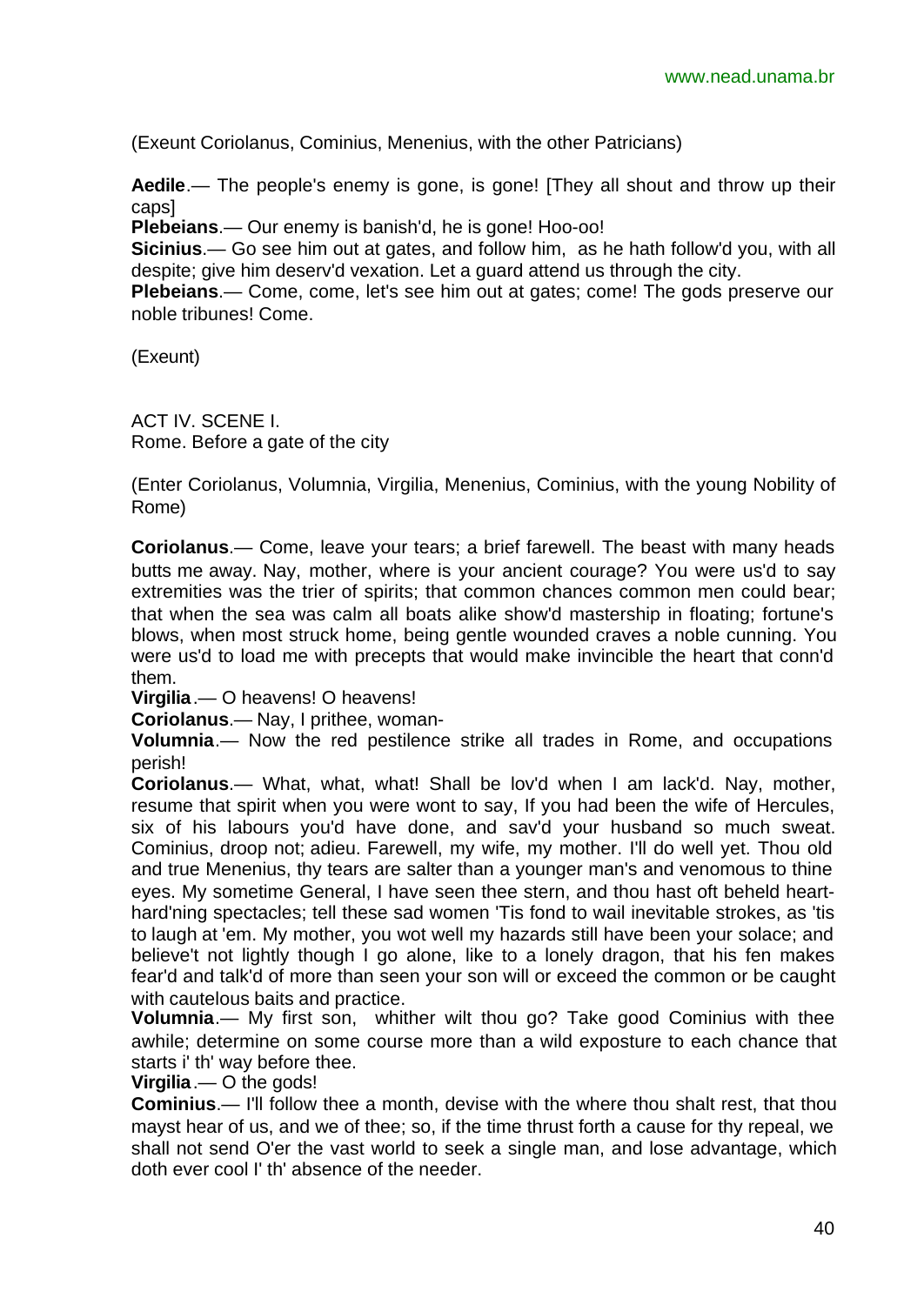**Coriolanus**.— Fare ye well; thou hast years upon thee, and thou art too full of the wars' surfeits to go rove with one that's yet unbruis'd; bring me but out at gate. Come, my sweet wife, my dearest mother, and my friends of noble touch; when I am forth, bid me farewell, and smile. I pray you come. While I remain above the ground you shall hear from me still, and never of me aught but what is like me formerly.

**Menenius**.— That's worthily as any ear can hear. Come, let's not weep. If I could shake off but one seven years from these old arms and legs, by the good gods, I'd with thee every foot.

**Coriolanus**.— Give me thy hand. Come.

(Exeunt)

SCENE II. Rome. A street near the gate

(Enter the two Tribunes, Sicinius and Brutus with the Aedile)

**Sicinius**.— Bid them all home; he's gone, and we'll no further. The nobility are vex'd, whom we see have sided In his behalf.

**Brutus**.— Now we have shown our power, let us seem humbler after it is done than when it was a-doing.

**Sicinius**.— Bid them home. Say their great enemy is gone, and they stand in their ancient strength.

**Brutus**.— Dismiss them home.

(Exit Aedile)

Here comes his mother.

(Enter Volumnia, Virgilia, and Menenius)

**Sicinius**.— Let's not meet her.

**Brutus**.— Why?

**Sicinius**.— They say she's mad.

**Brutus**.— They have ta'en note of us; keep on your way.

**Volumnia**.— O, Y'are well met; th' hoarded plague o' th' gods requite your love!

**Menenius**.— Peace, peace, be not so loud.

**Volumnia**.— If that I could for weeping, you should hear. Nay, and you shall hear some. [To Brutus] Will you be gone?

**Virgilia**. [To Sicinius] — You shall stay too. I would I had the power to say so to my husband.

**Sicinius**.— Are you mankind?

**Volumnia**.— Ay, fool; is that a shame? Note but this, fool: was not a man my father? Hadst thou foxship to banish him that struck more blows for Rome than thou hast spoken words?

**Sicinius**.— O blessed heavens!

**Volumnia**.— Moe noble blows than ever thou wise words; and for Rome's good. I'll tell thee what yet go! Nay, but thou shalt stay too. I would my son were in Arabia, and thy tribe before him, his good sword in his hand.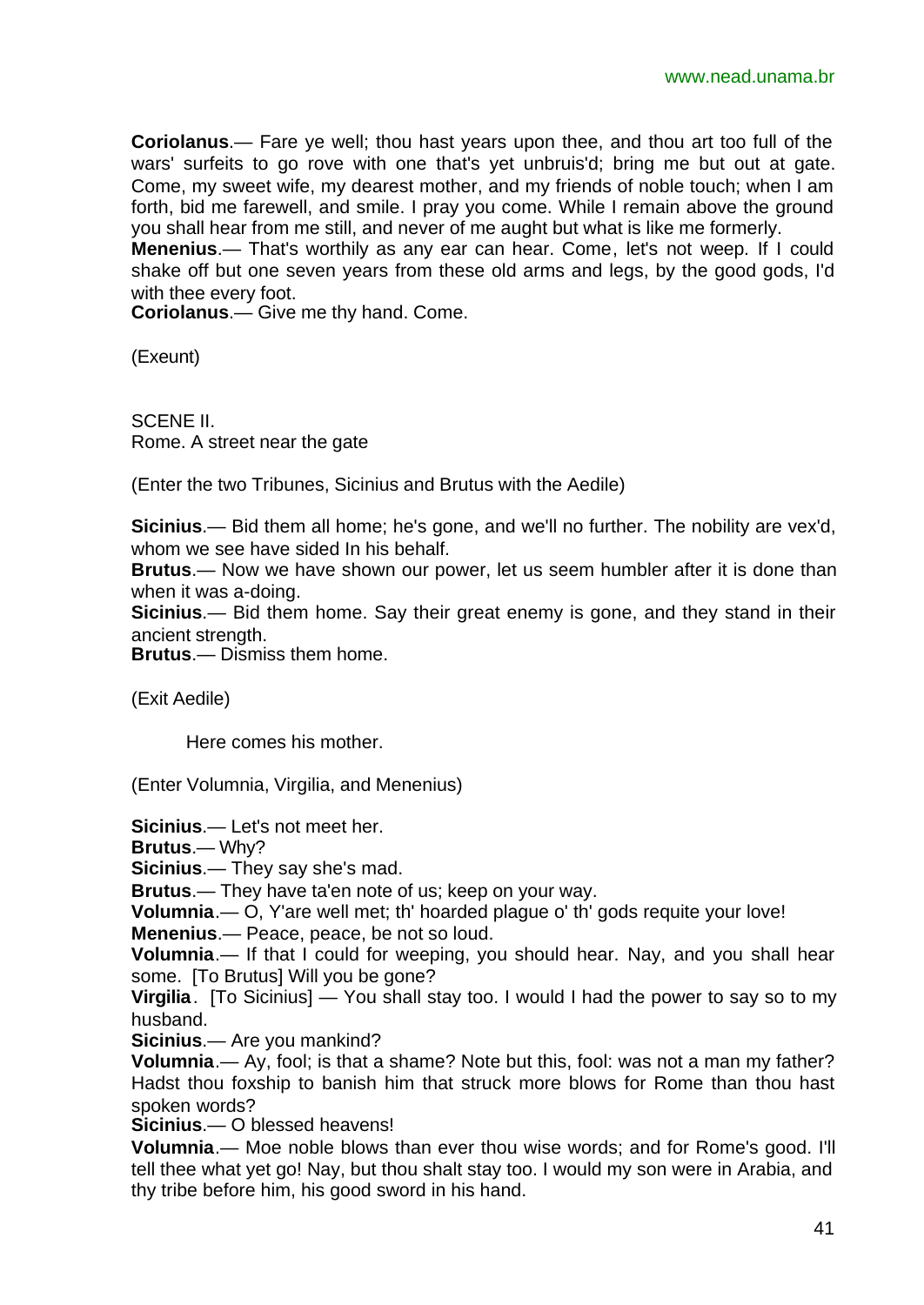**Sicinius**.— What then?

**Virgilia**.— What then! He'd make an end of thy posterity.

**Volumnia**.— Bastards and all. Good man, the wounds that he does bear for Rome! **Menenius**.— Come, come, peace.

**Sicinius**.— I would he had continued to his country as he began, and not unknit himself the noble knot he made.

**Brutus**.— I would he had.

**Volumnia**.— 'I would he had!' 'Twas you incens'd the rabble. Cats that can judge as fitly of his worth as I can of those mysteries which heaven will not have earth to know. **Brutus**.— Pray, let's go.

**Volumnia**.— Now, pray, sir, get you gone; you have done a brave deed. Ere you go, hear this: as far as doth the Capitol exceed the meanest house in Rome, so far my son. This lady's husband here, this, do you see? Whom you have banish'd does exceed you an.

**Brutus**.— Well, well, we'll leave you.

**Sicinius**.— Why stay we to be baited with one that wants her wits?

(Exeunt Tribunes)

**Volumnia**.— Take my prayers with you. I would the gods had nothing else to do but to confirm my curses. Could I meet 'em but once a day, it would unclog my heart of what lies heavy to't.

**Menenius**.— You have told them home, and, by my troth, you have cause. You'll sup with me?

**Volumnia**.— Anger's my meat; I sup upon myself, and so shall starve with feeding. Come, let's go. Leave this faint puling and lament as I do, In anger, Juno-like. Come, come, come.

(Exeunt Volumnia and Virgilia)

**Menenius**.— Fie, fie, fie!

(Exit)

SCENE III. A highway between Rome and Antium

(Enter a Roman and a Volsce, meeting)

**Roman**.— I know you well, sir, and you know me; your name, I think, is Adrian.

**Volsce**.— It is so, sir. Truly, I have forgot you.

**Roman.** I am a Roman; and my services are, as you are, against 'em. Know you me yet?

**Volsce**.— Nicanor? No!

**Roman**.— The same, sir.

**Volsce**.— You had more beard when I last saw you, but your favour is well appear'd by your tongue. What's the news in Rome? I have a note from the Volscian state, to find you out there. You have well saved me a day's journey.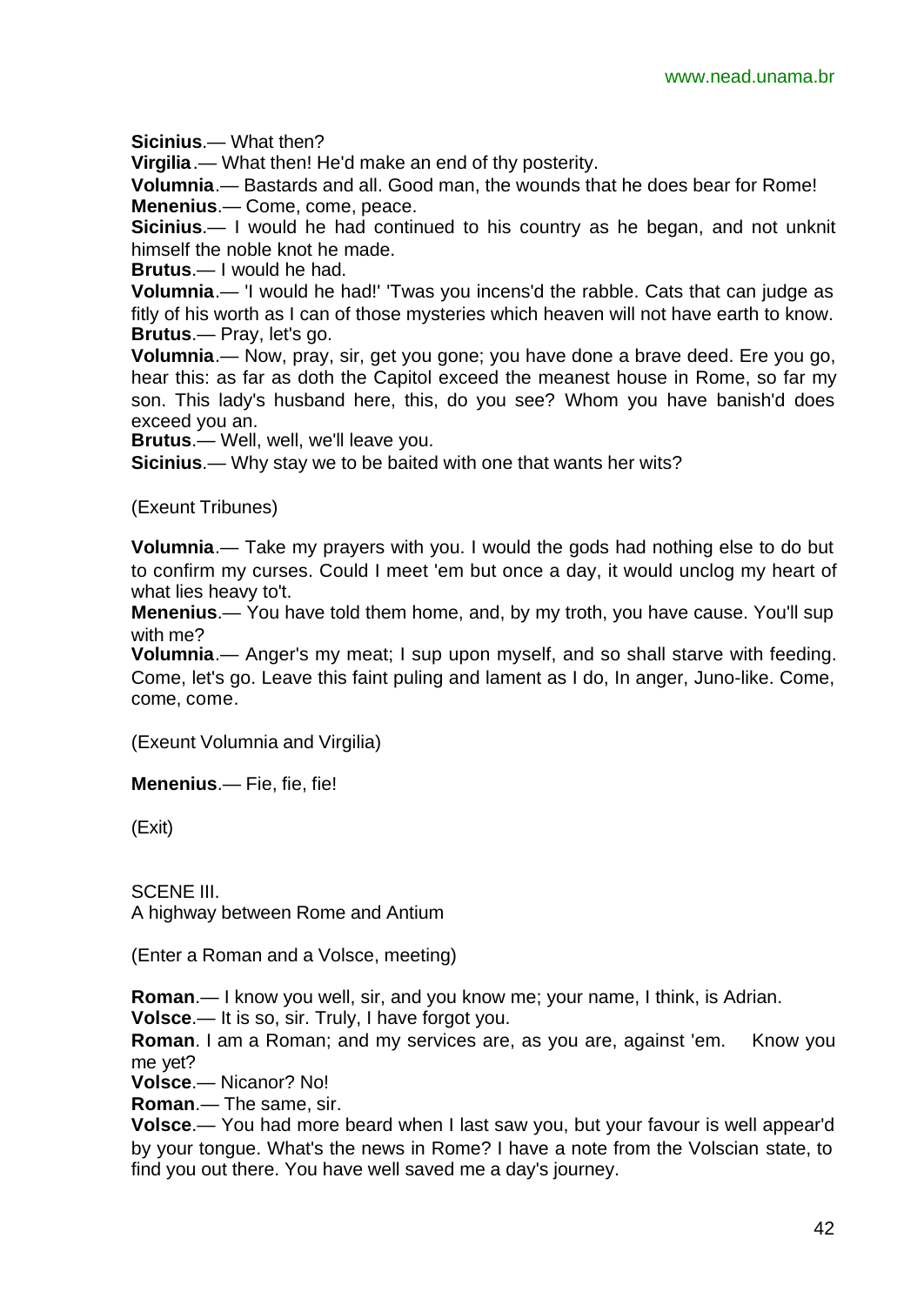**Roman**.— There hath been in Rome strange insurrections: the people against the senators, patricians, and nobles.

**Volsce**.— Hath been! Is it ended, then? Our state thinks not so; they are in a most warlike preparation, and hope to come upon them in the heat of their division.

**Roman**.— The main blaze of it is past, but a small thing would make it flame again; for the nobles receive so to heart the banishment of that worthy Coriolanus that they are in a ripe aptness to take all power from the people, and to pluck from them their tribunes for ever. This lies glowing, I can tell you, and is almost mature for the violent breaking out.

**Volsce**.— Coriolanus banish'd!

**Roman**.— Banish'd, sir.

**Volsce**.— You will be welcome with this intelligence, Nicanor.

**Roman**.— The day serves well for them now. I have heard it said the fittest time to corrupt a man's wife is when she's fall'n out with her husband. Your noble Tullus Aufidius will appear well in these wars, his great opposer, Coriolanus, being now in no request of his country.

**Volsce**.— He cannot choose. I am most fortunate thus accidentally to encounter you; you have ended my business, and I will merrily accompany you home.

**Roman**.— I shall between this and supper tell you most strange things from Rome, all tending to the good of their adversaries. Have you an army ready, say you?

**Volsce**.— A most royal one: the centurions and their charges, distinctly billeted, already in th' entertainment, and to be on foot at an hour's warning.

**Roman**.— I am joyful to hear of their readiness, and am the man, I think, that shall set them in present action. So, sir, heartily well met, and most glad of your company.

**Volsce**.— You take my part from me, sir. I have the most cause to be glad of yours.

**Roman**.— Well, let us go together.

SCENE IV. Antium. Before Aufidius' house

(Enter Coriolanus, in mean apparel, disguis'd and muffled)

**Coriolanus**.— A goodly city is this Antium. City, 'Tis I that made thy widows: many an heir of these fair edifices fore my wars have I heard groan and drop. Then know me not. lest that thy wives with spits and boys with stones, In puny battle slay me.

(Enter A Citizen)

Save you, sir.

**Citizen**.— And you. **Coriolanus**.— Direct me, if it be your will, where great Aufidius lies. Is he in Antium? **Citizen**.— He is, and feasts the nobles of the state at his house this night. **Coriolanus**.— Which is his house, beseech you? **Citizen**.— This here before you. **Coriolanus**.— Thank you, sir; farewell.

(Exit Citizen)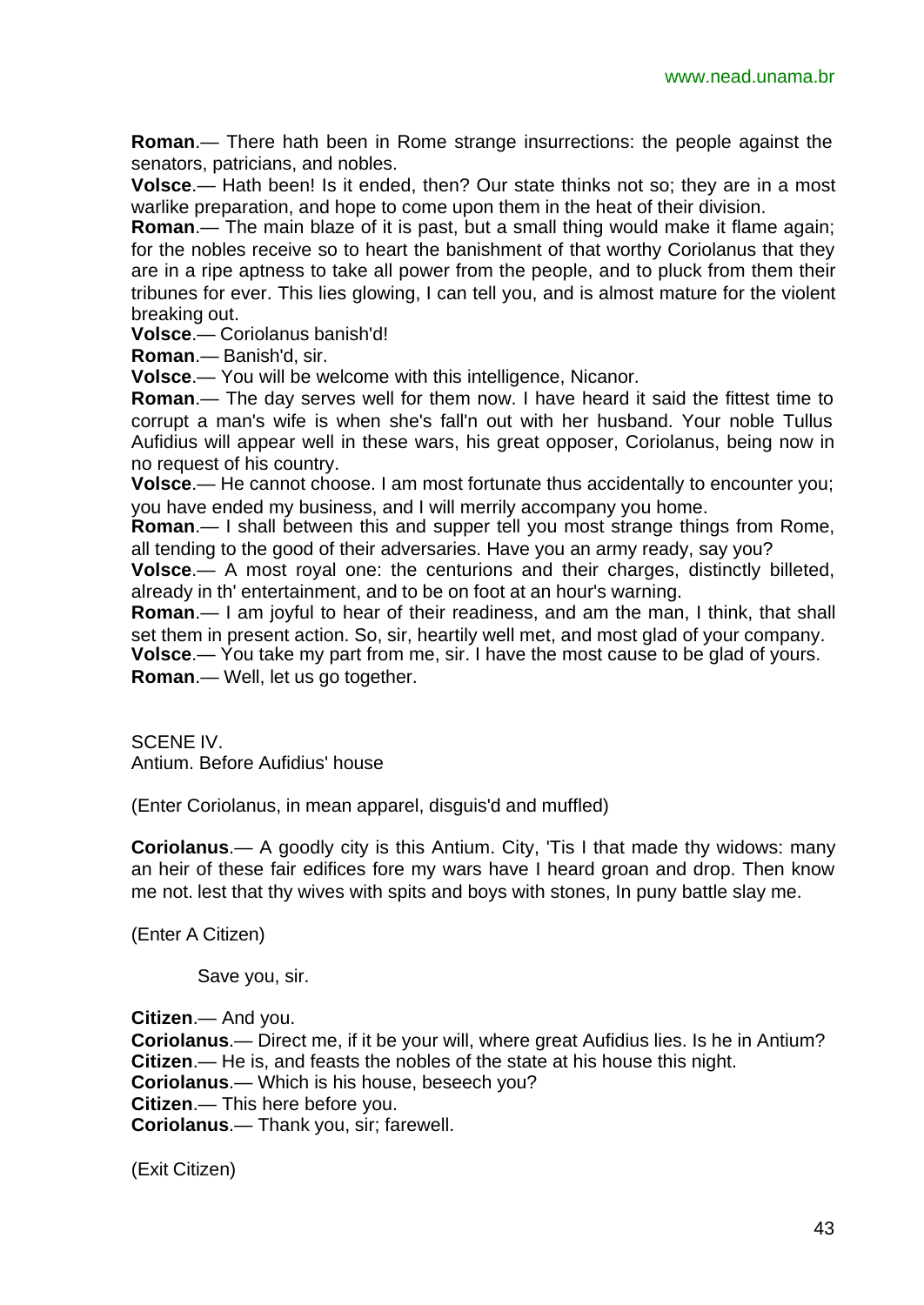O world, thy slippery turns! Friends now fast sworn, whose double bosoms seems to wear one heart, whose hours, whose bed, whose meal and exercise are still together, who twin, as 'twere, in love, unseparable, shall within this hour, on a dissension of a doit, break out to bitterest enmity; so fellest foes, whose passions and whose plots have broke their sleep to take the one the other, by some chance, some trick not worth an egg, shall grow dear friends and interjoin their issues. So with me: my birthplace hate I, and my love's upon this enemy town. I'll enter. If he slay me, he does fair justice: if he give me way, I'll do his country service.

SCENE V.

Antium. Aufidius' house

(Music plays. Enter a Servingman)

**First Servant**.— Wine, wine, wine! What service is here! I think our fellows are asleep.

(Exit) (Enter another Servingman)

**Second Servant**.— Where's Cotus? My master calls for him. Cotus!

(Exit) (Enter Coriolanus)

**Coriolanus**.— A goodly house. The feast smells well, but I appear not like a guest.

(Re-enter the first Servingman)

**First Servant**.— What would you have, friend? Whence are you? Here's no place for you: pray go to the door.

(Exit)

**Coriolanus**.— I have deserv'd no better entertainment In being Coriolanus.

(Re-enter second Servingman)

**Second Servant**.— Whence are you, sir? Has the porter his eyes in his head that he gives entrance to such companions? Pray get you out. **Coriolanus**.— Away! **Second Servant**.— Away? Get you away. **Coriolanus**.— Now th' art troublesome. **Second Servant.**— Are you so brave? I'll have you talk'd with anon.

(Enter a third Servingman. The first meets him)

**Third Servant**.— What fellow's this?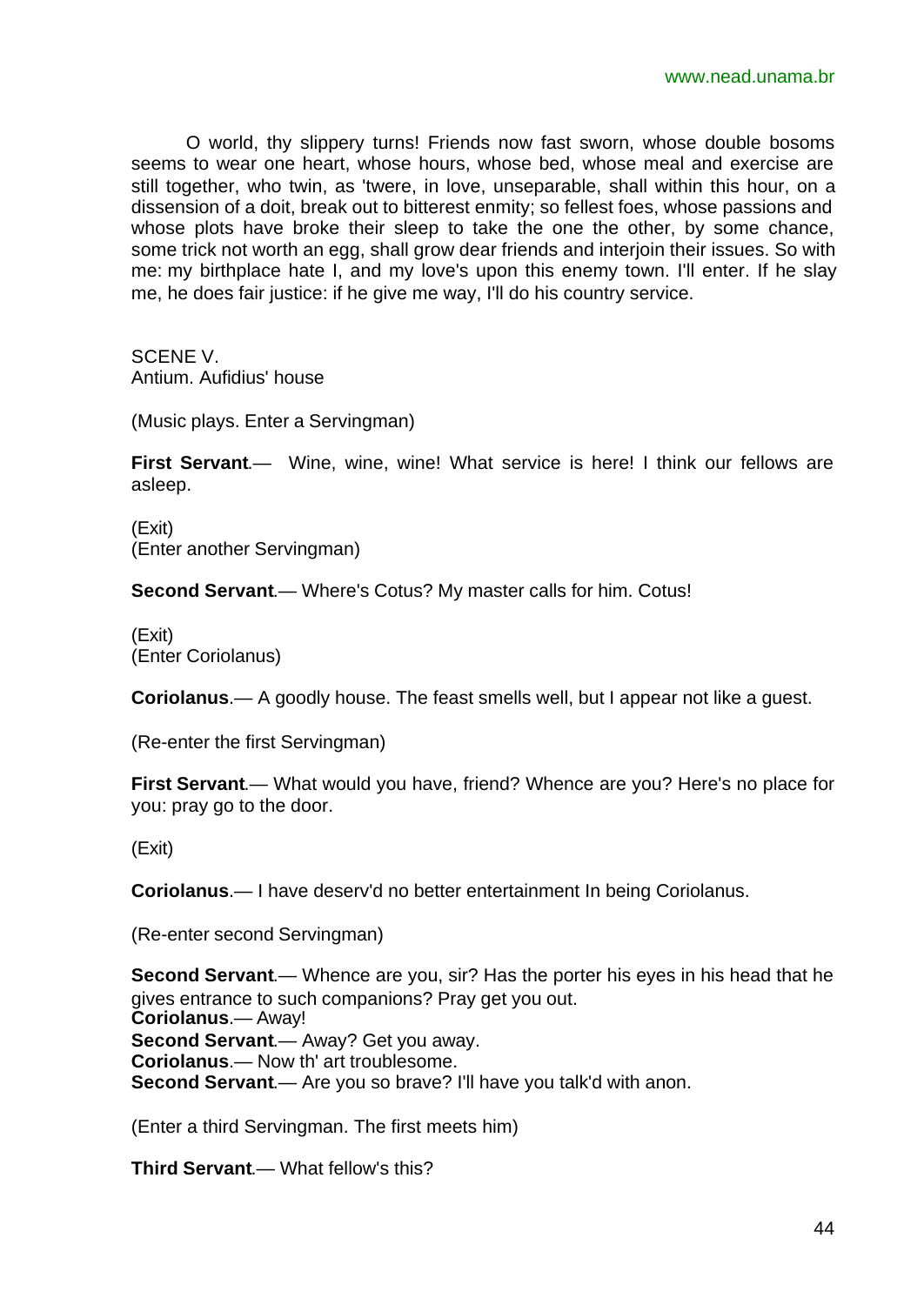**First Servant**.— A strange one as ever I look'd on. I cannot get him out o' th' house. Prithee call my master to him.

**Third Servant**.— What have you to do here, fellow? Pray you avoid the house.

**Coriolanus**.— Let me but stand I will not hurt your hearth.

**Third Servant**.— What are you?

**Coriolanus**.— A gentleman.

**Third Servant**.— A marv'llous poor one.

**Coriolanus**.— True, so I am.

**Third Servant**.— Pray you, poor gentleman, take up some other station; here's no place for you. Pray you avoid. Come.

**Coriolanus**.— Follow your function, go and batten on cold bits. [Pushes him away from him]

**Third Servant**.— What, you will not? Prithee tell my master what a strange guest he has here.

**Second Servant**.— And I shall.

(Exit)

**Third Servant**.— Where dwell'st thou?

**Coriolanus**.— Under the canopy.

**Third Servant**.— Under the canopy?

**Coriolanus**.— Ay.

**Third Servant**.— Where's that?

**Coriolanus**.— I' th' city of kites and crows.

**Third Servant**.— I' th' city of kites and crows! What an ass it is! Then thou dwell'st with daws too?

**Coriolanus**.— No, I serve not thy master.

**Third Servant**.— How, sir! Do you meddle with my master?

**Coriolanus**.— Ay; 'tis an honester service than to meddle with thy mistress. Thou prat'st and prat'st; serve with thy trencher; hence! [Beats him away]

(Enter Aufidius with the second Servingman)

**Aufidius**.— Where is this fellow?

**Second Servant**.— Here, sir; I'd have beaten him like a dog, but for disturbing the lords within.

**Aufidius**.— Whence com'st thou? What wouldst thou? Thy name? Why speak'st not? Speak, man. What's thy name?

**Coriolanus**.[Unmuffling] — If, Tullus, not yet thou know'st me, and, seeing me, dost not think me for the man I am, necessity commands me name myself.

**Aufidius**.— What is thy name?

**Coriolanus**.— A name unmusical to the Volscians' ears, and harsh in sound to thine. **Aufidius**.— Say, what's thy name? Thou has a grim appearance, and thy face bears a command in't; though thy tackle's torn, thou show'st a noble vessel. What's thy name?

**Coriolanus**.— Prepare thy brow to frown know'st thou me yet?

**Aufidius**.— I know thee not. Thy name?

**Coriolanus**.— My name is Caius Marcius, who hath done to thee particularly, and to all the Volsces, great hurt and mischief; thereto witness may my surname, Coriolanus. The painful service, the extreme dangers, and the drops of blood shed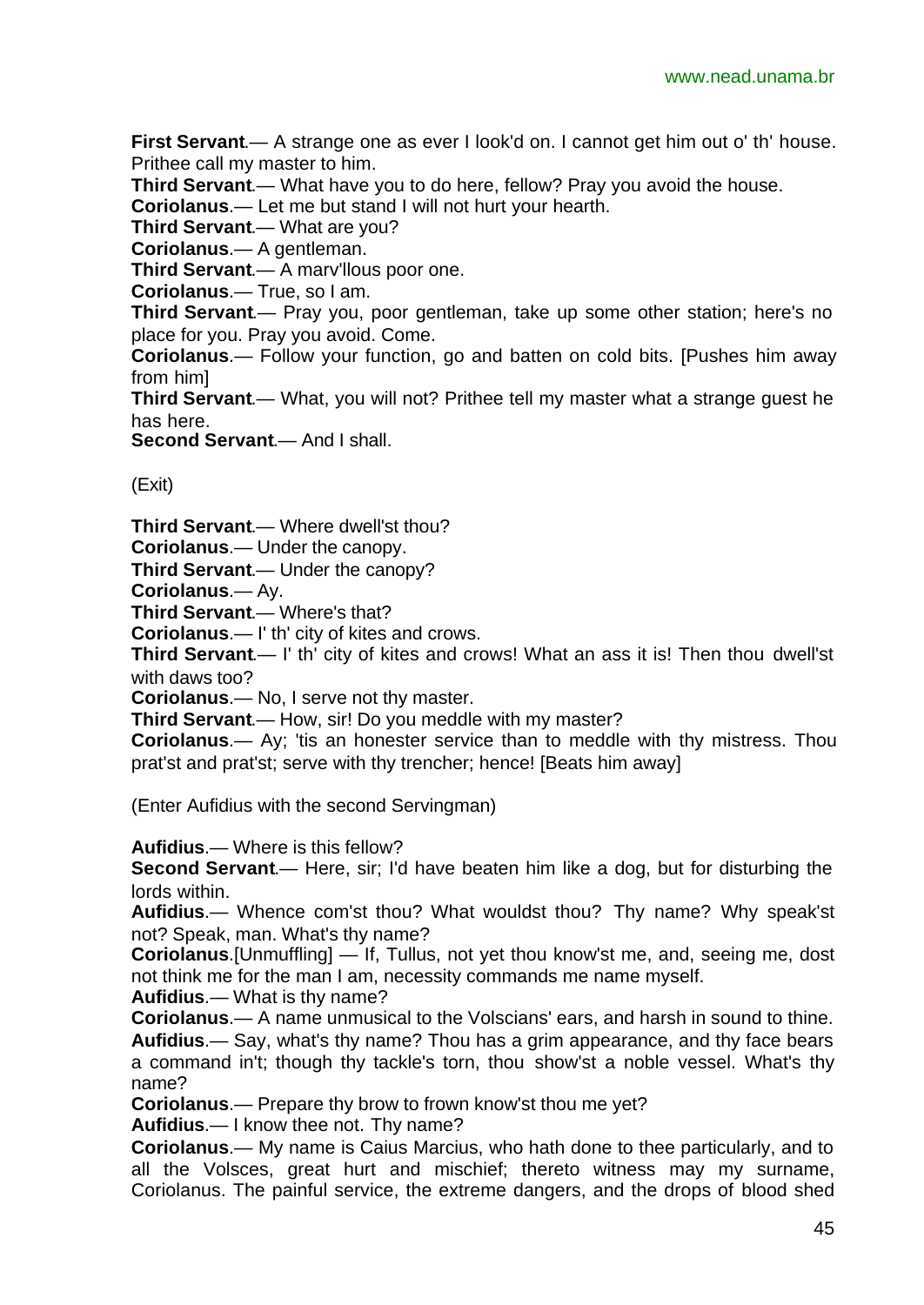for my thankless country, are requited but with that surname a good memory and witness of the malice and displeasure which thou shouldst bear me. Only that name remains; the cruelty and envy of the people, permitted by our dastard nobles, who have all forsook me, hath devour'd the rest, an suffer'd me by th' voice of slaves to be whoop'd out of Rome. Now this extremity hath brought me to thy hearth; not out of hope, mistake me not, to save my life; for if I had fear'd death, of all the men i' th' world I would have 'voided thee; but in mere spite, to be full quit of those my banishers, stand I before thee here. Then if thou hast a heart of wreak in thee, that wilt revenge thine own particular wrongs and stop those maims of shame seen through thy country, speed thee straight and make my misery serve thy turn. So use it that my revengeful services may prove as benefits to thee; for I will fight against my cank'red country with the spleen of all the under fiends. But if so be thou dar'st not this, and that to prove more fortunes th'art tir'd, then, in a word, I also am longer to live most weary, and present my throat to thee and to thy ancient malice; which not to cut would show thee but a fool, since I have ever followed thee with hate, drawn tuns of blood out of thy country's breast, and cannot live but to thy shame, unless It be to do thee service.

**Aufidius**.— O Marcius, Marcius! Each word thou hast spoke hath weeded from my heart a root of ancient envy. If Jupiter should from yond cloud speak divine things, and say ''Tis true,' I'd not believe them more than thee, all noble Marcius. Let me twine Mine arms about that body, where against my grained ash an hundred times hath broke and scarr'd the moon with splinters; here I clip the anvil of my sword, and do contest as hotly and as nobly with thy love as ever in ambitious strength I did contend against thy valour. Know thou first, I lov'd the maid I married; never man sigh'd truer breath; but that I see thee here, thou noble thing, more dances my rapt heart than when I first my wedded mistress saw bestride my threshold. Why, thou Mars, I tell the we have a power on foot, and I had purpose once more to hew thy target from thy brawn, or lose mine arm for't. Thou hast beat me out twelve several times, and I have nightly since dreamt of encounters 'twixt thyself and me. We have been down together in my sleep, unbuckling helms, fisting each other's throat. And wak'd half dead with nothing. Worthy Marcius, had we no other quarrel else to Rome but that thou art thence banish'd, we would muster all from twelve to seventy, and, pouring war Into the bowels of ungrateful Rome, like a bold flood o'erbeat. O, come, go in, and take our friendly senators by th' hands, who now are here, taking their leaves of me who am prepar'd against your territories, though not for Rome itself. **Coriolanus**.— You bless me, gods!

**Aufidius**.— Therefore, most. absolute sir, if thou wilt have the leading of thine own revenges, take th' one half of my commission, and set down. As best thou art experienc'd, since thou know'st thy country's strength and weakness thine own ways, whether to knock against the gates of Rome, or rudely visit them in parts remote to fright them ere destroy. But come in; let me commend thee first to those that shall say yea to thy desires. A thousand welcomes! And more a friend than e'er an enemy; Yet, Marcius, that was much. Your hand; most welcome!

(Exeunt Coriolanus and Aufidius)

The two Servingmen come forward

**First Servant**.— Here's a strange alteration!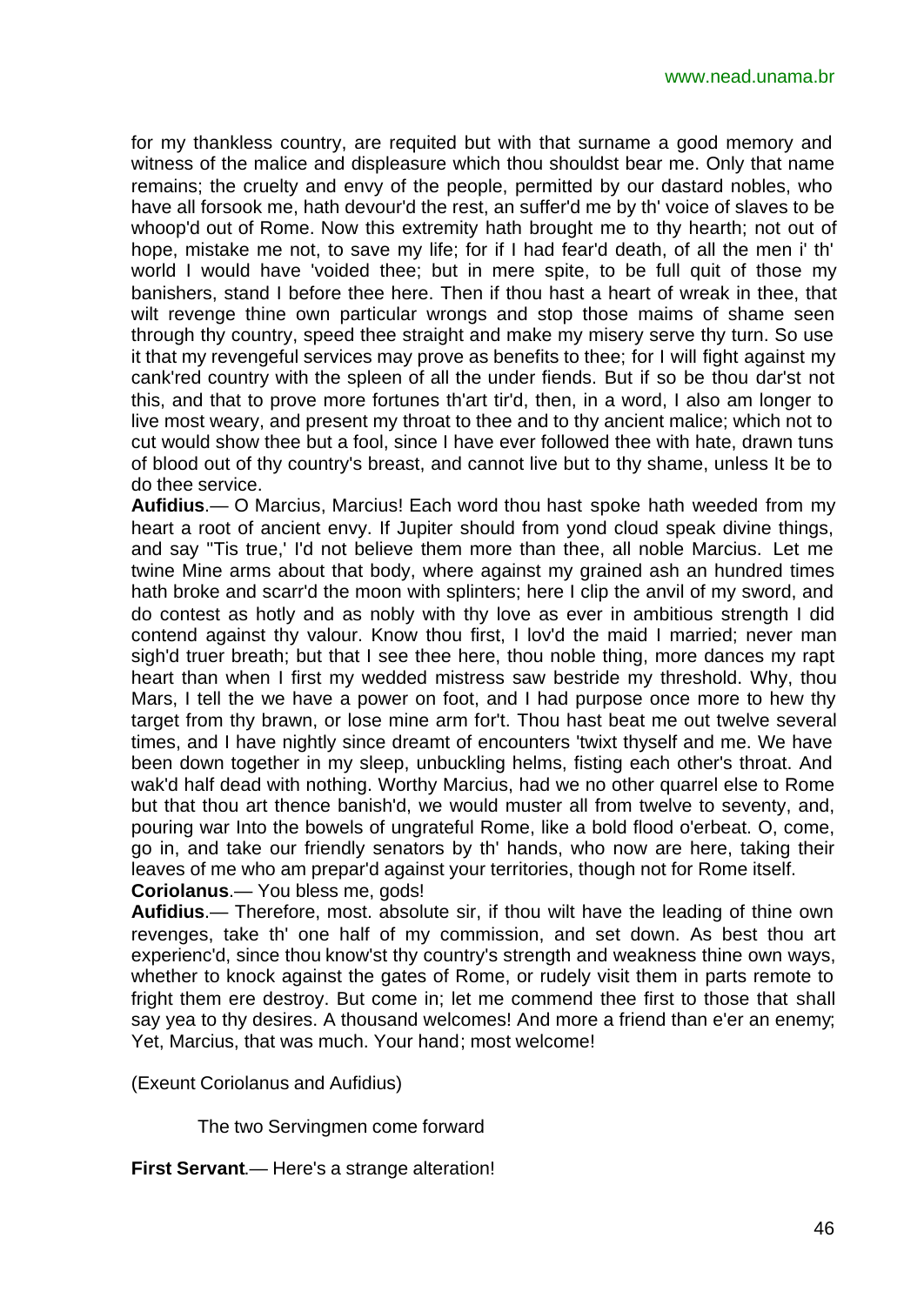**Second Servant**.— By my hand, I had thought to have strucken him with a cudgel; and yet my mind gave me his clothes made a false report of him.

**First Servant**. What an arm he has! He turn'd me about with his finger and his thumb, as one would set up a top.

**Second Servant**.— Nay, I knew by his face that there was something in him; he had, sir, a kind of face, methought I cannot tell how to term it.

**First Servant**.— He had so, looking as it were. Would I were hang'd, but I thought there was more in him than I could think.

**Second Servant**.— So did I, I'll be sworn. He is simply the rarest man i' th' world.

**First Servant**.— I think he is; but a greater soldier than he you wot on.

**Second Servant**.— Who, my master?

**First Servant**.— Nay, it's no matter for that.

**Second Servant**.— Worth six on him.

**First Servant**.— Nay, not so neither; but I take him to be the greater soldier.

**Second Servant**.— Faith, look you, one cannot tell how to say that; for the defence of a town our general is excellent.

**First Servant**.— Ay, and for an assault too.

(Re-enter the third Servingman)

**Third Servant**.— O slaves, I can tell you news-news, you rascals!

**Both**.— What, what, what? Let's partake.

**Third Servant**.— I would not be a Roman, of all nations; I had as lief be a condemn'd man.

**Both**.— Wherefore? Wherefore?

**Third Servant**.— Why, here's he that was wont to thwack our general Caius Marcius. **First Servant**.— Why do you say 'thwack our general'?

**Third Servant**.— I do not say 'thwack our general,' but he was always good enough for him.

**Second Servant**.— Come, we are fellows and friends. He was ever too hard for him, I have heard him say so himself.

**First Servant.**— He was too hard for him directly, to say the troth on't; before Corioli he scotch'd him and notch'd him like a carbonado.

**Second Servant**.— An he had been cannibally given, he might have broil'd and eaten him too.

**First Servant**.— But more of thy news!

**Third Servant**.— Why, he is so made on here within as if he were son and heir to Mars; set at upper end o' th' table; no question asked him by any of the senators but they stand bald before him. Our general himself makes a mistress of him, sanctifies himself with's hand, and turns up the white o' th' eye to his discourse. But the bottom of the news is, our general is cut i' th' middle and but one half of what he was yesterday, for the other has half by the entreaty and grant of the whole table. He'll go, he says, and sowl the porter of Rome gates by th' ears; he will mow all down before him, and leave his passage poll'd.

**Second Servant**.— And he's as like to do't as any man I can imagine.

**Third Servant**.— Do't! He will do't; for look you, sir, he has as many friends as enemies; which friends, sir, as it were, durst not look you, sir show themselves, as we term it, his friends, whilst he's in directitude.

**First Servant**.— Directitude? What's that?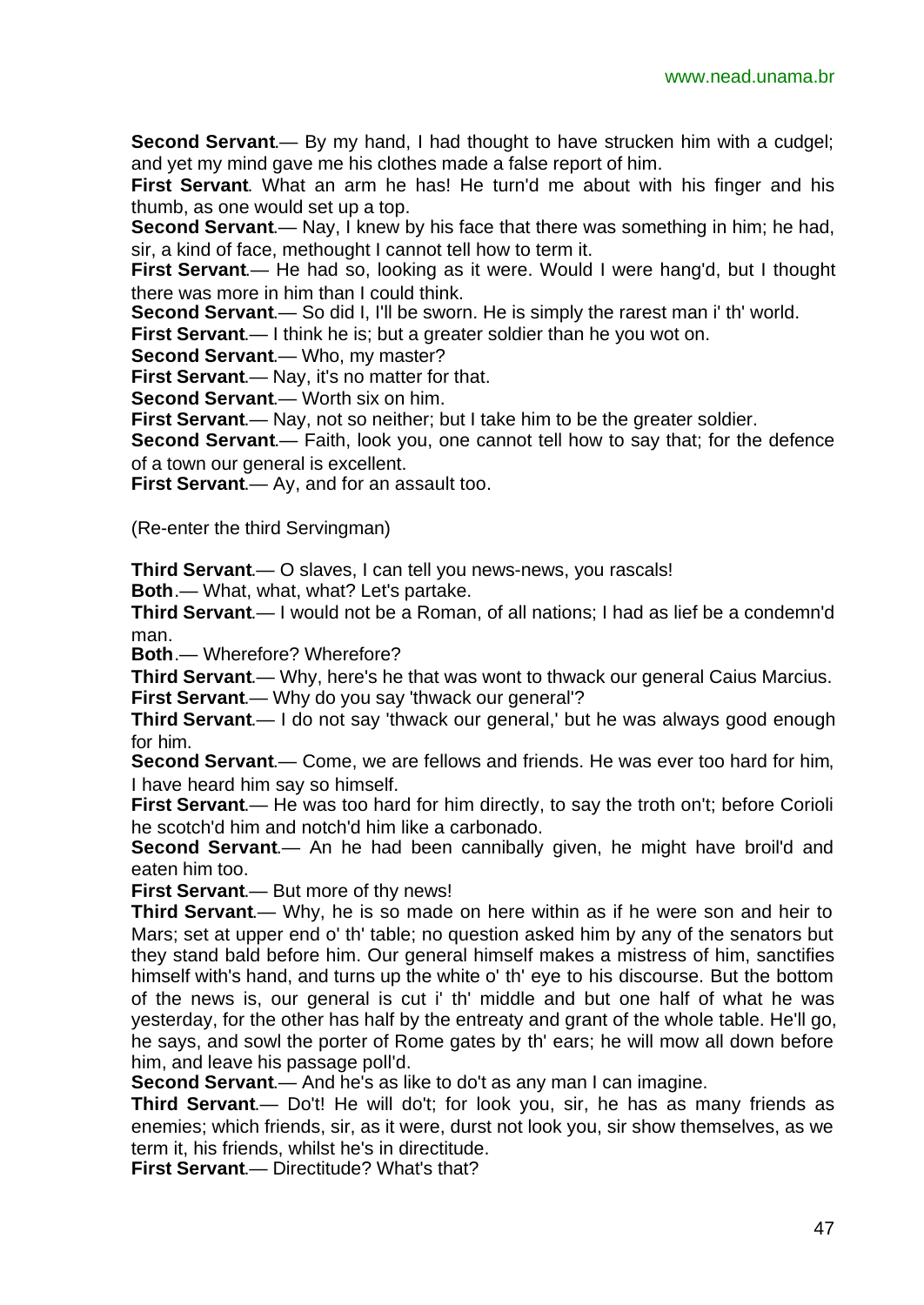**Third Servant**.— But when they shall see, sir, his crest up again and the man in blood, they will out of their burrows, like conies after rain, and revel an with him.

**First Servant**.— But when goes this forward?

**Third Servant**.— To-morrow, to-day, presently. You shall have the drum struck up this afternoon; 'tis as it were parcel of their feast, and to be executed ere they wipe their lips.

**Second Servant**.— Why, then we shall have a stirring world again. This peace is nothing but to rust iron, increase tailors, and breed ballad-makers.

**First Servant.**— Let me have war, say I; it exceeds peace as far as day does night; it's spritely, waking, audible, and full of vent. Peace is a very apoplexy, lethargy; mull'd, deaf, sleepy, insensible; a getter of more bastard children than war's a destroyer of men.

**Second Servant**.— 'Tis so; and as war in some sort may be said to be a ravisher, so it cannot be denied but peace is a great maker of cuckolds.

**First Servant**.— Ay, and it makes men hate one another.

**Third Servant**.— Reason: because they then less need one another. The wars for my money. I hope to see Romans as cheap as Volscians. They are rising, they are rising.

**Both**.— In, in, in, in!

(Exeunt)

SCENE VI. Rome. A public place

(Enter the two Tribunes, Sicinius and Brutus)

**Sicinius**.— We hear not of him, neither need we fear him his remedies are tame. The present peace and quietness of the people, which before were in wild hurry, here do make his friends blush that the world goes well; who rather had, though they themselves did suffer by't, behold dissentious numbers pest'ring streets than see our tradesmen singing in their shops, and going about their functions friendly.

(Enter Menenius)

**Brutus**.— We stood to't in good time. Is this Menenius?

**Sicinius**.— 'Tis he, 'tis he. O, he is grown most kind of late. Hail, sir!

**Menenius**.— Hail to you both!

**Sicinius**.— Your Coriolanus is not much miss'd but with his friends. The commonwealth doth stand, and so would do, were he more angry at it.

**Menenius**. — All's well, and might have been much better he could have temporiz'd. **Sicinius**. Where is he, hear you?

**Menenius**. Nay, I hear nothing; his mother and his wife hear nothing from him.

(Enter three or four citizens)

**Citizen**.— The gods preserve you both! **Sicinius**.— God-den, our neighbours. **Brutus**.— God-den to you all, god-den to you an.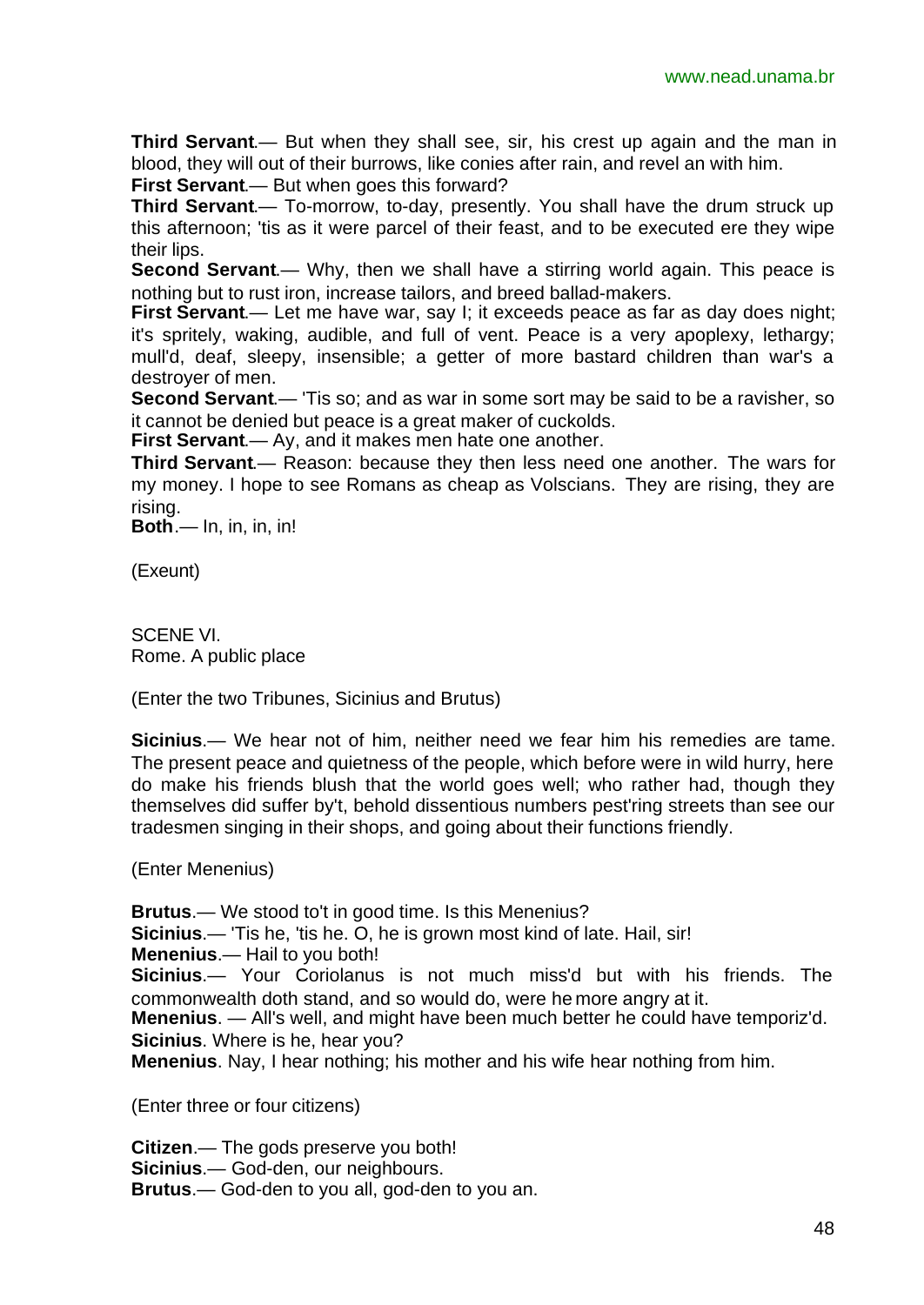**First Citizen**.— Ourselves, our wives, and children, on our knees are bound to pray for you both.

**Sicinius**.— Live and thrive!

**Brutus**.— Farewell, kind neighbours; we wish'd Coriolanus had lov'd you as we did.

**Citizen**.— Now the gods keep you!

**Both Tribunes**.— Farewell, farewell.

#### (Exeunt citizens)

**Sicinius**.— This is a happier and more comely time than when these fellows ran about the streets crying confusion.

**Brutus**.— Caius Marcius was a worthy officer i' the war, but insolent, o'ercome with pride, ambitious past all thinking, self-loving.

**Sicinius**.— And affecting one sole throne, without assistance.

**Menenius**.— I think not so.

**Sicinius**.— We should by this, to all our lamentation, If he had gone forth consul, found it so.

**Brutus**.— The gods have well prevented it, and Rome sits safe and still without him.

(Enter an Aedile)

**Aedile**.— Worthy tribunes, there is a slave, whom we have put in prison, reports the Volsces with several powers are ent'red in the Roman territories, and with the deepest malice of the war destroy what lies before 'em.

**Menenius**.— 'Tis Aufidius, who, hearing of our Marcius' banishment, thrusts forth his horns again into the world, which were inshell'd when Marcius stood for Rome, and durst not once peep out.

**Sicinius**.— Come, what talk you of Marcius?

**Brutus**.— Go see this rumourer whipp'd. It cannot be the Volsces dare break with us. **Menenius**.— Cannot be! We have record that very well it can; and three examples of the like hath been within my age. But reason with the fellow before you punish him, where he heard this, lest you shall chance to whip your information and beat the messenger who bids beware of what is to be dreaded.

**Sicinius**.— Tell not me. I know this cannot be.

**Brutus**.— Not Possible.

(Enter a Messenger)

**Messenger**.— The nobles in great earnestness are going All to the Senate House; some news is come that turns their countenances.

**Sicinius**.— 'Tis this slave. Go whip him fore the people's eyes his raising, nothing but his report.

**Messenger**.— Yes, worthy sir, the slave's report is seconded, and more, more fearful, is deliver'd.

**Sicinius**.— What more fearful?

**Messenger**.— It is spoke freely out of many mouths. How probable I do not know that Marcius, Join'd with Aufidius, leads a power 'gainst Rome, and vows revenge as spacious as between the young'st and oldest thing.

**Sicinius**.— This is most likely!

**Brutus**.— Rais'd only that the weaker sort may wish good Marcius home again.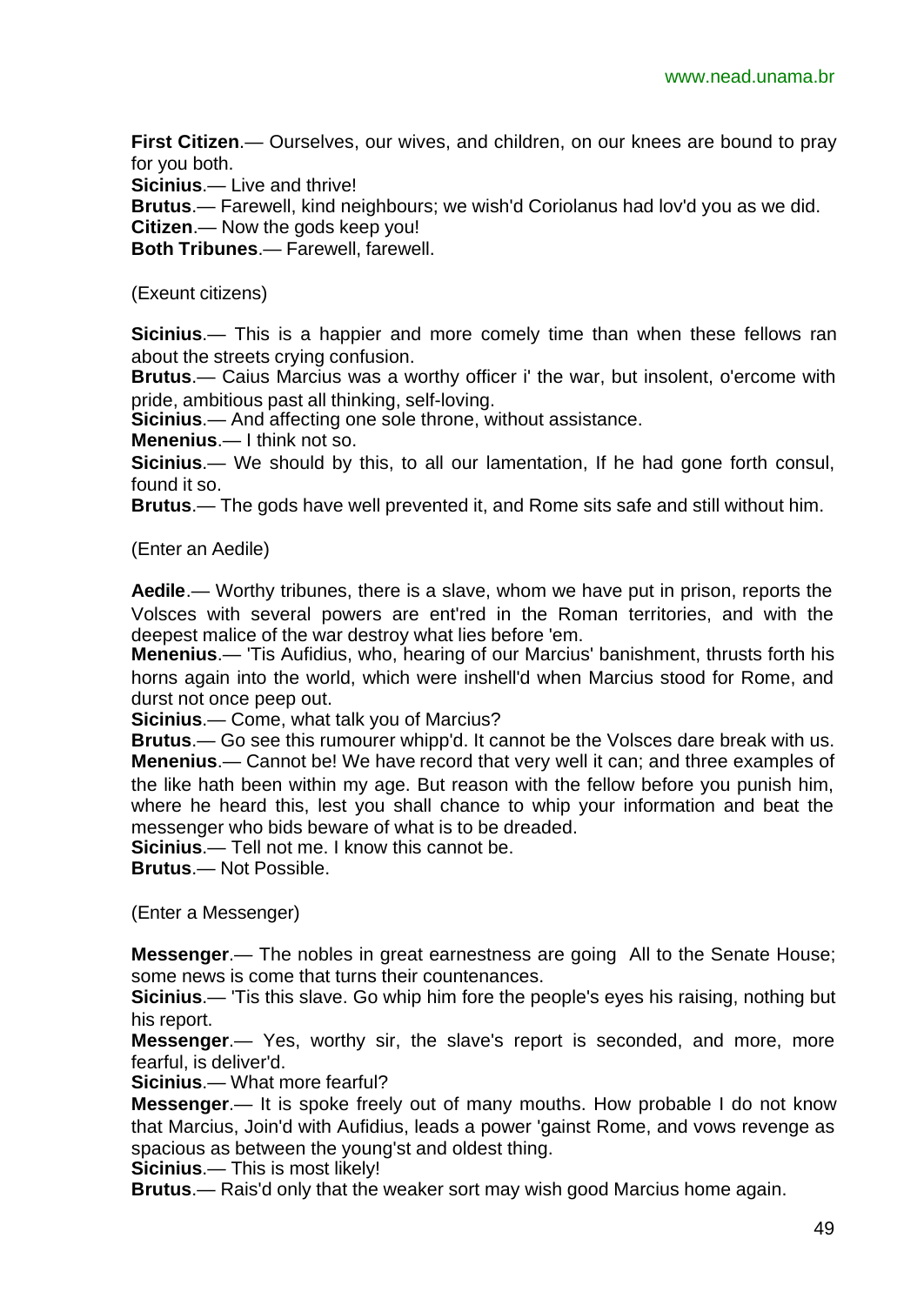**Sicinius**.— The very trick on 't.

**Menenius**.— This is unlikely. He and Aufidius can no more atone than violent'st contrariety.

(Enter a second Messenger)

**Second Messenger**.— You are sent for to the Senate. A fearful army, led by Caius Marcius associated with Aufidius, rages upon our territories, and have already o'erborne their way, consum'd with fire and took what lay before them.

(Enter Cominius)

**Cominius**.— O, you have made good work!

**Menenius**.— What news? What news?

**Cominius**.— You have holp to ravish your own daughters and to melt the city leads upon your pates, to see your wives dishonour'd to your noses-

**Menenius**.— What's the news? What's the news?

**Cominius**.— Your temples burned in their cement, and your franchises, whereon you stood, confin'd Into an auger's bore.

**Menenius**.— Pray now, your news? You have made fair work, I fear me. Pray, your news. If Marcius should be join'd wi' th' Volscians.

**Cominius**.— If! He is their god; he leads them like a thing made by some other deity than Nature, that shapes man better; and they follow him against us brats with no less confidence than boys pursuing summer butterflies, or butchers killing flies.

**Menenius**.— You have made good work, you and your apron men; you that stood so much upon the voice of occupation and the breath of garlic-eaters!

**Cominius**.— He'll shake your Rome about your ears.

**Menenius**.— As Hercules did shake down mellow fruit. You have made fair work! **Brutus**.— But is this true, sir?

**Cominius**.— Ay; and you'll look pale before you find it other. All the regions do smilingly revolt, and who resists are mock'd for valiant ignorance, and perish constant fools. Who is't can blame him? Your enemies and his find something in him.

**Menenius**.— We are all undone unless the noble man have mercy.

**Cominius**.— Who shall ask it? The tribunes cannot do't for shame; the people deserve such pity of him as the wolf does of the shepherds; for his best friends, if they should say 'Be good to Rome' they charg'd him even as those should do that had deserv'd his hate, and therein show'd fike enemies.

**Menenius**.— 'Tis true; If he were putting to my house the brand that should consume it, I have not the face to say 'Beseech you, cease.' You have made fair hands, you and your crafts! You have crafted fair!

**Cominius**.— You have brought a trembling upon Rome, such as was never S' incapable of help.

**Both Tribunes**.— Say not we brought it.

**Menenius**.— How! Was't we? We lov'd him, but, like beasts and cowardly nobles, gave way unto your clusters, who did hoot him out o' th' city.

**Cominius**.— But I fear they'll roar him in again. Tullus Aufidius, the second name of men, obeys his points as if he were his officer. Desperation Is all the policy, strength, and defence, that Rome can make against them.

(Enter a troop of citizens)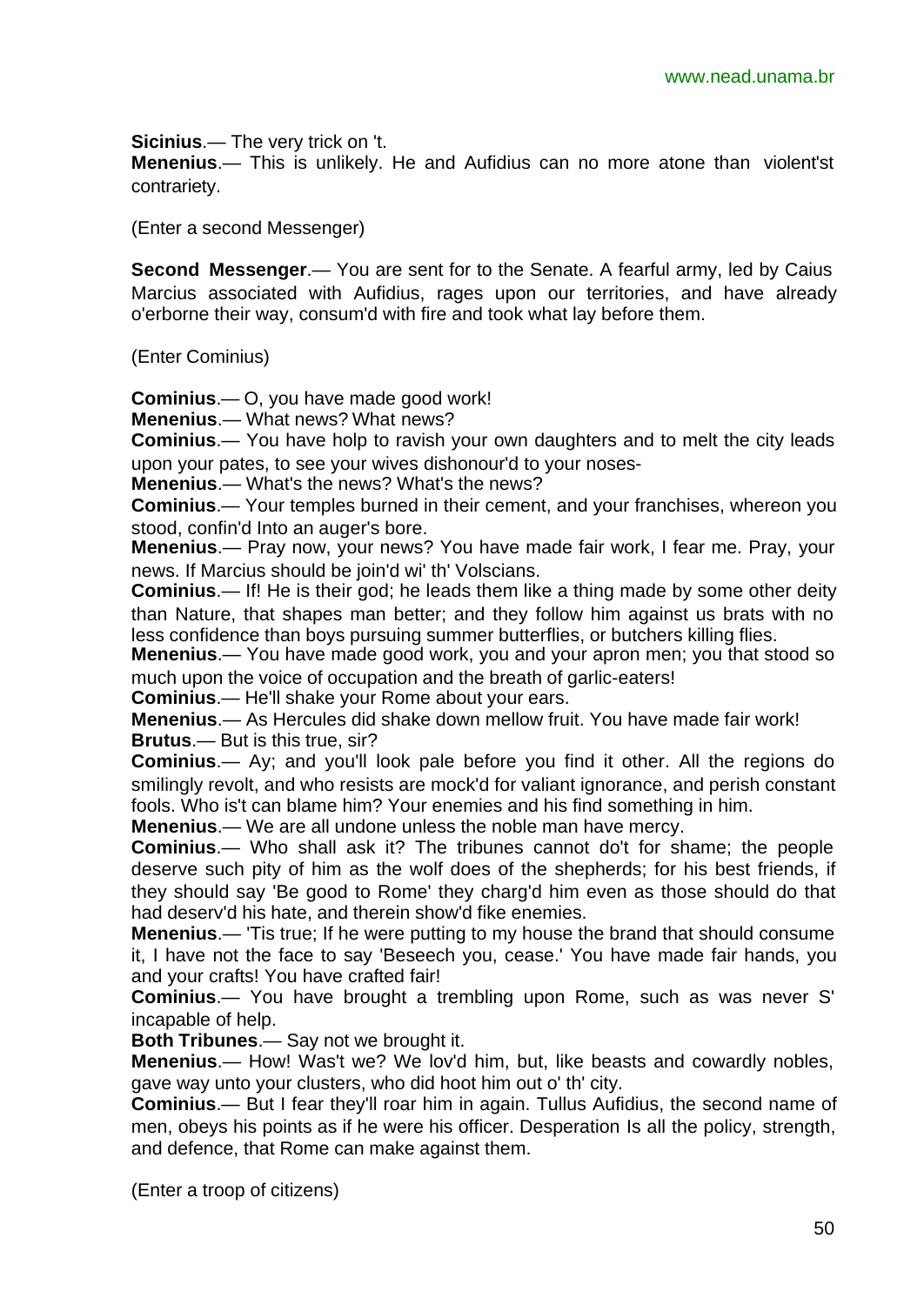**Menenius**.— Here comes the clusters. And is Aufidius with him? You are they that made the air unwholesome when you cast your stinking greasy caps in hooting at Coriolanus' exile. Now he's coming, and not a hair upon a soldier's head which will not prove a whip; as many coxcombs as you threw caps up will he tumble down, and pay you for your voices. 'Tis no matter; If he could burn us all into one coal we have deserv'd it.

**Plebeians**.— Faith, we hear fearful news.

**First Citizen**.— For mine own part, when I said banish him, I said 'twas pity.

**Second Citizen**.— And so did I.

**Third Citizen**.— And so did I; and, to say the truth, so did very many of us. That we did, we did for the best; and though we willingly consented to his banishment, yet it was against our will.

**Cominius**.— Y'are goodly things, you voices!

**Menenius**.— You have made good work, you and your cry! Shall's to the Capitol? **Cominius**.— O, ay, what else?

(Exeunt Cominius and Menenius)

**Sicinius**.— Go, masters, get you be not dismay'd; these are a side that would be glad to have this true which they so seem to fear. Go home, and show no sign of fear.

**First Citizen**.— The gods be good to us! Come, masters, let's home. I ever said we were i' th' wrong when we banish'd him.

**Second Citizen**.— So did we all. But come, let's home.

(Exeunt citizens)

**Brutus**.— I do not like this news.

**Sicinius**.— Nor I.

**Brutus**.— Let's to the Capitol. Would half my wealth would buy this for a lie! **Sicinius**.— Pray let's go.

(Exeunt)

SCENE VII. A camp at a short distance from Rome

(Enter Aufidius with his Lieutenant)

**Aufidius** —. Do they still fly to th' Roman?

**Lieutenant**.— I do not know what witchcraft's in him, but your soldiers use him as the grace fore meat, their talk at table, and their thanks at end; and you are dark'ned in this action, sir, even by your own.

**Aufidius**.— I cannot help it now, unless by using means I lame the foot of our design. He bears himself more proudlier, even to my person, than I thought he would when first I did embrace him; yet his nature In that's no changeling, and I must excuse what cannot be amended.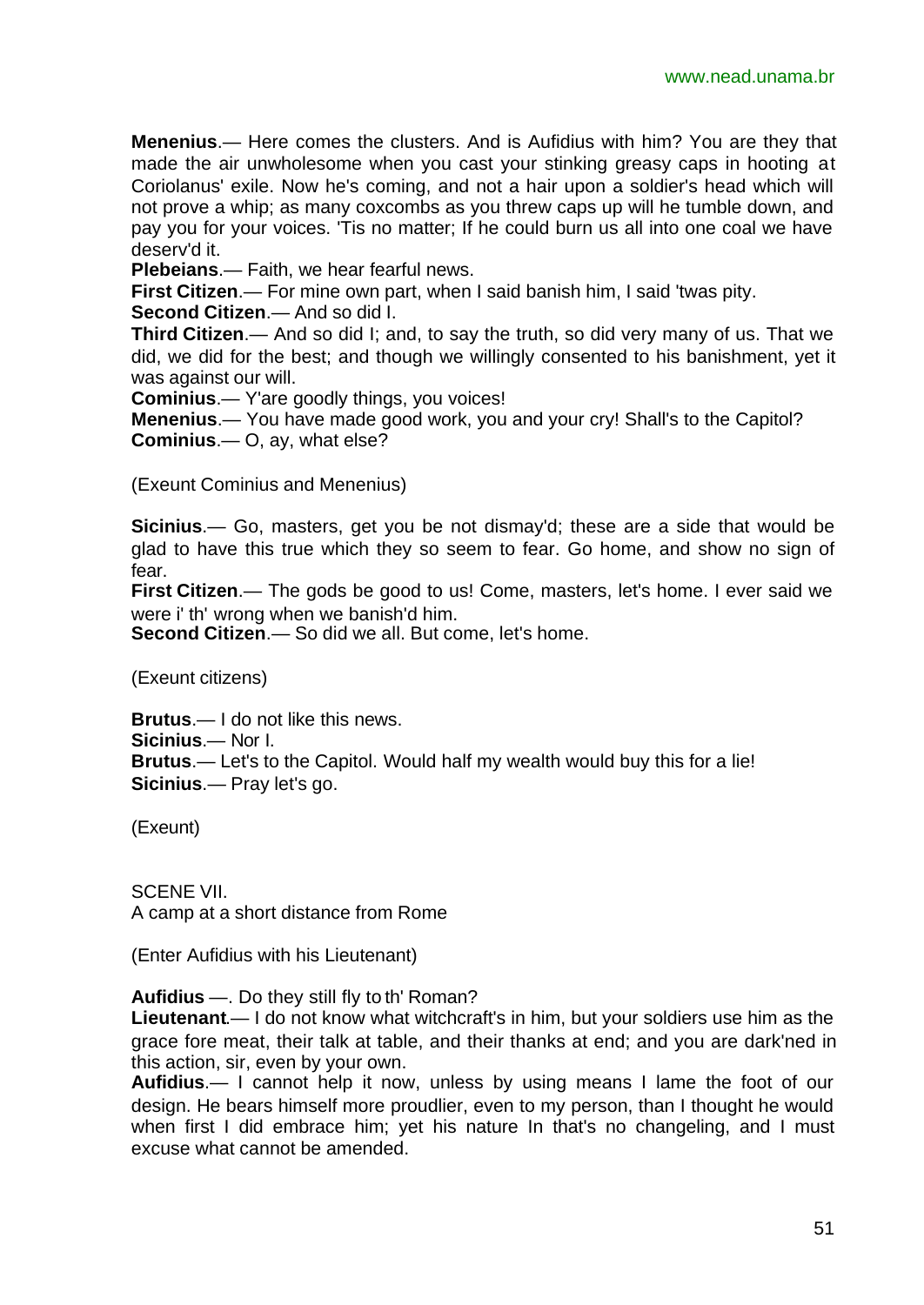**Lieutenant**.— Yet I wish, sir. I mean, for your particular you had not Join'd in commission with him, but either had borne the action of yourself, or else to him had left it solely.

**Aufidius**.— I understand thee well; and be thou sure, when he shall come to his account, he knows not what I can urge against him. Although it seems, and so he thinks, and is no less apparent to th' vulgar eye, that he bears all things fairly and shows good husbandry for the Volscian state, Fights dragon-like, and does achieve as soon as draw his sword; yet he hath left undone that which shall break his neck or hazard mine whene'er we come to our account.

**Lieutenant**.— Sir, I beseech you, think you he'll carry Rome?

**Aufidius**.— All places yield to him ere he sits down, and the nobility of Rome are his; the senators and patricians love him too. The tribunes are no soldiers, and their people will be as rash in the repeal as hasty to expel him thence. I think he'll be to Rome as is the osprey to the fish, who takes it by sovereignty of nature. First he was a noble servant to them, but he could not Carry his honours even. Whether 'twas pride, which out of daily fortune ever taints the happy man; whether defect of judgment, to fail in the disposing of those chances which he was lord of; or whether nature, not to be other than one thing, not moving from th' casque to th' cushion, but commanding peace even with the same austerity and garb as he controll'd the war; but one of these. As he hath spices of them all not all, for I dare so far free him made him fear'd, so hated, and so banish'd. But he has a merit to choke it in the utt'rance. So our virtues lie in th' interpretation of the time; and power, unto itself most commendable, hath not a tomb so evident as a chair T' extol what it hath done. One fire drives out one fire; one nail, one nail; Rights by rights falter, strengths by strengths do fail. Come, let's away. When, Caius, Rome is thine, thou art poor'st of all; then shortly art thou mine.

(Exeunt)

ACT V. SCENE I. Rome. A public place

(Enter Menenius, Cominius, Sicinius and Brutus, the two Tribunes, with others)

**Menenius**.— No, I'll not go. You hear what he hath said which was sometime his general, who lov'd him In a most dear particular. He call'd me father; but what o' that? Go, you that banish'd him: a mile before his tent fall down, and knee the way into his mercy. Nay, if he coy'd to hear Cominius speak, I'll keep at home.

**Cominius**.— He would not seem to know me.

**Menenius**.— Do you hear?

**Cominius**.— Yet one time he did call me by my name. I urg'd our old acquaintance, and the drops that we have bled together. 'Coriolanus' he would not answer to; forbid all names; he was a kind of nothing, titleless, Till he had forg'd himself a name i' th' fire of burning Rome.

**Menenius**.— Why, so! You have made good work. A pair of tribunes that have wrack'd for Rome to make coals cheap a noble memory!

**Cominius**.— I minded him how royal 'twas to pardon when it was less expected; he replied, It was a bare petition of a state to one whom they had punish'd.

**Menenius**.—Very well. Could he say less?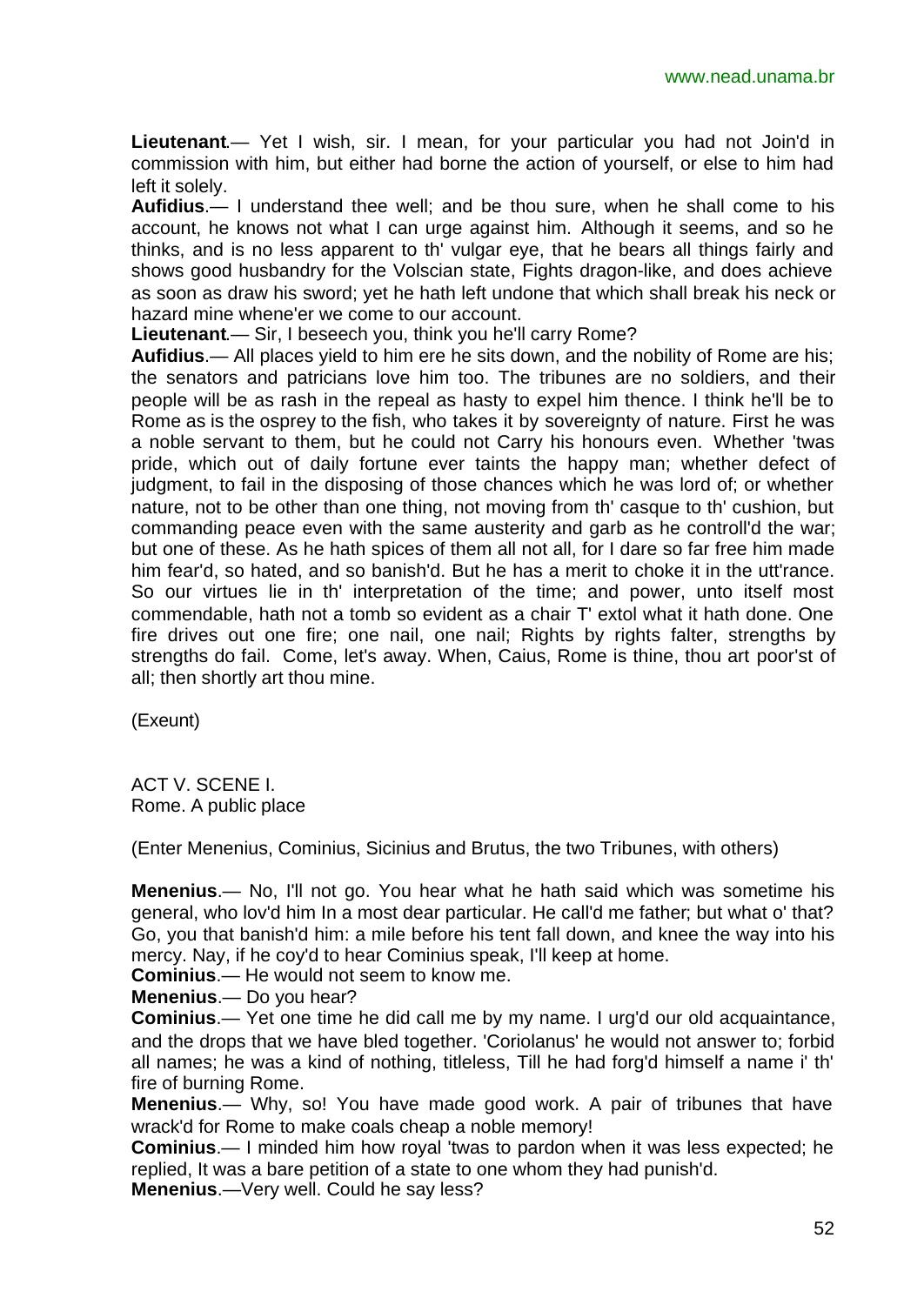**Cominius**.— I offer'd to awaken his regard for's private friends; his answer to me was, he could not stay to pick them in a pile of noisome musty chaff. He said 'twas folly, for one poor grain or two, to leave unburnt and still to nose th' offence.

**Menenius**.— For one poor grain or two! I am one of those. His mother, wife, his child, and this brave fellow too we are the grains: you are the musty chaff, and you are smelt above the moon. We must be burnt for you.

**Sicinius**.— Nay, pray be patient; if you refuse your aid In this so never-needed help, yet do not upbraid's with our distress. But sure, if you would be your country's pleader, your good tongue, more than the instant army we can make, might stop our countryman.

**Menenius**.— No; I'll not meddle.

**Sicinius**.— Pray you go to him.

**Menenius**.— What should I do?

**Brutus**.— Only make trial what your love can do for Rome, towards Marcius.

**Menenius**.— Well, and say that Marcius return me, as Cominius is return'd, unheard what then? But as a discontented friend, grief-shot with his unkindness? Say't be so? **Sicinius**.— Yet your good will must have that thanks from Rome after the measure as you intended well.

**Menenius**.— I'll undertake't; I think he'll hear me. Yet to bite his lip and hum at good Cominius much unhearts me. He was not taken well: he had not din'd; the veins unfill'd, our blood is cold, and then we pout upon the morning, are unapt to give or to forgive; but when we have stuff'd these pipes and these conveyances of our blood with wine and feeding, we have suppler souls than in our priest-like fasts. Therefore I'll watch him Till he be dieted to my request, and then I'll set upon him.

**Brutus**.— You know the very road into his kindness and cannot lose your way.

**Menenius**.— Good faith, I'll prove him, speed how it will. I shall ere long have knowledge of my success.

(Exit)

**Cominius**.— He'll never hear him.

**Sicinius**.— Not?

**Cominius**.— I tell you he does sit in gold, his eye red as 'twould burn Rome, and his injury the gaoler to his pity. I kneel'd before him; 'Twas very faintly he said 'Rise'; dismiss'd me thus with his speechless hand. What he would do, he sent in writing after me; what he would not, bound with an oath to yield to his conditions; so that all hope is vain, unless his noble mother and his wife, who, as I hear, mean to solicit him for mercy to his country. Therefore let's hence, and with our fair entreaties haste them on.

(Exeunt)

SCENE II. The Volscian camp before Rome

(Enter Menenius to the Watch on guard)

**First Watch**.— Stay. Whence are you? **Second Watch**.— Stand, and go back.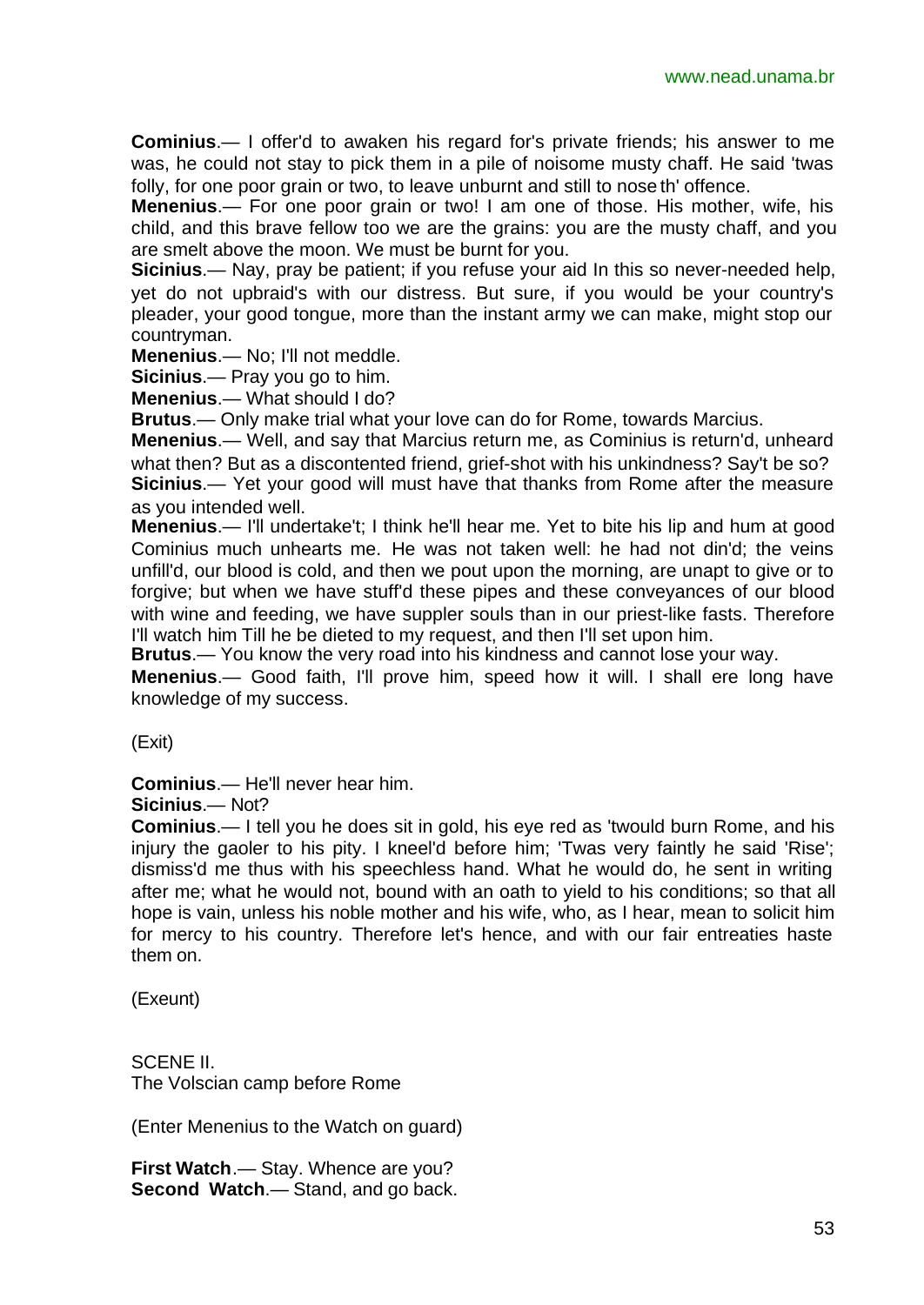**Menenius**.— You guard like men, 'tis well; but, by your leave, I am an officer of state and come to speak with Coriolanus.

**First Watch**.— From whence?

**Menenius**.— From Rome.

**First Watch.**— You may not pass; you must return. Our general will no more hear from thence.

**Second Watch.**— You'll see your Rome embrac'd with fire before you'll speak with Coriolanus.

**Menenius**.— Good my friends, If you have heard your general talk of Rome and of his friends there, it is lots to blanks my name hath touch'd your ears: it is Menenius.

**First Watch.**— Be it so; go back. The virtue of your name Is not here passable.

**Menenius**.— I tell thee, fellow, thy general is my lover. I have been the book of his good acts whence men have read his fame unparallel'd haply amplified; for I have ever verified my friends. Of whom he's chief with all the size that verity would without lapsing suffer. Nay, sometimes, like to a bowl upon a subtle ground, I have tumbled past the throw, and in his praise have almost stamp'd the leasing; therefore, fellow, I must have leave to pass.

First Watch.— Faith, sir, if you had told as many lies in his behalf as you have uttered words in your own, you should not pass here; no, though it were as virtuous to lie as to live chastely. Therefore go back.

**Menenius**.— Prithee, fellow, remember my name is Menenius, always factionary on the party of your general.

**Second Watch**.— Howsoever you have been his liar, as you say you have, I am one that, telling true under him, must say you cannot pass. Therefore go back.

**Menenius**.— Has he din'd, canst thou tell? For I would not speak with him till after dinner.

**First Watch**.— You are a Roman, are you?

**Menenius**.– I am as thy general is.

**First Watch**.— Then you should hate Rome, as he does. Can you, when you have push'd out your gates the very defender of them, and in a violent popular ignorance given your enemy your shield, think to front his revenges with the easy groans of old women, the virginal palms of your daughters, or with the palsied intercession of such a decay'd dotant as you seem to be? Can you think to blow out the intended fire your city is ready to flame in with such weak breath as this? No, you are deceiv'd; therefore back to Rome and prepare for your execution. You are condemn'd; our general has sworn you out of reprieve and pardon.

**Menenius**.— Sirrah, if thy captain knew I were here, he would use me with estimation.

**First Watch**.— Come, my captain knows you not.

**Menenius**.— I mean thy general.

**First Watch—**. My general cares not for you. Back, I say; go, lest I let forth your half pint of blood. Back— that's the utmost of your having. Back.

**Menenius**. Nay, but fellow, fellow.

(Enter Coriolanus with Aufidius)

**Coriolanus**.— What's the matter?

**Menenius**.— Now, you companion, I'll say an errand for you; you shall know now that I am in estimation; you shall perceive that a Jack guardant cannot office me from my son Coriolanus. Guess but by my entertainment with him if thou stand'st not i' th'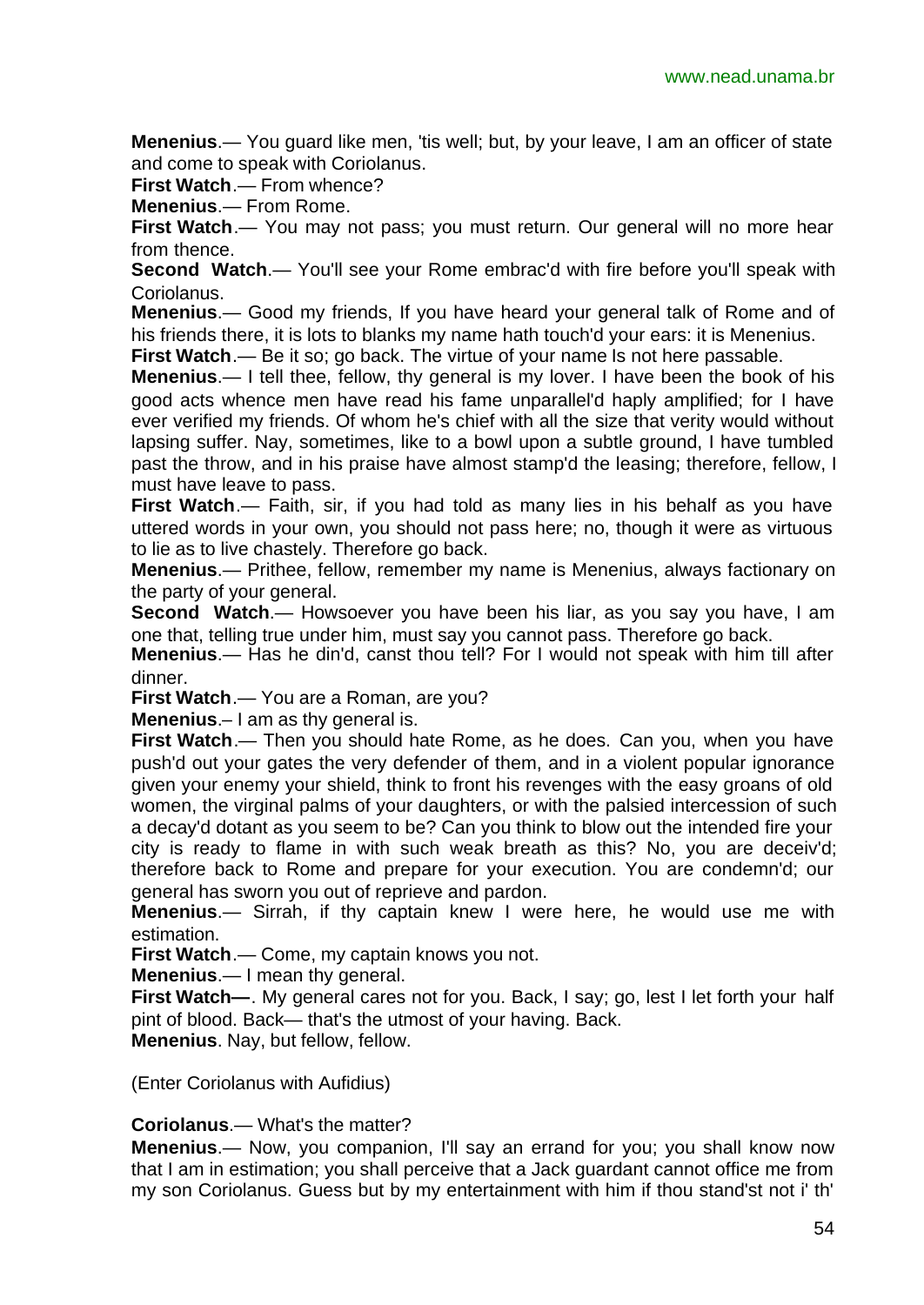state of hanging, or of some death more long in spectatorship and crueller in suffering; behold now presently, and swoon for what's to come upon thee. The glorious gods sit in hourly synod about thy particular prosperity, and love thee no worse than thy old father Menenius does! O my son! my son! thou art preparing fire for us; look thee, here's water to quench it. I was hardly moved to come to thee; but being assured none but myself could move thee, I have been blown out of your gates with sighs, and conjure thee to pardon Rome and thy petitionary countrymen. The good gods assuage thy wrath, and turn the dregs of it upon this varlet here; this, who, like a block, hath denied my access to thee.

#### **Coriolanus**.— Away!

#### **Menenius**.— How! away!

**Coriolanus**.— Wife, mother, child, I know not. My affairs are servanted to others. Though I owe my revenge properly, my remission lies In Volscian breasts. That we have been familiar, Ingrate forgetfulness shall poison rather than pity note how much. Therefore be gone. Mine ears against your suits are stronger than your gates against my force. Yet, for I lov'd thee, take this along; I writ it for thy sake [Gives a letter] And would have sent it. Another word, Menenius, I will not hear thee speak. This man, Aufidius, was my belov'd in Rome; yet thou behold'st.

**Aufidius**.— You keep a constant temper.

(Exeunt Coriolanus and Aufidius)

**First Watch**.— Now, sir, is your name Menenius?

**Second Watch.**— 'Tis a spell, you see, of much power! You know the way home again.

**First Watch**.— Do you hear how we are shent for keeping your greatness back? **Second Watch**.— What cause, do you think, I have to swoon?

**Menenius**.— I neither care for th' world nor your general; for such things as you, I can scarce think there's any, y'are so slight. he that hath a will to die by himself fears it not from another. Let your general do his worst. For you, be that you are, long; and your misery increase with your age! I say to you, as I was said to: Away!

(Exit)

**First Watch**.— A noble fellow, I warrant him.

**Second Watch**.— The worthy fellow is our general; he's the rock, the oak not to be wind-shaken.

(Exeunt)

SCENE III. The tent of Coriolanus

(Enter Coriolanus, Aufidius, and others)

**Coriolanus**.— We will before the walls of Rome to-morrow set down our host. My partner in this action, you must report to th' Volscian lords how plainly I have borne this business.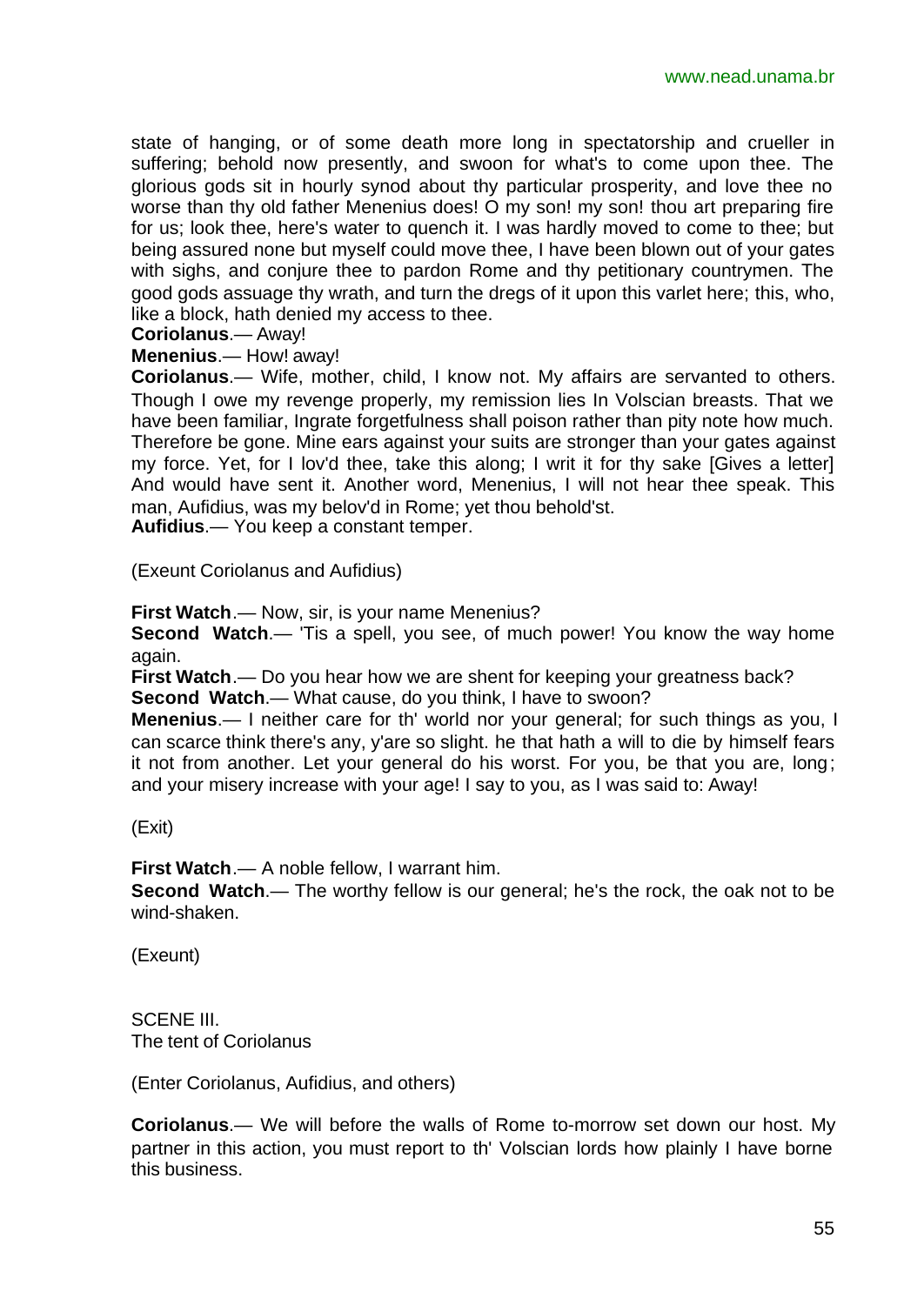**Aufidius**.— Only their ends you have respected; stopp'd your ears against the general suit of Rome; never admitted a private whisper no, not with such friends that thought them sure of you.

**Coriolanus**.— This last old man, whom with crack'd heart I have sent to Rome, Lov'd me above the measure of a father; nay, godded me indeed. Their latest refuge was to send him; for whose old love I have. Though I show'd sourly to him— once more offer'd the first conditions, which they did refuse and cannot now accept. To grace him only, that thought he could do more, a very little I have yielded to; fresh embassies and suits, nor from the state nor private friends, hereafter will I lend ear to. [Shout within] Ha! what shout is this? Shall I be tempted to infringe my vow In the same time 'tis made? I will not.

(Enter, in mourning habits, Virgilia, Volumnia, Valeria, Young Marcius, with attendants)

My wife comes foremost, then the honour'd mould wherein this trunk was fram'd, and in her hand the grandchild to her blood. But out, affection! All bond and privilege of nature, break! Let it be virtuous to be obstinate. What is that curtsy worth? or those doves' eyes, which can make gods forsworn? I melt, and am not of stronger earth than others. My mother bows, as if Olympus to a molehill should In supplication nod; and my young boy hath an aspect of intercession which great nature cries 'Deny not.' Let the Volsces Plough Rome and harrow Italy; I'll never be such a gosling to obey instinct, but stand as if a man were author of himself and knew no other kin.

#### **Virgilia**.— My lord and husband!

**Coriolanus**.— These eyes are not the same I wore in Rome.

**Virgilia**.— The sorrow that delivers us thus chang'd makes you think so.

**Coriolanus**.— Like a dull actor now I have forgot my part and I am out, even to a full disgrace. Best of my flesh, forgive my tyranny; but do not say, for that, 'Forgive our Romans.' O, a kiss long as my exile, sweet as my revenge! Now, by the jealous queen of heaven, that kiss I carried from thee, dear, and my true lip hath virgin'd it e'er since. You gods! I prate, and the most noble mother of the world leave unsaluted. Sink, my knee, i' th' earth; [Kneels] of thy deep duty more impression show than that of common sons.

**Volumnia**.— O, stand up blest! Whilst with no softer cushion than the flint I kneel before thee, and unproperly show duty, as mistaken all this while between the child and parent. [Kneels]

**Coriolanus**.— What's this? Your knees to me, to your corrected son? Then let the pebbles on the hungry beach Fillip the stars; then let the mutinous winds strike the proud cedars 'gainst the fiery sun, murd'ring impossibility, to make what cannot be slight work.

**Volumnia**.— Thou art my warrior; I holp to frame thee. Do you know this lady?

**Coriolanus**.— The noble sister of Publicola, the moon of Rome, chaste as the icicle that's curdied by the frost from purest snow, and hangs on Dian's temple dear Valeria!

**Volumnia**.— This is a poor epitome of yours, which by th' interpretation of full time May show like all yourself.

**Coriolanus**.— The god of soldiers, with the consent of supreme Jove, inform thy thoughts with nobleness, that thou mayst prove to shame unvulnerable, and stick i' th'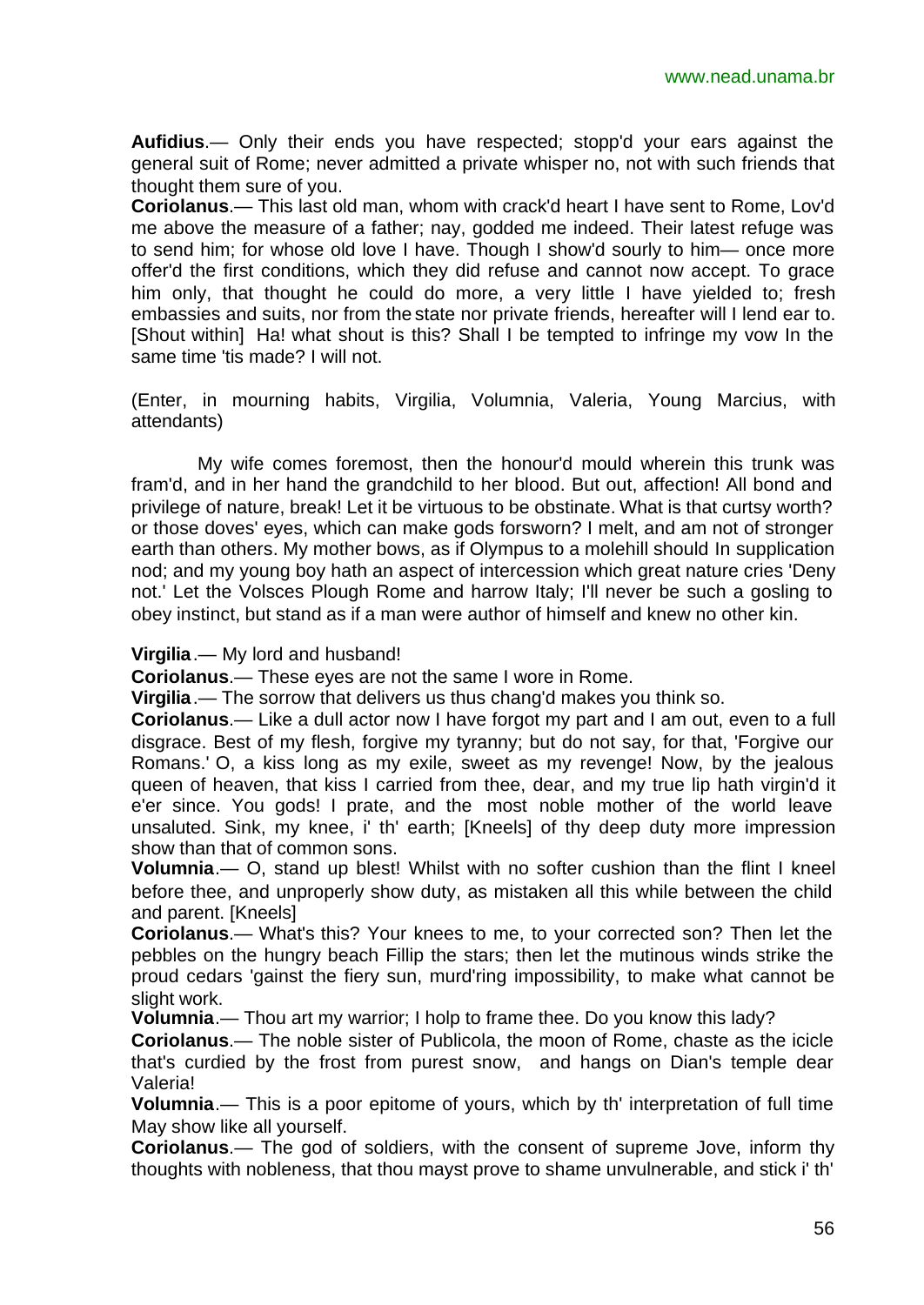wars like a great sea-mark, standing every flaw, and saving those that eye thee! **Volumnia**.— Your knee, sirrah.

**Coriolanus**.— That's my brave boy.

**Volumnia**.— Even he, your wife, this lady, and myself, are suitors to you.

**Coriolanus**.— I beseech you, peace! Or, if you'd ask, remember this before: the thing I have forsworn to grant may never be held by you denials. Do not bid me dismiss my soldiers, or capitulate again with Rome's mechanics. Tell me not wherein I seem unnatural; desire not T'allay my rages and revenges with your colder reasons. **Volumnia**.— O, no more, no more! You have said you will not grant us any thing. For we have nothing else to ask but that which you deny already; yet we will ask, that, if you fail in our request, the blame May hang upon your hardness; therefore hear us.

**Coriolanus**.— Aufidius, and you Volsces, mark; for we'll hear nought from Rome in private. Your request?

**Volumnia**.— Should we be silent and not speak, our raiment and state of bodies would bewray what life we have led since thy exile. Think with thyself how more unfortunate than all living women are we come hither; since that thy sight, which should make our eyes flow with joy, hearts dance with comforts, constrains them weep and shake with fear and sorrow, making the mother, wife, and child, to see the son, the husband, and the father, tearing his country's bowels out. And to poor we thine enmity's most capital: thou bar'st us our prayers to the gods, which is a comfort that all but we enjoy. For how can we, Alas, how can we for our country pray, whereto we are bound, together with thy victory, whereto we are bound? Alack, or we must lose the country, our dear nurse, or else thy person, our comfort in the country. We must find an evident calamity, though we had our wish, which side should win; for either thou must as a foreign recreant be led with manacles through our streets, or else triumphantly tread on thy country's ruin, and bear the palm for having bravely shed thy wife and children's blood. For myself, son, I purpose not to wait on fortune till these wars determine; if I can not persuade thee Rather to show a noble grace to both parts than seek the end of one, thou shalt no sooner march to assault thy country than to tread. Trust to't, thou shalt not on thy mother's womb that brought

thee to this world.

**Virgilia**.— Ay, and mine, that brought you forth this boy to keep your name living to time.

**Boy**.— 'A shall not tread on me! I'll run away till I am bigger, but then I'll fight.

**Coriolanus**.— Not of a woman's tenderness to be requires nor child nor woman's face to see. I have sat too long. [Rising]

**Volumnia**.— Nay, go not from us thus. If it were so that our request did tend to save the Romans, thereby to destroy the Volsces whom you serve, you might condemn us as poisonous of your honour. No, our suit Is that you reconcile them: while the Volsces May say 'This mercy we have show'd,' the Romans 'This we receiv'd,' and each in either side give the all-hail to thee, and cry 'Be blest for making up this peace!' Thou know'st, great son, the end of war's uncertain; but this certain, that, if thou conquer Rome, the benefit which thou shalt thereby reap is such a name whose repetition will be dogg'd with curses; whose chronicle thus writ: 'The man was noble, but with his last attempt he wip'd it out, destroy'd his country, and his name remains to th' ensuing age abhorr'd.' Speak to me, son. Thou hast affected the fine strains of honour, to imitate the graces of the gods, to tear with thunder the wide cheeks o' th' air, and yet to charge thy sulphur with a bolt that should but rive an oak. Why dost not speak? Think'st thou it honourable for a noble man Still to remember wrongs?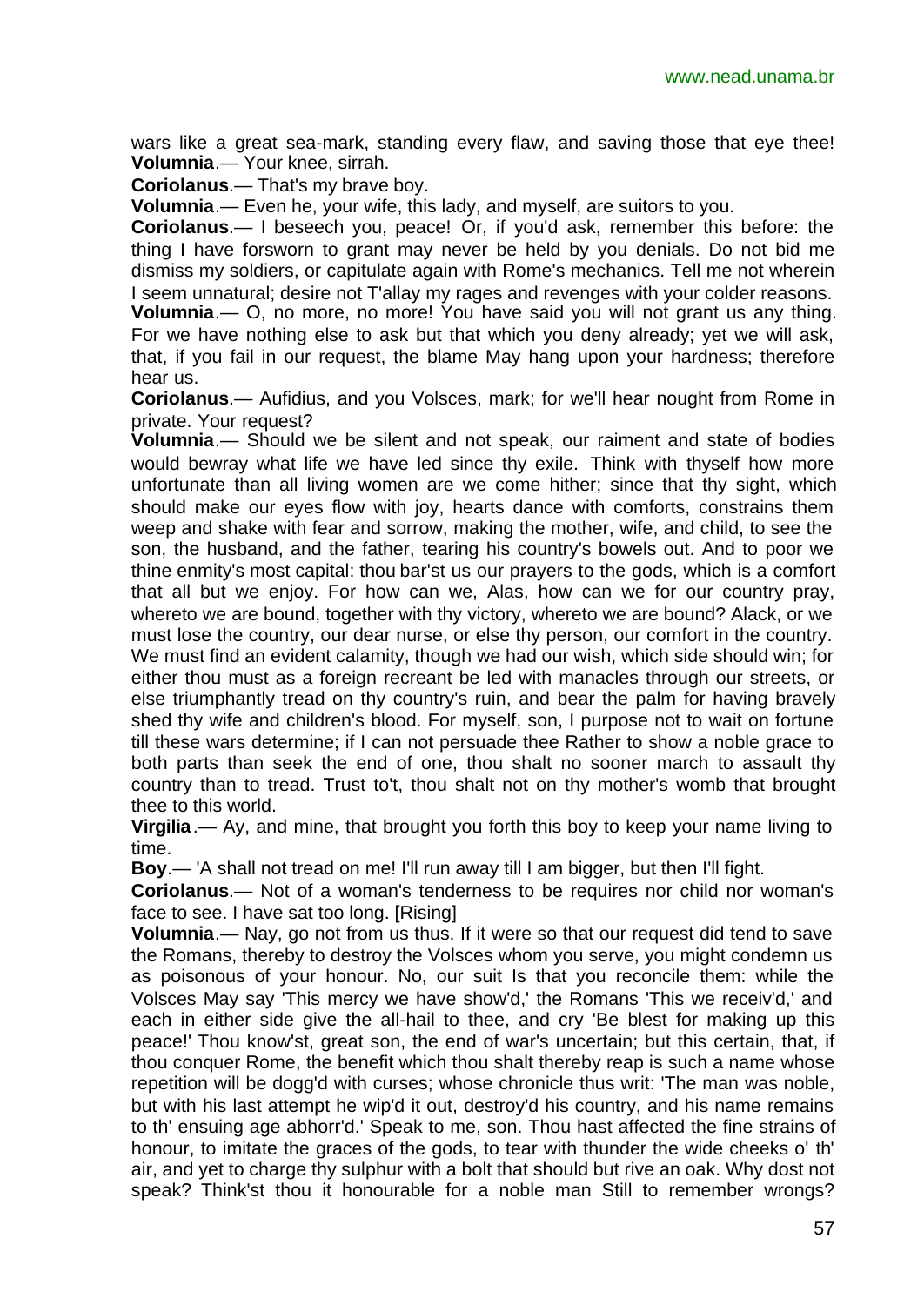Daughter, speak you: he cares not for your weeping. Speak thou, boy; Perhaps thy childishness will move him more than can our reasons. There's no man in the world more bound to's mother, yet here he lets me prate like one i' th' stocks. Thou hast never in thy life show'd thy dear mother any courtesy, when she, poor hen, fond of no second brood, has cluck'd thee to the wars, and safely home Loaden with honour. Say my request's unjust, and spurn me back; but if it he not so, thou art not honest, and the gods will plague thee, that thou restrain'st from me the duty which to a mother's part belongs. He turns away. Down, ladies; let us shame him with our knees. to his surname Coriolanus 'longs more pride than pity to our prayers. Down. An end; this is the last. So we will home to Rome, and die among our neighbours. Nay, behold's! This boy, that cannot tell what he would have but kneels and holds up hands for fellowship, does reason our petition with more strength than thou hast to deny't. Come, let us go. This fellow had a Volscian to his mother; his wife is in Corioli, and his child like him by chance. Yet give us our dispatch. I am hush'd until our city be afire, and then I'll speak a little. [He holds her by the hand, silent]

**Coriolanus**.— O mother, mother! What have you done? Behold, the heavens do ope, the gods look down, and this unnatural scene they laugh at. O my mother, mother! O! You have won a happy victory to Rome; but for your son believe it, O, believe it!. Most dangerously you have with him prevail'd, If not most mortal to him. But let it come. Aufidius, though I cannot make true wars, I'll frame convenient peace. Now, good Aufidius, were you in my stead, would you have heard a mother less, or granted less, Aufidius?

**Aufidius**.— I was mov'd withal.

**Coriolanus**.— I dare be sworn you were! And, sir, it is no little thing to make Mine eyes to sweat compassion. But, good sir, what peace you'fl make, advise me. For my part, I'll not to Rome, I'll back with you; and pray you stand to me in this cause. O mother! wife!

**Aufidius**. [Aside] — I am glad thou hast set thy mercy and thy honour at difference in thee. Out of that I'll work myself a former fortune.

**Coriolanus**.[To the ladies] — Ay, by and by; but we will drink together; and you shall bear a better witness back than words, which we, on like conditions, will have counter-seal'd. Come, enter with us. Ladies, you deserve to have a temple built you. All the swords In Italy, and her confederate arms, could not have made this peace.

(Exeunt)

SCENE IV. Rome. A public place

(Enter Menenius and Sicinius)

**Menenius**.— See you yond coign o' th' Capitol, yond cornerstone? **Sicinius**.— Why, what of that?

**Menenius**.— If it be possible for you to displace it with your little finger, there is some hope the ladies of Rome, especially his mother, may prevail with him. But I say there is no hope in't; our throats are sentenc'd, and stay upon execution.

**Sicinius**.— Is't possible that so short a time can alter the condition of a man?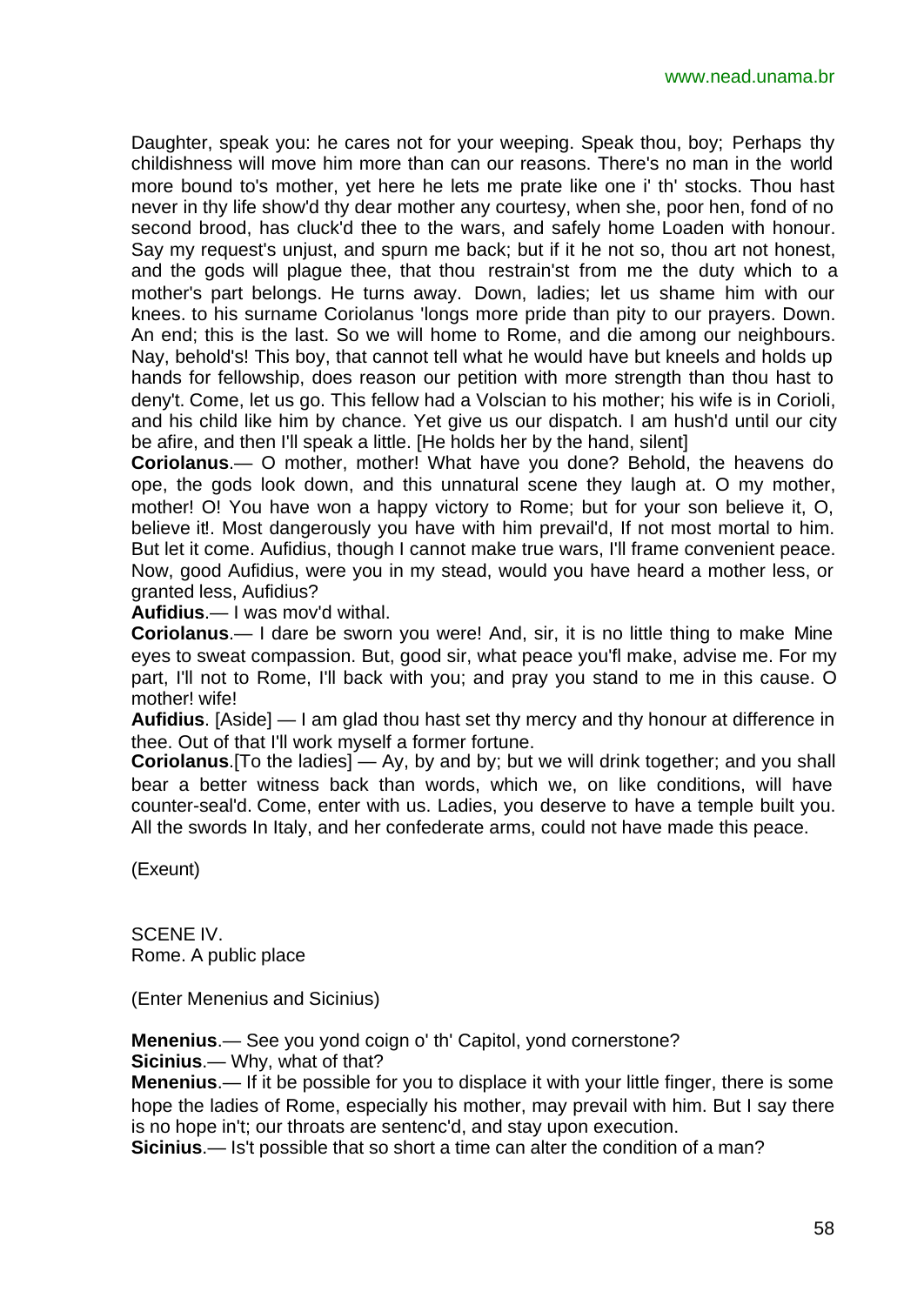**Menenius**.— There is differency between a grub and a butterfly; yet your butterfly was a grub. This Marcius is grown from man to dragon; he has wings, he's more than a creeping thing.

**Sicinius**.— He lov'd his mother dearly.

**Menenius**.— So did he me; and he no more remembers his mother now than an eight-year-old horse. The tartness of his face sours ripe grapes; when he walks, he moves like an engine and the ground shrinks before his treading. He is able to pierce a corslet with his eye, talks like a knell, and his hum is a battery. He sits in his state as a thing made for Alexander. What he bids be done is finish'd with his bidding. He wants nothing of a god but eternity, and a heaven to throne in.

**Sicinius**.— Yes mercy, if you report him truly.

**Menenius**.— I paint him in the character. Mark what mercy his mother shall bring from him. There is no more mercy in him than there is milk in a male tiger; that shall our poor city find. And all this is 'long of you.

**Sicinius**.— The gods be good unto us!

**Menenius**.— No, in such a case the gods will not be good unto us. When we banish'd him we respected not them; and, he returning to break our necks, they respect not us.

#### (Enter a Messenger)

**Messenger**.— Sir, if you'd save your life, fly to your house. The plebeians have got your fellow tribune and hale him up and down; all swearing if the Roman ladies bring not comfort home they'll give him death by inches.

(Enter another Messenger)

#### **Sicinius**.— What's the news?

**Second Messenger**.— Good news, good news! The ladies have prevail'd, the Volscians are dislodg'd, and Marcius gone. A merrier day did never yet greet Rome, no, not th' expulsion of the Tarquins.

**Sicinius**.— Friend, art thou certain this is true? Is't most certain?

**Second Messenger**.— As certain as I know the sun is fire. Where have you lurk'd, that you make doubt of it? Ne'er through an arch so hurried the blown tide as the recomforted through th' gates. Why, hark you! [Trumpets, hautboys, drums beat, all together] The trumpets, sackbuts, psalteries, and fifes, Tabors and cymbals, and the shouting Romans, make the sun dance. Hark you! [A shout within]

**Menenius**.— This is good news. I will go meet the ladies. This Volumnia Is worth of consuls, senators, patricians, a city full; of tribunes such as you, a sea and land full. You have pray'd well to-day: this morning for ten thousand of your throats I'd not have given a doit. Hark, how they joy! [Sound still with the shouts]

**Sicinius**.— First, the gods bless you for your tidings; next, accept my thankfulness.

**Second Messenger**.— Sir, we have all Great cause to give great thanks.

**Sicinius**.— They are near the city?

**Messenger**.— Almost at point to enter.

**Sicinius**.— We'll meet them, and help the joy.

(Exeunt)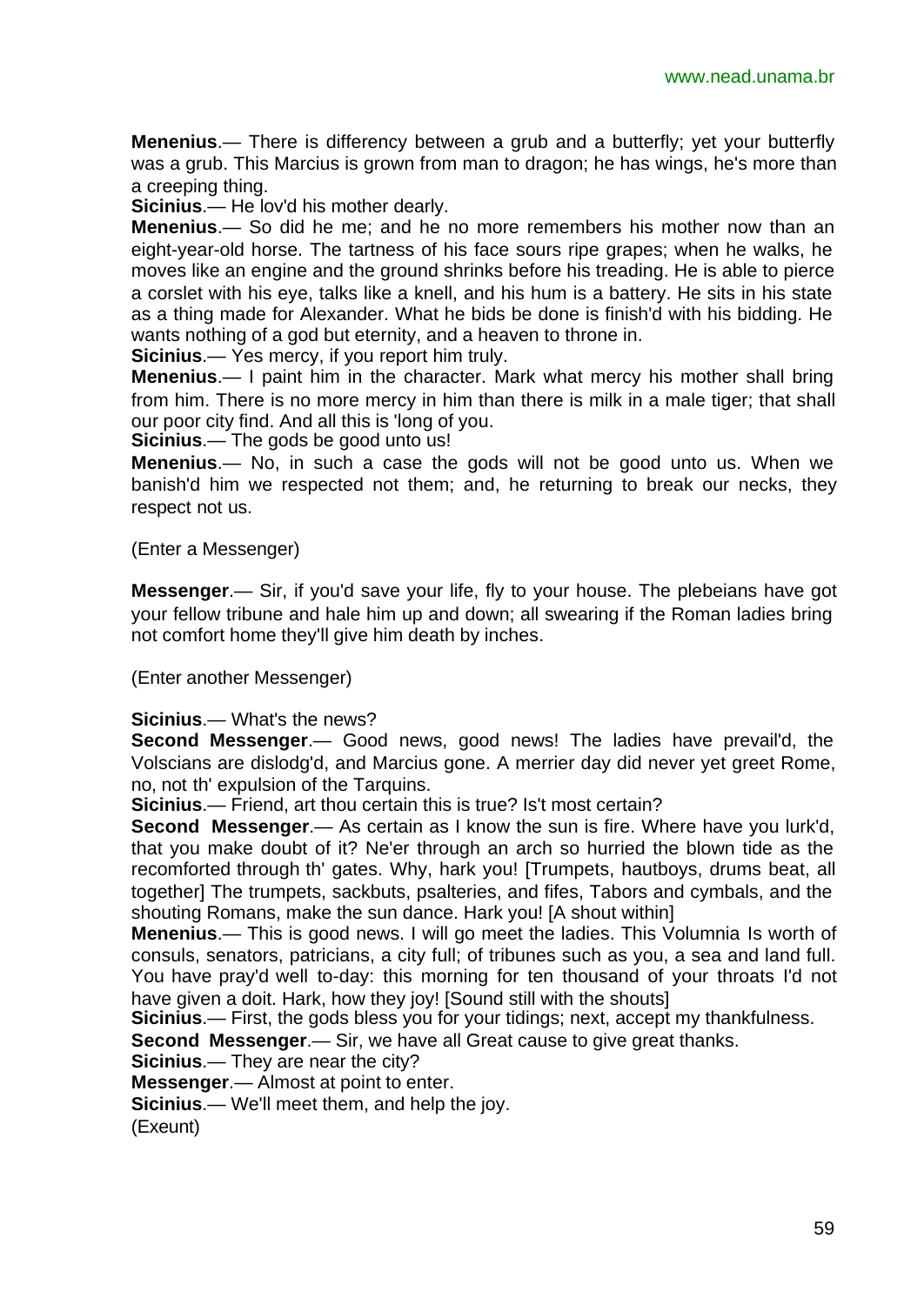SCENE V. Rome. A street near the gate

(Enter two Senators With Volumnia, Virgilia, Valeria, passing over the stage, 'With other Lords)

**First Senator**.— Behold our patroness, the life of Rome! Call all your tribes together, praise the gods, and make triumphant fires; strew flowers before them. Unshout the noise that banish'd Marcius, repeal him with the welcome of his mother; **All**.— Welcome, ladies, welcome! [A flourish with drums and trumpets. Exeunt]

SCENE VI. Corioli. A public place

(Enter Tullus Aufidius with attendents)

**Aufidius**.— Go tell the lords o' th' city I am here; deliver them this paper' having read it, bid them repair to th' market-place, where I, even in theirs and in the commons' ears, will vouch the truth of it. Him I accuse the city ports by this hath enter'd and Intends t' appear before the people, hoping to purge himself with words. Dispatch.

(Exeunt attendants)

(Enter three or four Conspirators of Aufidius' faction)

Most welcome!

**First Conspirator**.— How is it with our general?

**Aufidius**.— Even so as with a man by his own alms empoison'd, and with his charity slain.

**Second Conspirator**. Most noble sir, If you do hold the same intent wherein you wish'd us parties, we'll deliver you of your great danger.

**Aufidius**.— Sir, I cannot tell; we must proceed as we do find the people.

**Third Conspirator**.— The people will remain uncertain whilst 'Twixt you there's difference; but the fall of either makes the survivor heir of all.

**Aufidius**.— I know it; and my pretext to strike at him admits a good construction. I rais'd him, and I pawn'd Mine honour for his truth; who being so heighten'd, he watered his new plants with dews of flattery, seducing so my friends; and to this end he bow'd his nature, never known before but to be rough, unswayable, and free.

**Third Conspirator**.— Sir, his stoutness when he did stand for consul, which he lost by lack of stooping.

**Aufidius**.— That I would have spoken of. Being banish'd for't, he came unto my hearth, presented to my knife his throat. I took him; made him joint-servant with me; gave him way In all his own desires; nay, let him choose out of my files, his projects to accomplish, my best and freshest men; serv'd his designments In mine own person; holp to reap the fame which he did end all his, and took some pride to do myself this wrong. Till, at the last, I seem'd his follower, not partner; and he wag'd me with his countenance as if I had been mercenary.

**First Conspirator**.— So he did, my lord. The army marvell'd at it; and, in the last, when he had carried Rome and that we look'd for no less spoil than glory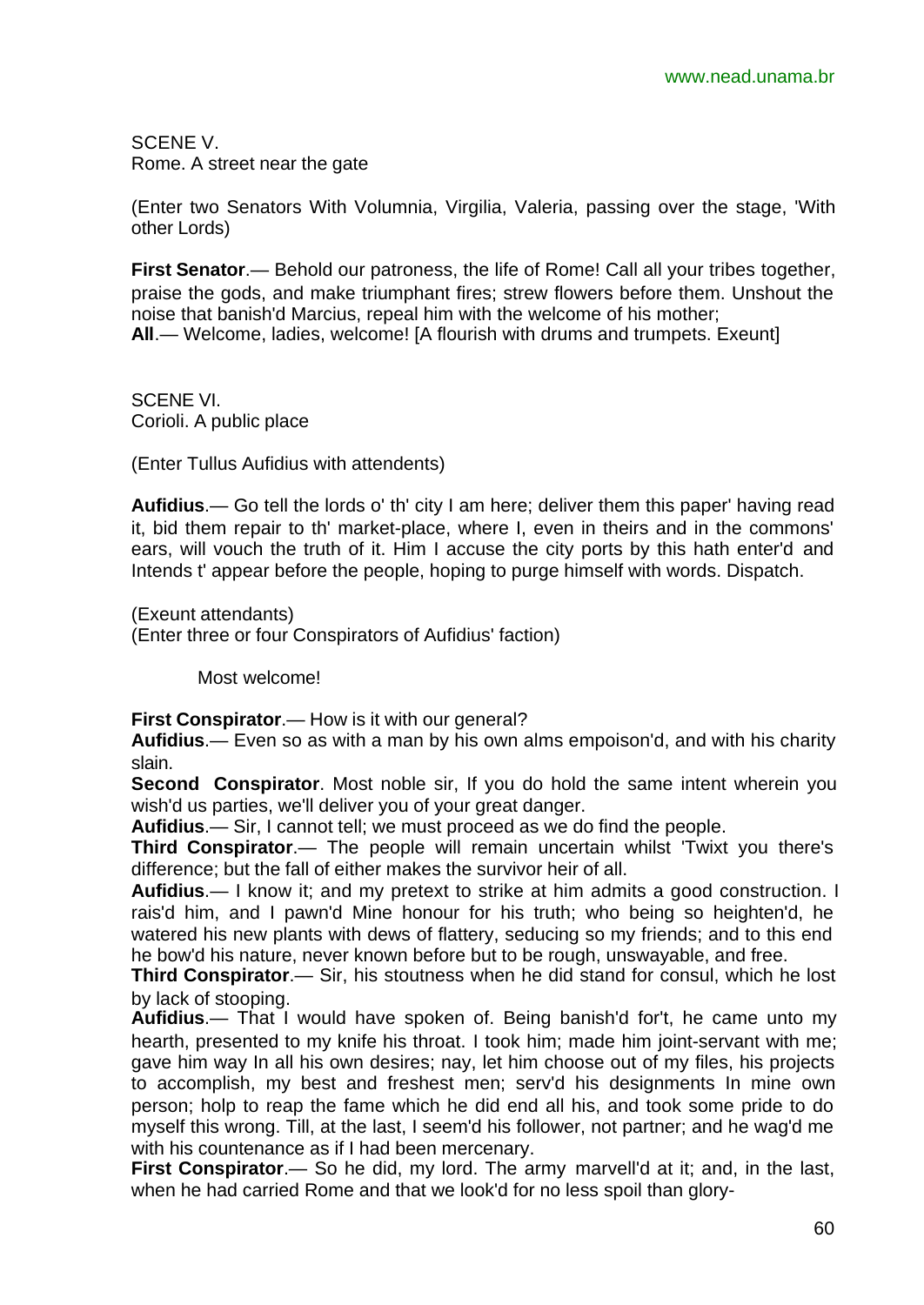**Aufidius**.— There was it; for which my sinews shall be stretch'd upon him. At a few drops of women's rheum, which are as cheap as lies, he sold the blood and labour of our great action; therefore shall he die, and I'll renew me in his fall. But, hark! [Drums and trumpets sound, with great shouts of the people]

**First Conspirator.**— Your native town you enter'd like a post, and had no welcomes home; but he returns splitting the air with noise.

**Second Conspirator.**— And patient fools, whose children he hath slain, their base throats tear with giving him glory.

**Third Conspirator**.— Therefore, at your vantage, ere he express himself or move the people with what he would say, let him feel your sword, which we will second. When he lies along, after your way his tale pronounc'd shall bury his reasons with his body.

**Aufidius**.— Say no more: here come the lords.

(Enter the Lords of the city)

**Lords**.— You are most welcome home.

**Aufidius**.— I have not deserv'd it. But, worthy lords, have you with heed perused what I have written to you?

**Lords**.— We have.

**First Lord**.— And grieve to hear't. what faults he made before the last, I think might have found easy fines; but there to end where he was to begin, and give away the benefit of our levies, answering us with our own charge, making a treaty where there was a yielding this admits no excuse.

**Aufidius**.— He approaches; you shall hear him.

(Enter Coriolanus, marching with drum and colours; the commoners being with him)

**Coriolanus**.— Hail, lords! I am return'd your soldier; no more infected with my country's love than when I parted hence, but still subsisting under your great command. You are to know that prosperously I have attempted, and with bloody passage led your wars even to the gates of Rome. Our spoils we have brought home Doth more than counterpoise a full third part the charges of the action. We have made peace with no less honour to the Antiates than shame to th' Romans; and we here deliver, subscrib'd by th' consuls and patricians, together with the seal o' th' Senate, what we have compounded on.

**Aufidius**.— Read it not, noble lords; but tell the traitor in the highest degree he hath abus'd your powers.

**Coriolanus**.— Traitor! How now?

**Aufidius**.— Ay, traitor, Marcius.

**Coriolanus**.— Marcius!

**Aufidius**.— Ay, Marcius, Caius Marcius! Dost thou think I'll grace thee with that robbery, thy stol'n name Coriolanus, in Corioli? You lords and heads o' th' state, perfidiously he has betray'd your business and given up, for certain drops of salt, your city Rome. I say your city to his wife and mother; breaking his oath and resolution like a twist of rotten silk; never admitting counsel o' th' war; but at his nurse's tears he whin'd and roar'd away your victory, that pages blush'd at him, and men of heart look'd wond'ring each at others.

**Coriolanus**.— Hear'st thou, Mars?

**Aufidius**.— Name not the god, thou boy of tears-